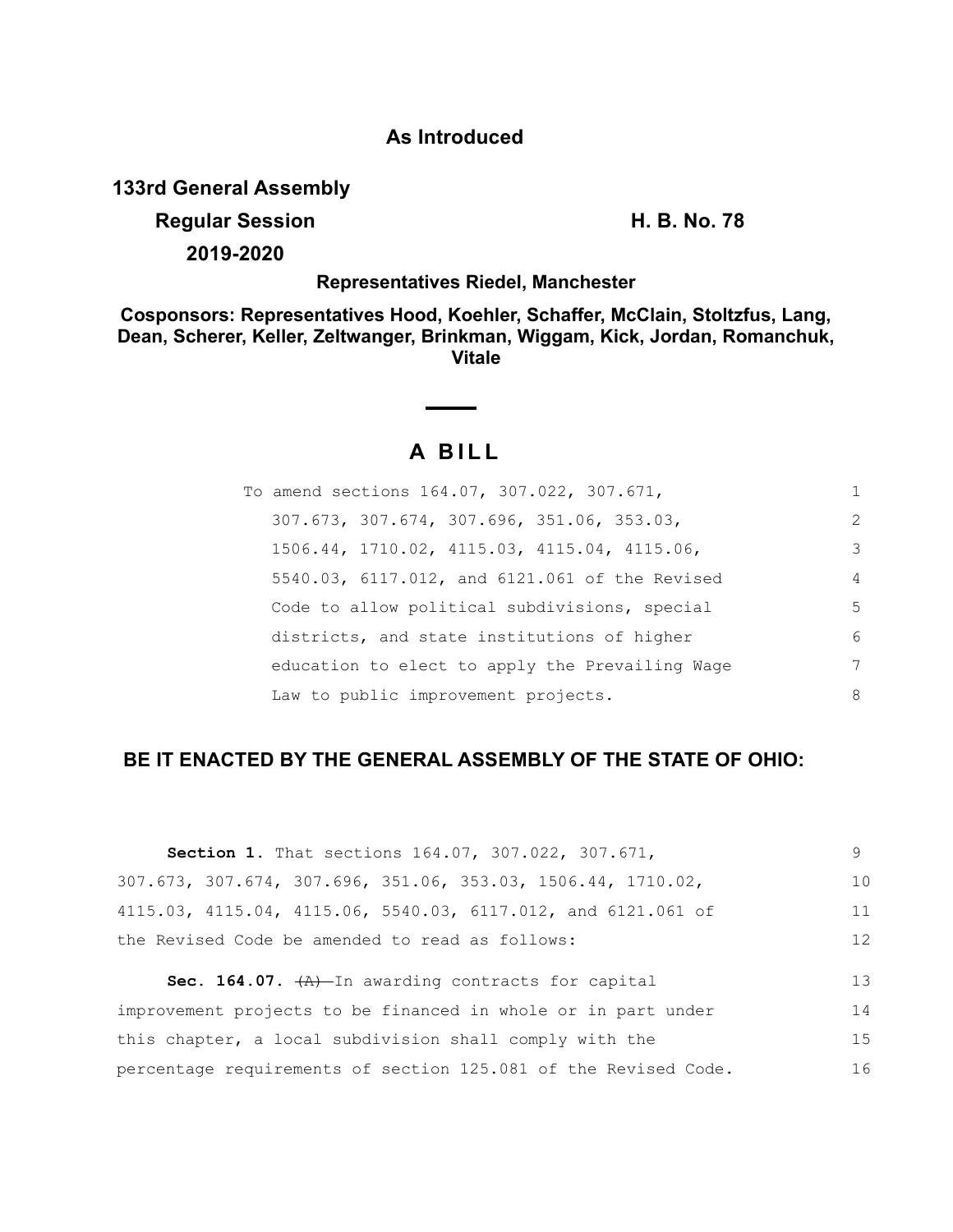(B) A capital improvement that is financed in whole or in part under this chapter is a public improvement, and a subdivision undertaking a capital improvement is a public authority, for purposes of section 4115.03 of the Revised Code. All contractors and subcontractors working on a capital improvement financed in whole or in part under this chapter shall comply with sections 4115.03 to 4115.16 of the Revised Code. **Sec. 307.022.** (A) The board of county commissioners of any county may do both of the following without following the competitive bidding requirements of section 307.86 of the Revised Code: (1) Enter into a lease, including a lease with an option to purchase, of correctional facilities for a term not in excess of forty years. Before entering into the lease, the board shall publish, once a week for three consecutive weeks in a newspaper of general circulation in the county or as provided in section 7.16 of the Revised Code, a notice that the board is accepting proposals for a lease pursuant to this division. The notice shall state the date before which the proposals are required to be submitted in order to be considered by the board. 17 18 19 20 21 22 23 24 25 26 27 28 29 30 31 32 33 34 35 36 37

(2) Subject to compliance with this section, grant leases, easements, and licenses with respect to, or sell, real property owned by the county if the real property is to be leased back by the county for use as correctional facilities. 38 39 40 41

The lease under division (A)(1) of this section shall require the county to contract, in accordance with Chapter  $153.\tau$ and sections 307.86 to 307.92 $\tau$  and Chapter 4115. of the Revised Code, for the construction, improvement, furnishing, and equipping of correctional facilities to be leased pursuant to 42 43 44 45 46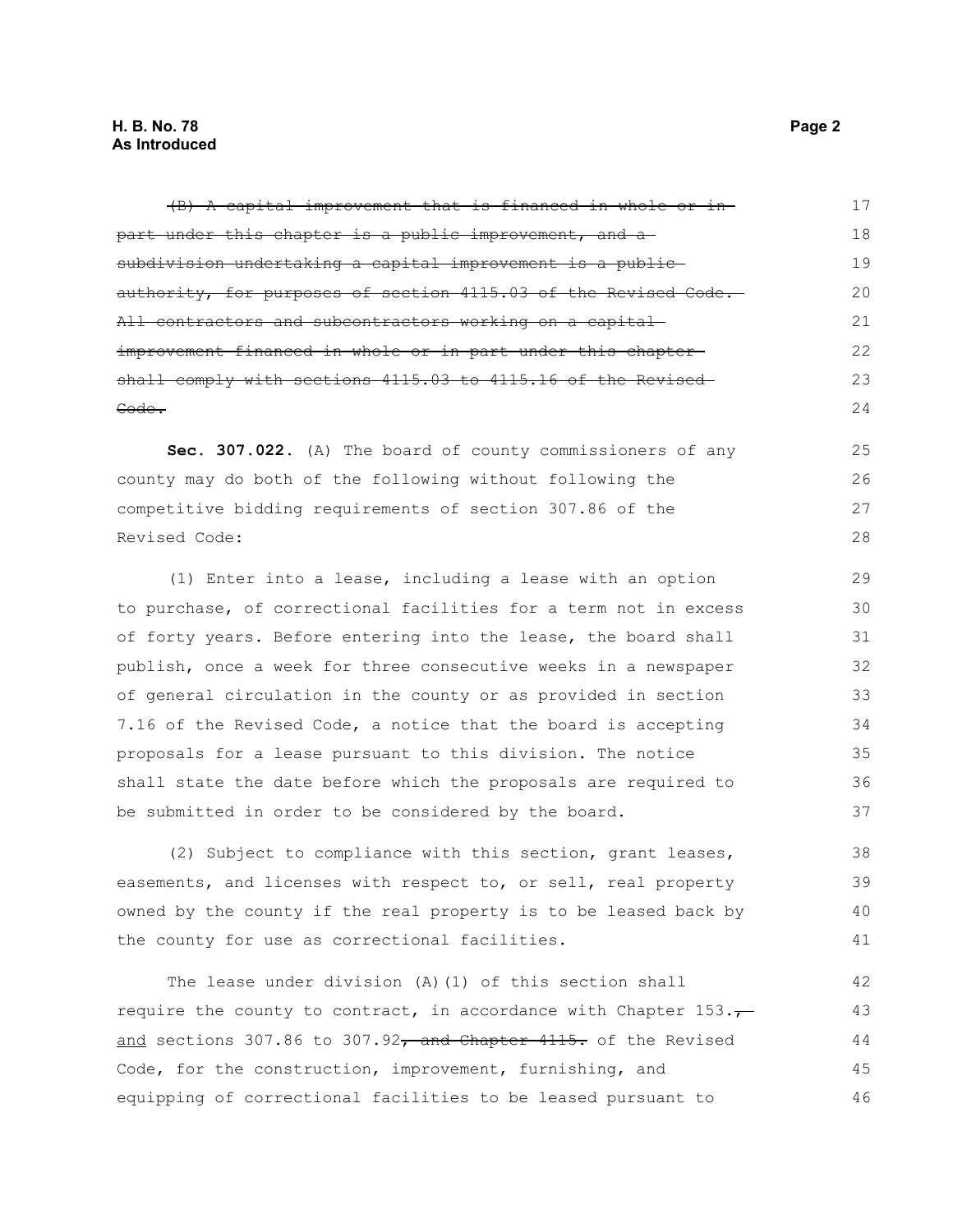#### **H. B. No. 78 Page 3 As Introduced**

this section. Prior to the board's execution of the lease, it may require the lessor under the lease to cause sufficient money to be made available to the county to enable the county to comply with the certification requirements of division (D) of section 5705.41 of the Revised Code. 47 48 49 50 51

A lease entered into pursuant to division (A)(1) of this section by a board may provide for the county to maintain and repair the correctional facility during the term of the leasehold, may provide for the county to make rental payments prior to or after occupation of the correctional facilities by the county, and may provide for the board to obtain and maintain any insurance that the lessor may require, including, but not limited to, public liability, casualty, builder's risk, and business interruption insurance. The obligations incurred under a lease entered into pursuant to division (A)(1) of this section shall not be considered to be within the debt limitations of section 133.07 of the Revised Code. 52 53 54 55 56 57 58 59 60 61 62 63

(B) The correctional facilities leased under division (A) (1) of this section may include any or all of the following: 64 65

(1) Facilities in which one or more other governmental entities are participating or in which other facilities of the county are included; 66 67 68

(2) Facilities acquired, constructed, or renovated by or on behalf of the department of rehabilitation and correction or the department of administrative services, or financed by the treasurer of state, and leased to the county pursuant to section 307.021 of the Revised Code; 69 70 71 72 73

(3) Correctional facilities that are under construction or have been completed and for which no permanent financing has 74 75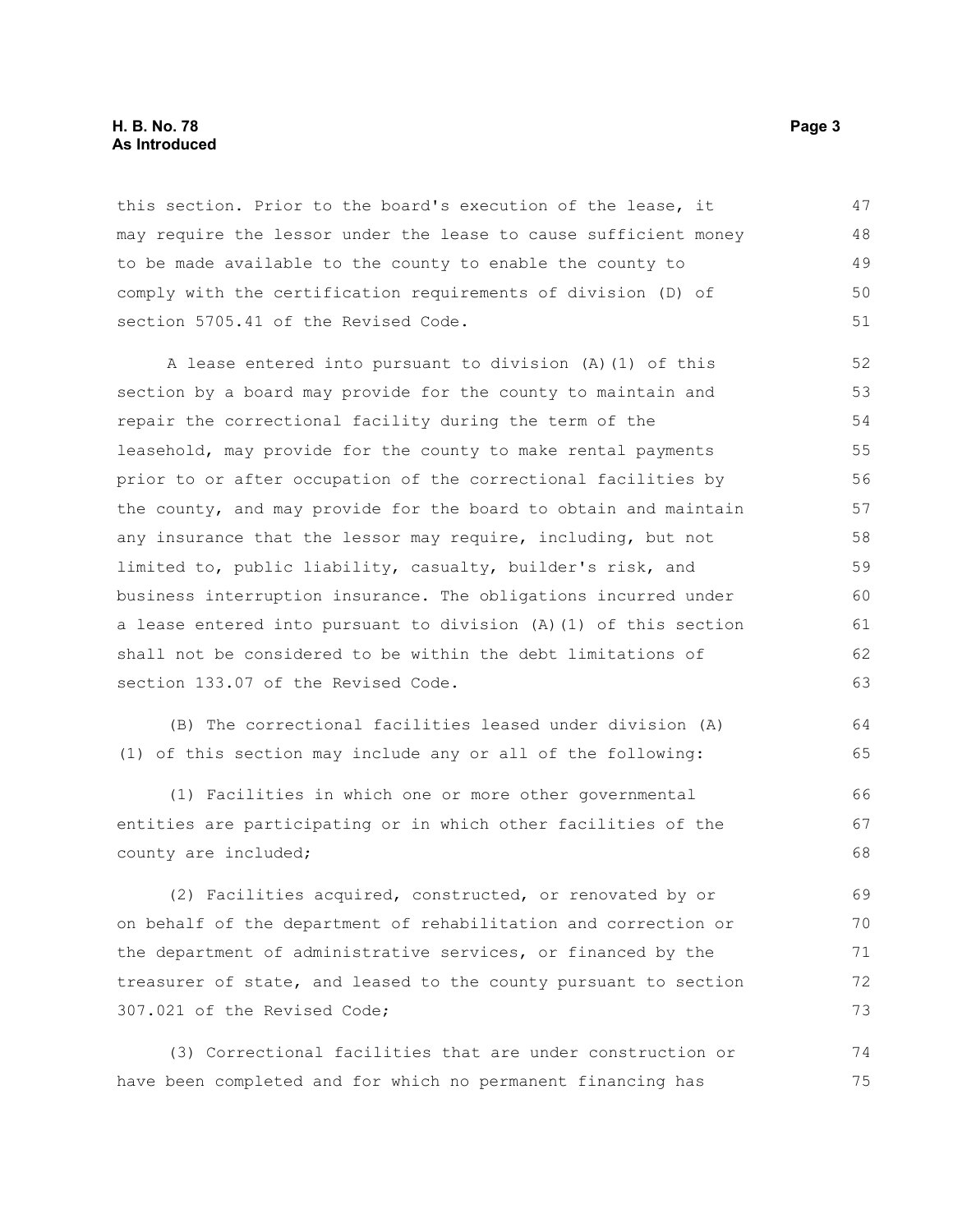been arranged.

(C) As used in this section: (1) "Correctional facilities" includes, but is not limited to, jails, detention facilities, workhouses, community-based correctional facilities, and family court centers. (2) "Construction" has the same meaning as in division (B) of section 4115.03 of the Revised Code. **Sec. 307.671.** (A) As used in this section: (1) "Bonds" means, as the context requires: general obligation bonds of the county, or notes in anticipation thereof, described in division (B)(1)(b) of this section; revenue bonds of the port authority described in division (B)(2) (a) of this section; and urban renewal bonds, or notes in anticipation thereof, of the host municipal corporation described in division (B)(3)(a) of this section. (2) "Corporation" means a nonprofit corporation that is organized under the laws of this state and that includes within the purposes for which it is incorporated the authorization to lease and operate facilities such as a port authority educational and cultural facility. (3) "Debt service charges" means, for any period or payable at any time, the principal of and interest and any premium due on bonds for that period or payable at that time whether due at maturity or upon mandatory redemption, together with any required deposits to reserves for the payment of principal of and interest on such bonds, and includes any payments required by the port authority to satisfy any of its obligations arising from any guaranty agreements, reimbursement agreements, or other credit enhancement agreements described in 77 78 79 80 81 82 83 84 85 86 87 88 89 90 91 92 93 94 95 96 97 98 99 100 101 102 103 104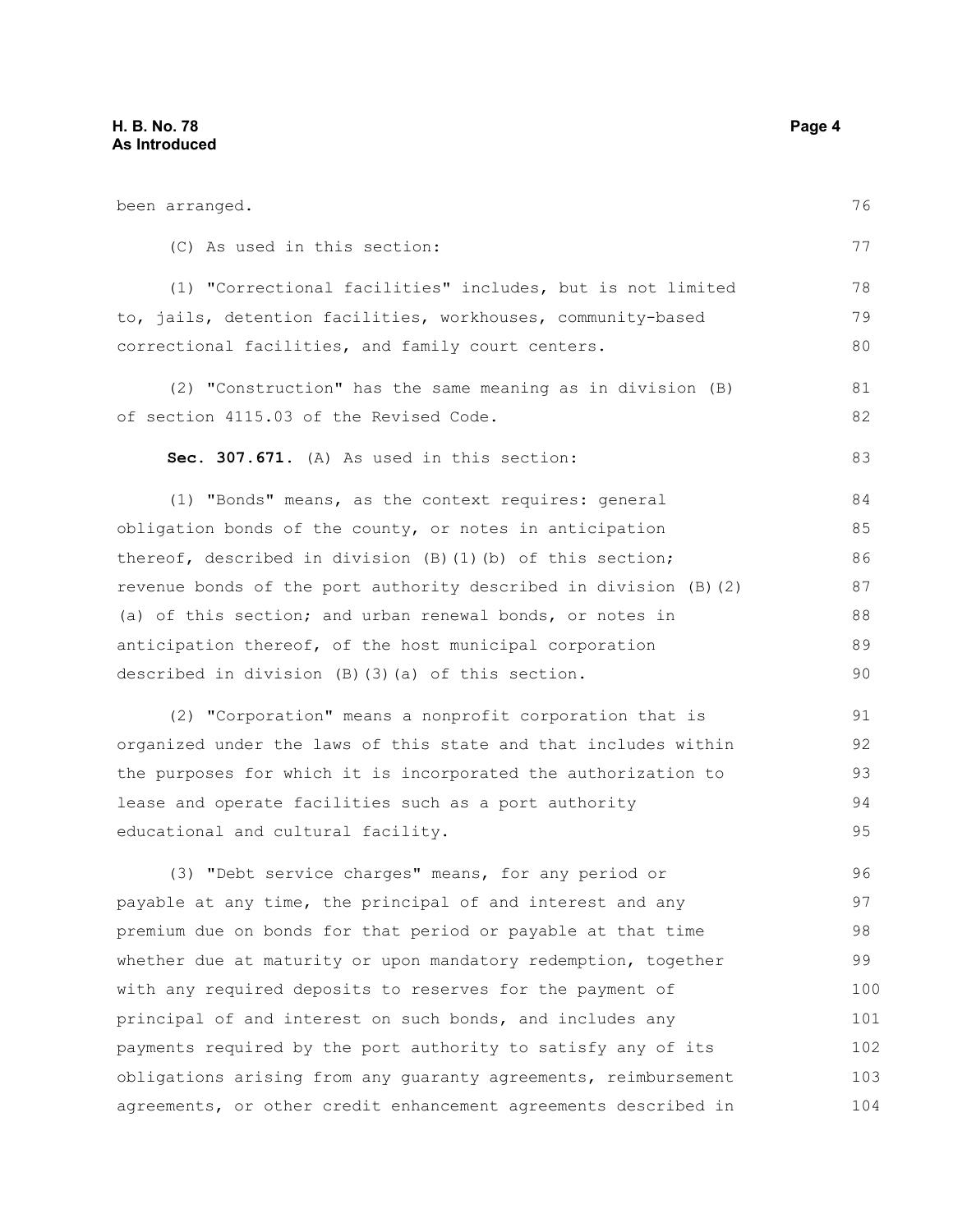division (C) of this section.

by a county and a host municipal corporation.

105

111

(4) "Host municipal corporation" means the municipal corporation within the boundaries of which the port authority educational and cultural facility is located. (5) "Port authority" means a port authority created pursuant to the authority of section 4582.02 of the Revised Code 106 107 108 109 110

(6) "Port authority educational and cultural facility" means a facility located within an urban renewal area that may consist of a museum, archives, library, hall of fame, center for contemporary music, or other facilities necessary to provide programs of an educational and cultural nature, together with all parking facilities, walkways, and other auxiliary facilities, real and personal property, property rights, easements, and interests that may be appropriate for, or used in connection with, the operation of the facility. 112 113 114 115 116 117 118 119 120

(7) "Urban renewal area" means an area of a host municipal corporation that the legislative authority of the host municipal corporation has, at any time, designated as appropriate for an urban renewal project pursuant to Chapter 725. of the Revised Code. 121 122 123 124 125

(B) The board of county commissioners of a county, a port authority, and a host municipal corporation may enter into a cooperative agreement with a corporation, under which: 126 127 128

(1) The board of county commissioners agrees to do all of the following: 129 130

(a) Levy a tax under division (D) of section 5739.09 of the Revised Code exclusively for the purposes described in divisions (B)(1)(c) and (d) of this section; 131 132 133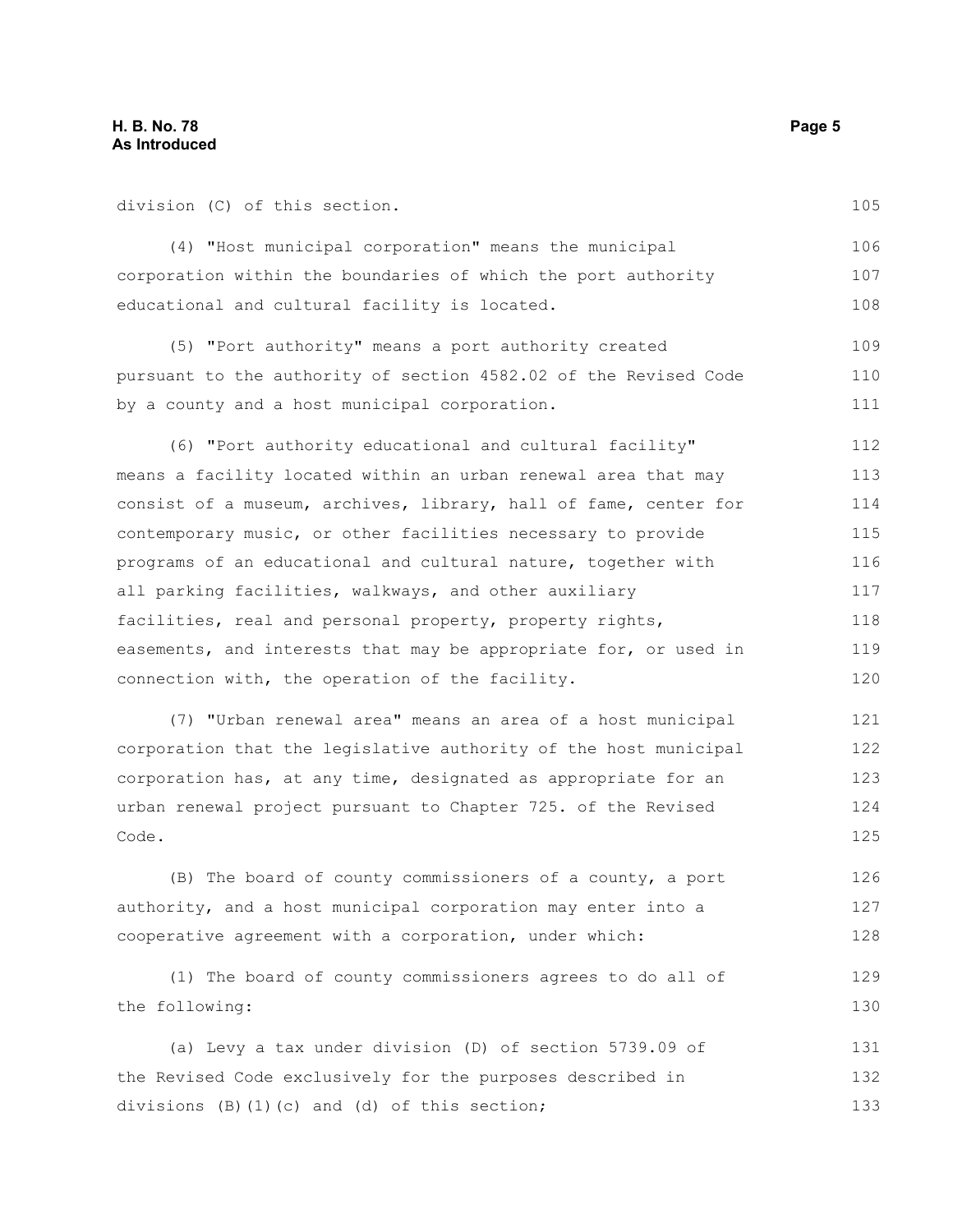#### **H. B. No. 78 Page 6 As Introduced**

(b) Issue general obligation bonds of the county, or notes in anticipation thereof, pursuant to Chapter 133. of the Revised Code, for the purpose of acquiring, constructing, and equipping the port authority educational and cultural facility and contribute the proceeds from the issuance to the port authority for such purpose. The cooperative agreement may provide that such proceeds be deposited with and administered by the trustee pursuant to the trust agreement provided for in division (C) of this section. 134 135 136 137 138 139 140 141 142

(c) Following the issuance, sale, and delivery of the port authority revenue bonds provided for in division (B)(2)(a) of this section, and prior to the date certain stated in the cooperative agreement which shall be the date estimated for the completion of construction of the port authority educational and cultural facility, pledge and contribute to the port authority revenue from the tax levied pursuant to division (B)(1)(a) of this section, together with any investment earnings on that revenue, to pay a portion of the costs of acquiring, constructing, and equipping the port authority educational and cultural facility; 143 144 145 146 147 148 149 150 151 152 153

(d) Following such date certain, pledge and contribute to the corporation all or such portion as provided for in the cooperative agreement of the revenue from the tax, together with any investment earnings on that revenue, to pay a portion of the costs of the corporation of leasing the port authority educational and cultural facility from the port authority. 154 155 156 157 158 159

(2) The port authority agrees to do all of the following:

(a) Issue revenue bonds of the port authority pursuant to Chapter 4582. of the Revised Code for the purpose of acquiring, constructing, and equipping the port authority educational and 161 162 163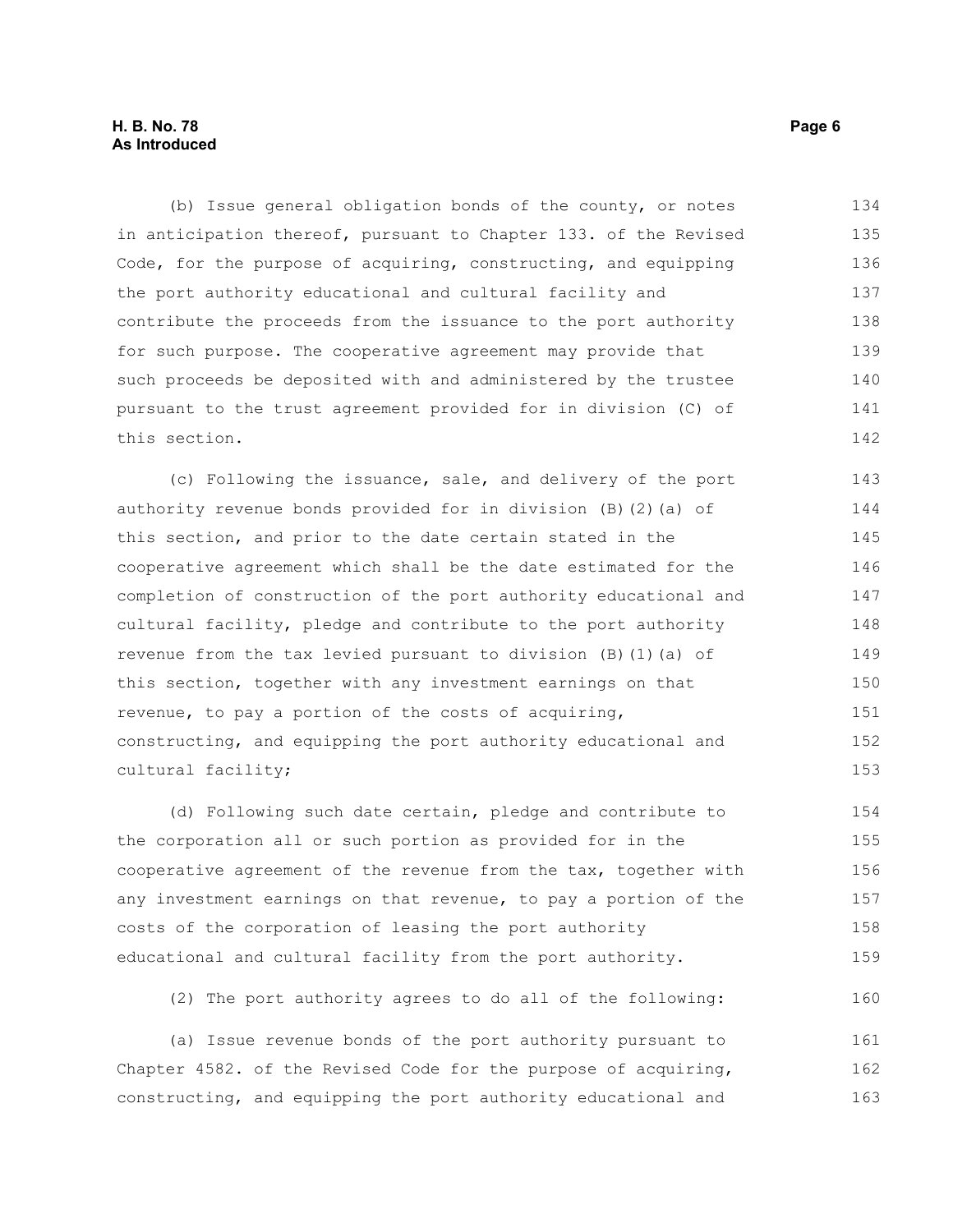cultural facility; (b) Construct the port authority educational and cultural facility; (c) Lease the port authority educational and cultural facility to the corporation; (d) To the extent provided for in the cooperative agreement or the lease to the corporation, authorize the corporation to administer on behalf of the port authority the contracts for acquiring, constructing, or equipping a port authority educational and cultural facility; (e) Use the revenue derived from the lease of the port authority educational and cultural facility to the corporation solely to pay debt service charges on the revenue bonds of the port authority described in division (B)(2)(a) of this section. (3) The host municipal corporation agrees to do both of the following: (a) Issue urban renewal bonds of the host municipal corporation, or notes in anticipation thereof, pursuant to Chapter 725. of the Revised Code for the purpose of acquiring and constructing the port authority educational and cultural facility and contribute the proceeds from the issuance to the port authority for such purpose. The cooperative agreement may provide that such proceeds be deposited with and administered by the trustee pursuant to the trust agreement provided for in division (C) of this section. (b) To the extent provided for in the cooperative agreement, contribute to the county, for use by the county to pay debt service charges on the bonds of the county, or notes in 164 165 166 167 168 169 170 171 172 173 174 175 176 177 178 179 180 181 182 183 184 185 186 187 188 189 190 191

anticipation thereof, described in division  $(B)$  (1)(b) of this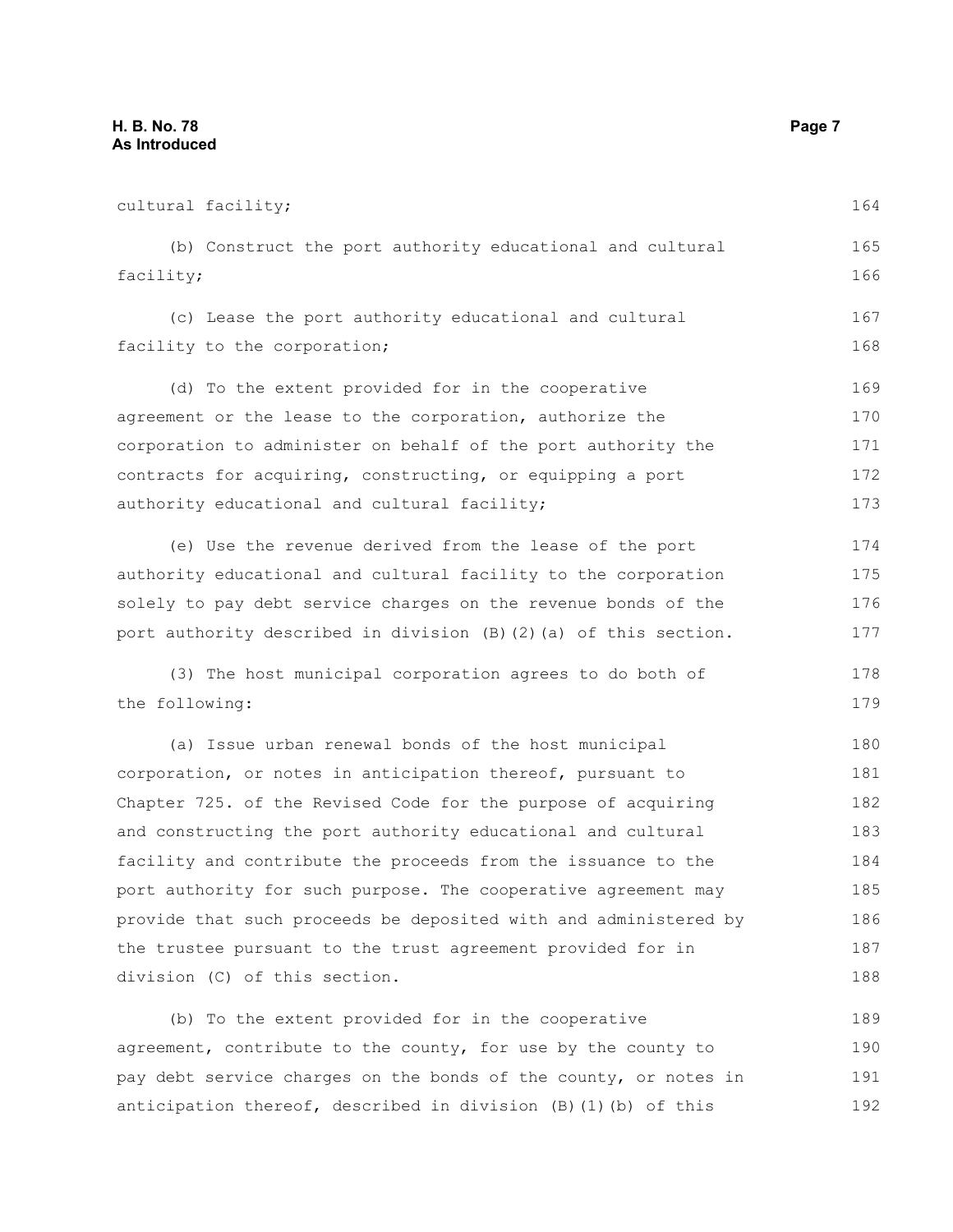section, any excess urban renewal service payments pledged by the host municipal corporation to the urban renewal bonds described in division (B)(3)(a) of this section and not required on an annual basis to pay debt service charges on the urban renewal bonds. 193 194 195 196 197

(4) The corporation agrees to do all of the following: 198

(a) Lease the port authority educational and cultural facility from the port authority; 199 200

(b) Operate and maintain the port authority educational and cultural facility pursuant to the lease; 201 202

(c) To the extent provided for in the cooperative agreement or the lease from the port authority, administer on behalf of the port authority the contracts for acquiring, constructing, or equipping a port authority educational and cultural facility. 203 204 205 206 207

(C) The pledges and contributions described in divisions (B)(1)(c) and (d) of this section and provided for in the cooperative agreement shall be for the period stated in the cooperative agreement, but shall not be in excess of the period necessary to provide for the final retirement of the port authority revenue bonds provided for in division (B)(2)(a) of this section and any bonds issued by the port authority to refund such bonds, and for the satisfaction by the port authority of any of its obligations arising from any guaranty agreements, reimbursement agreements, or other credit enhancement agreements relating to such bonds or to the revenues pledged to such bonds. The cooperative agreement shall provide for the termination of the cooperative agreement including the pledges and contributions described in divisions (B)(1)(c) and 208 209 210 211 212 213 214 215 216 217 218 219 220 221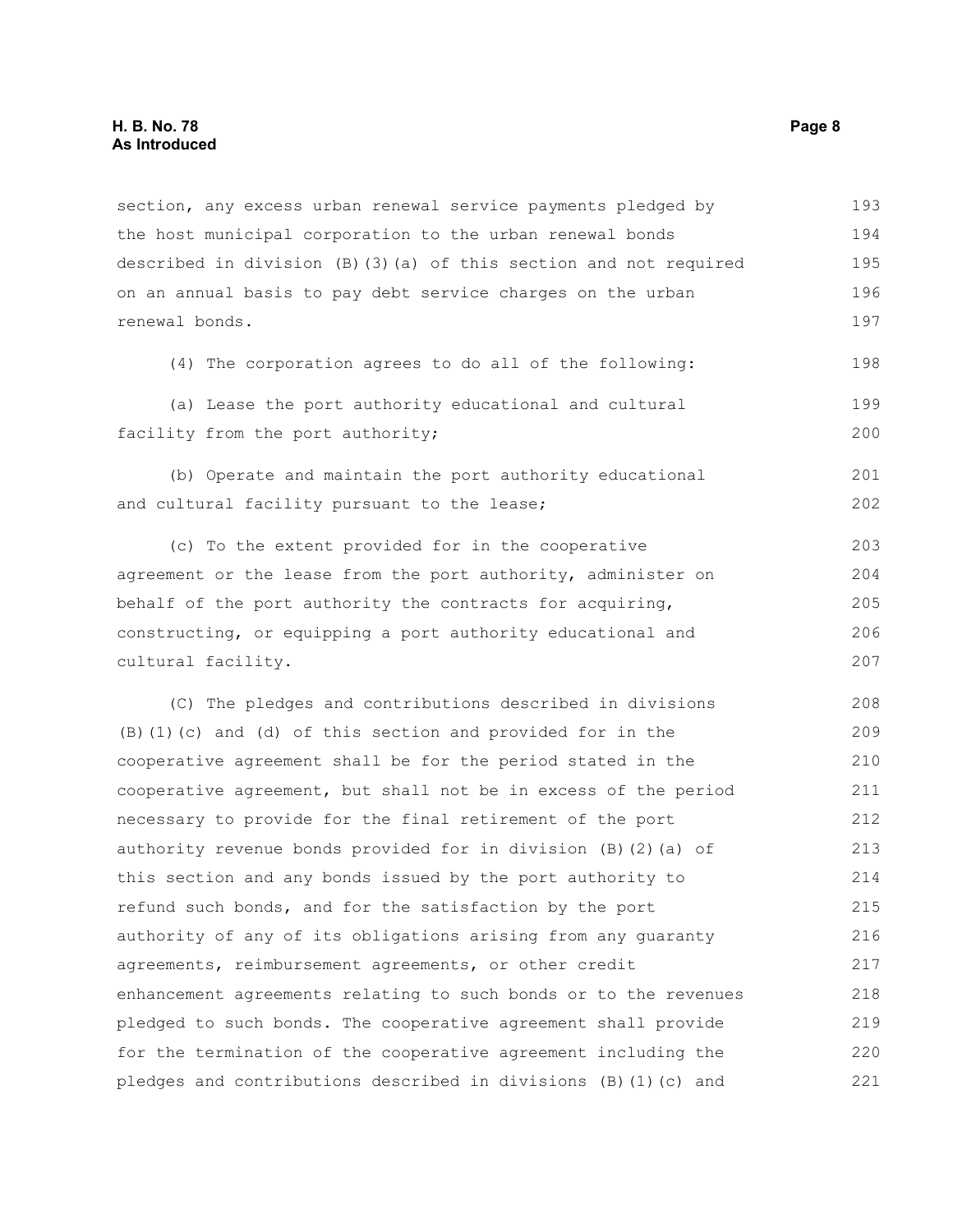(d) of this section if the port authority revenue bonds provided for in division  $(B)(2)$  (a) of this section have not been issued, sold, and delivered within two years of the effective date of the cooperative agreement. 222 223 224 225

The cooperative agreement shall provide that any revenue bonds of the port authority shall be secured by a trust agreement between the port authority and a corporate trustee that is a trust company or bank having the powers of a trust company within or outside the state. The county may be a party to such trust agreement for the purpose of securing the pledge by the county of its contribution to the corporation pursuant to division (B)(1)(d) of this section. A tax levied pursuant to division (B)(1)(a) of this section is not subject to diminution by initiative or referendum or diminution by statute, unless provision is made therein for an adequate substitute therefor reasonably satisfactory to the trustee under the trust agreement that secures the revenue bonds of the port authority. 226 227 228 229 230 231 232 233 234 235 236 237 238

(D) A pledge of money by a county under this section shall not be net indebtedness of the county for purposes of section 133.07 of the Revised Code.

(E) If the terms of the cooperative agreement so provide, any contract for the acquisition, construction, or equipping of a port authority educational and cultural facility shall be made in such manner as is determined by the board of directors of the port authority, and unless the cooperative agreement provides otherwise, such a contract is not subject to division (A) of section 4582.12 of the Revised Code. The port authority may take the assignment of and assume any contracts for the acquisition, construction, and equipping of a port authority educational and cultural facility that previously have been authorized by either 242 243 244 245 246 247 248 249 250 251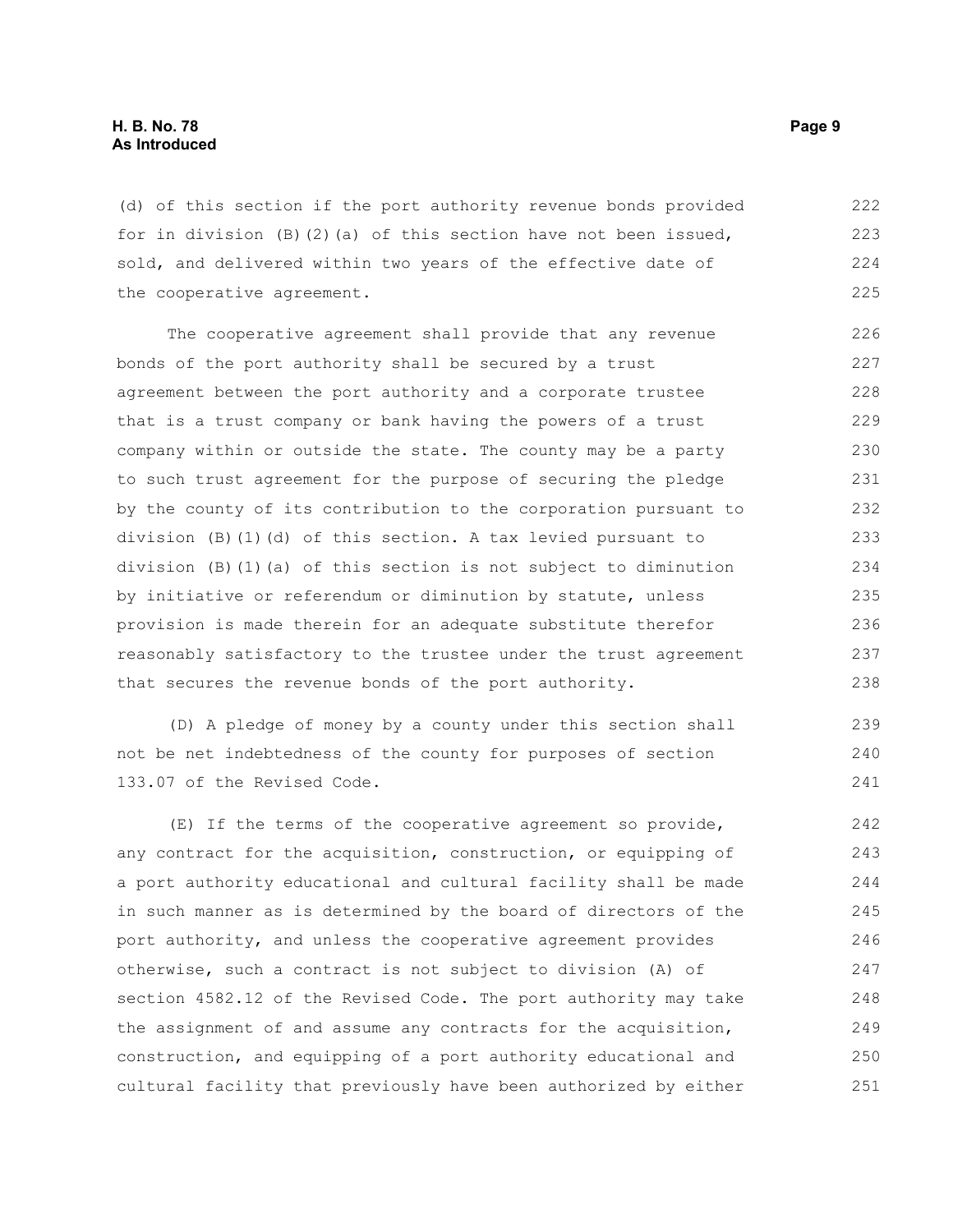or both the host municipal corporation or the corporation. Such contracts likewise are not subject to division (A) of section 4582.12 of the Revised Code. Any contract for the acquisition, construction, or equipping of a port authority educational and cultural facility entered into, assigned, or assumed pursuant to this division shall provide that all laborers and mechanics employed for theacquisition, construction, or equipping of the port authority educational and cultural facility shall be paid at the prevailing rates of wages of laborers and mechanics for the class of work called for by the port authority educational and cultural facility, which wages shall be determined in accordance with the requirements of Chapter 4115. of the Revised Code forthe determination of prevailing wage rates. **Sec. 307.673.** This section applies only in a county in which a tax is levied under section 307.697, 4301.421, 5743.024, or 5743.323 of the Revised Code on July 19, 1995. (A) As used in this section: (1) "County taxes" means taxes levied by a board of county commissioners under division (D) of section 307.697, division (B) of section 4301.421, division (C) of section 5743.024, and section 5743.323 of the Revised Code. (2) "Corporation" means a nonprofit corporation organized under the laws of this state and that includes among the purposes for which it is incorporated the authority to acquire, construct, renovate, repair, equip, lease, manage, or operate a sports facility. 252 253 254 255 256 257 258 259 260 261 262 263 264 265 266 267 268 269 270 271 272 273 274 275 276 277 278

(3) "Cooperative agreement" means an agreement entered into pursuant to this section. 279 280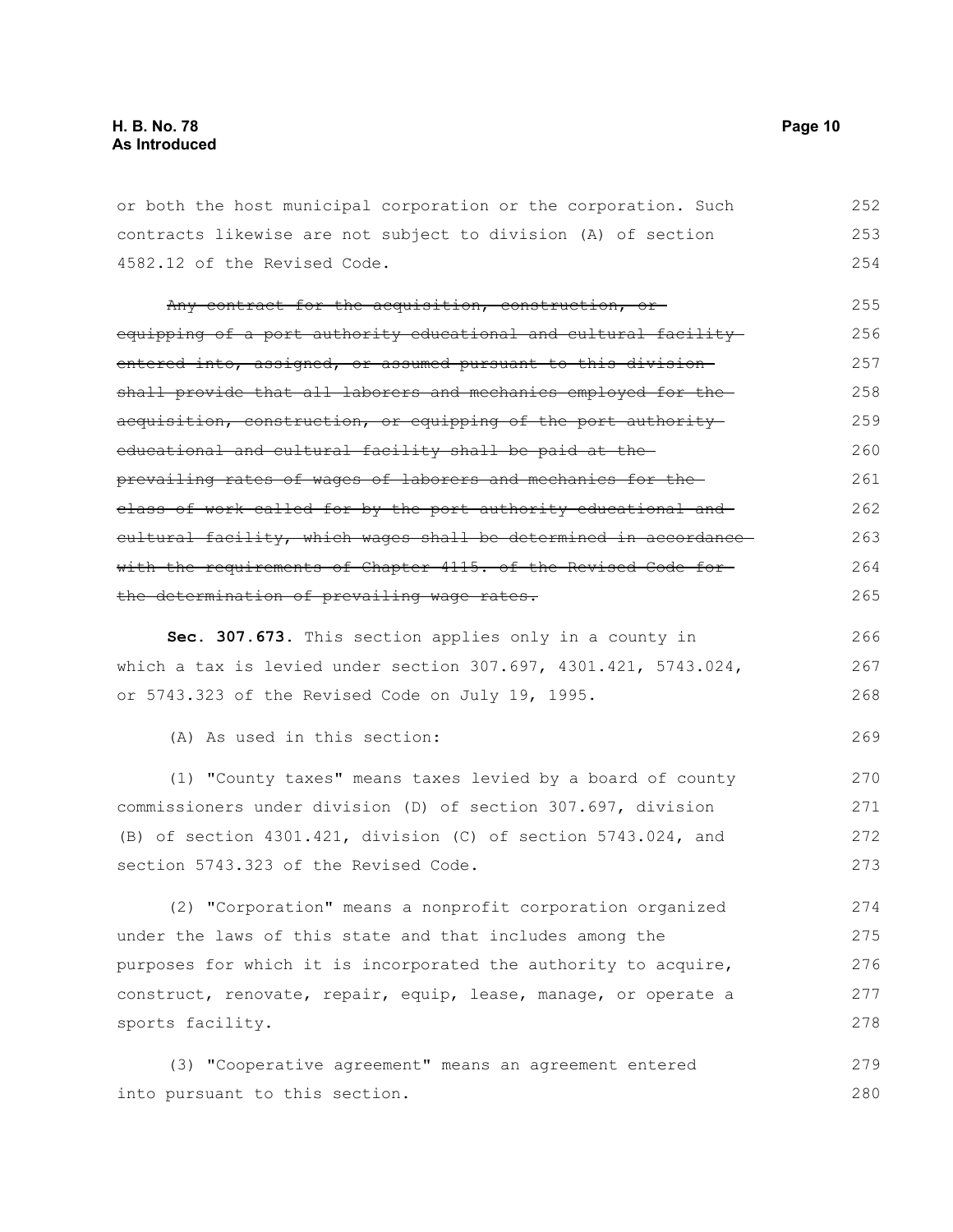#### **H. B. No. 78 Page 11 As Introduced**

(4) "Cost of a sports facility" means the cost of acquiring, constructing, renovating, repairing, equipping, or improving one or more sports facilities, including reconstructing, rehabilitating, remodeling, and enlarging; the cost of equipping and furnishing such a facility; and all financing costs pertaining thereto, including the cost of engineering, architectural, and other professional services, designs, plans, specifications and surveys, and estimates of costs; the costs of refinancing obligations issued by, or reimbursement of money advanced by, the parties to the cooperative agreement or other persons, the proceeds of which obligations were used to pay the costs of the sports facility; the cost of tests and inspections; the cost of any indemnity or surety bonds and premiums on insurance, all related direct and administrative costs pertaining thereto, fees and expenses of trustees, depositories, and paying agents for the obligations, capitalized interest on the obligations, amounts necessary to establish reserves as required by the obligation proceedings, the reimbursement of money advanced or applied by the parties to the cooperative agreement or other persons for the payment of any item of costs of the sports facility, and all other expenses necessary or incident to planning or determining the feasibility or practicability with respect to the sports facility; and any other such expenses as may be necessary or incident to the acquisition, construction, reconstruction, rehabilitation, remodeling, renovation, repair, enlargement, improvement, equipping, and furnishing of the sports facility, the financing of the sports facility, placing the sports facility in use and operation, including any one, part of, or combination of such classes of costs and expenses. 281 282 283 284 285 286 287 288 289 290 291 292 293 294 295 296 297 298 299 300 301 302 303 304 305 306 307 308 309 310

(5) "Financing costs" has the same meaning as in section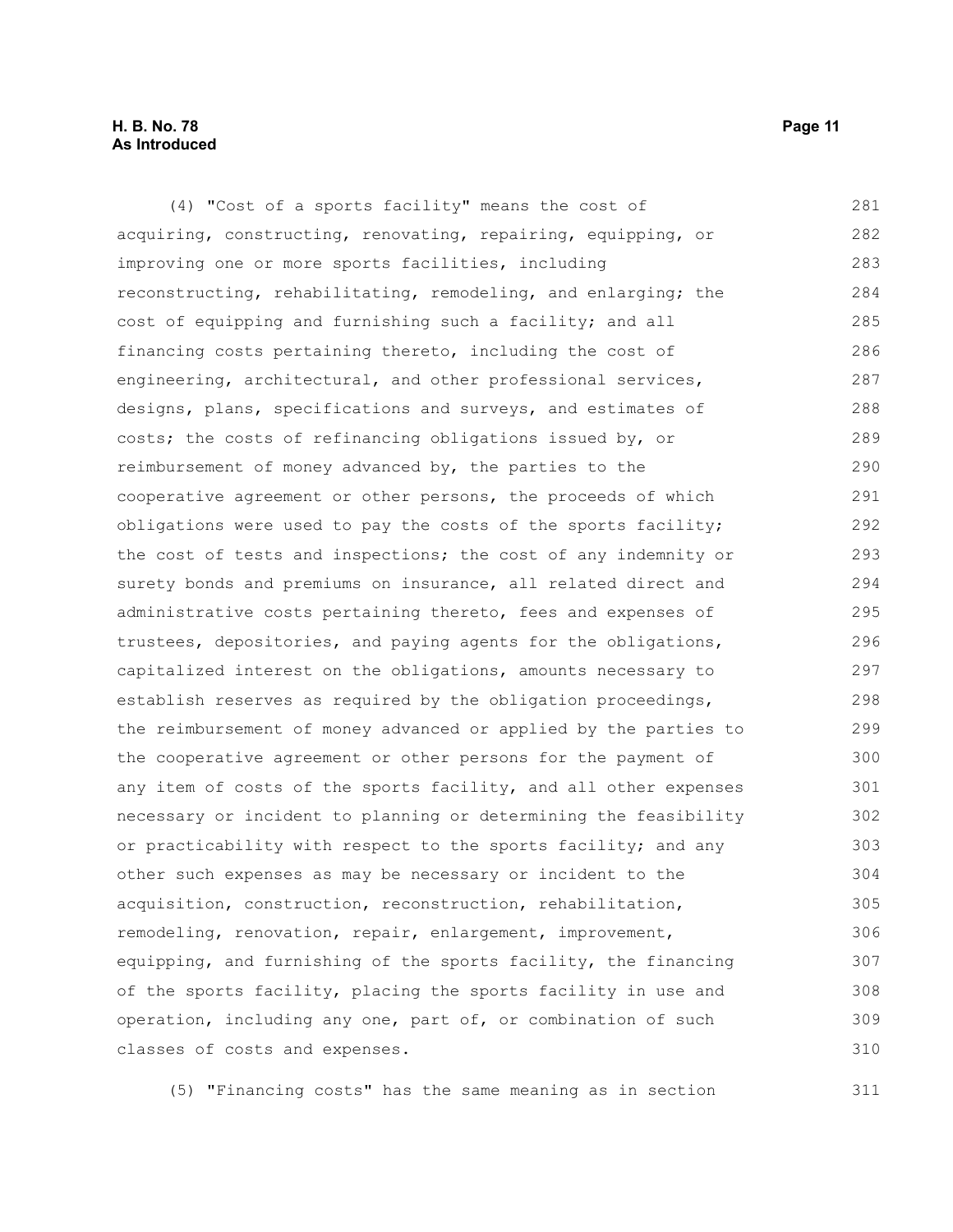133.01 of the Revised Code.

(6) "Obligations" means obligations issued or incurred to pay the cost of a sports facility, including bonds, notes, certificates of indebtedness, commercial paper, and other instruments in writing, anticipatory securities as defined in section 133.01 of the Revised Code, issued or incurred by an issuer pursuant to Chapter 133. or 4582. of the Revised Code or this section, or otherwise, to evidence the issuer's obligation to repay borrowed money, or to pay interest, by, or to pay at any future time other money obligations of, the issuer of the obligations, including obligations of an issuer or lessee to make payments under an installment sale, lease, lease-purchase, or similar agreement. 313 314 315 316 317 318 319 320 321 322 323 324

(7) "Owner" means any person that owns or operates a professional athletic or sports team, that is party to a cooperative agreement, or that has a lease or other agreement with a party to a cooperative agreement, and that commits to use the sports facility that is the subject of the cooperative agreement for all of the team's home games for the period specified in that agreement.

(8) "Payments," when used with reference to obligations, means payments of the principal, including any mandatory sinking fund deposits and mandatory redemption payments, interest and any redemption premium, and lease rentals, lease-purchase payments and other amounts payable under obligations in the form of installment sale, lease, lease-purchase, or similar agreements. 332 333 334 335 336 337 338

(9) "Person" has the same meaning as defined in section 133.01 of the Revised Code. 339 340

312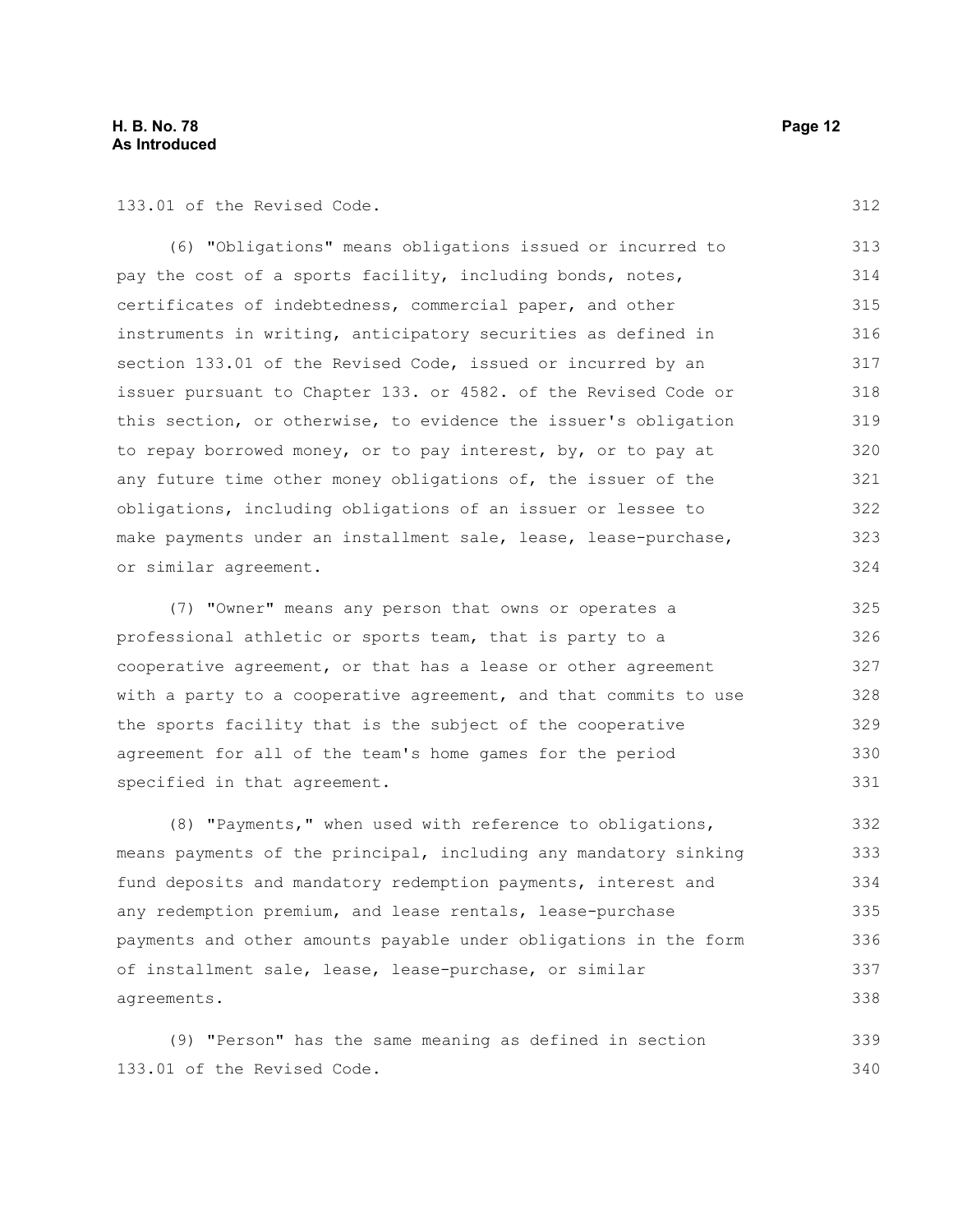#### **H. B. No. 78 Page 13 As Introduced**

(10) "Port authority" means a port authority created under Chapter 4582. of the Revised Code. (11) "Sports facility" means a facility, including a stadium, that is intended to house or provide a site for one or more major league professional athletic or sports teams or activities, together with all spectator facilities, parking facilities, walkways, and auxiliary facilities, real and personal property, property rights, easements, leasehold estates, and interests that may be appropriate for, or used in connection with, the operation of the sports facility. (B) The board of county commissioners of a county, the legislative authority of a municipal corporation, a port authority, a corporation, and an owner, or any combination thereof, may enter into one or more cooperative agreements under which the parties enter into one or more of the agreements described in divisions (B)(1) to (5) of this section. (1) The board of county commissioners agrees to do one or more of the following: (a) Levy a tax under division (D) of section 307.697, division (B) of section 4301.421, division (C) of section 5743.024, and section 5743.323 of the Revised Code and make available all or a portion of the revenue from those taxes for the payment of the cost of the sports facility or to make payments on obligations; (b) Issue or incur obligations of the county pursuant to Chapter 133. of the Revised Code or this section; (c) Make available all or a portion of the revenue from those taxes or of the proceeds from the issuance of those obligations to the municipal corporation, port authority, 341 342 343 344 345 346 347 348 349 350 351 352 353 354 355 356 357 358 359 360 361 362 363 364 365 366 367 368 369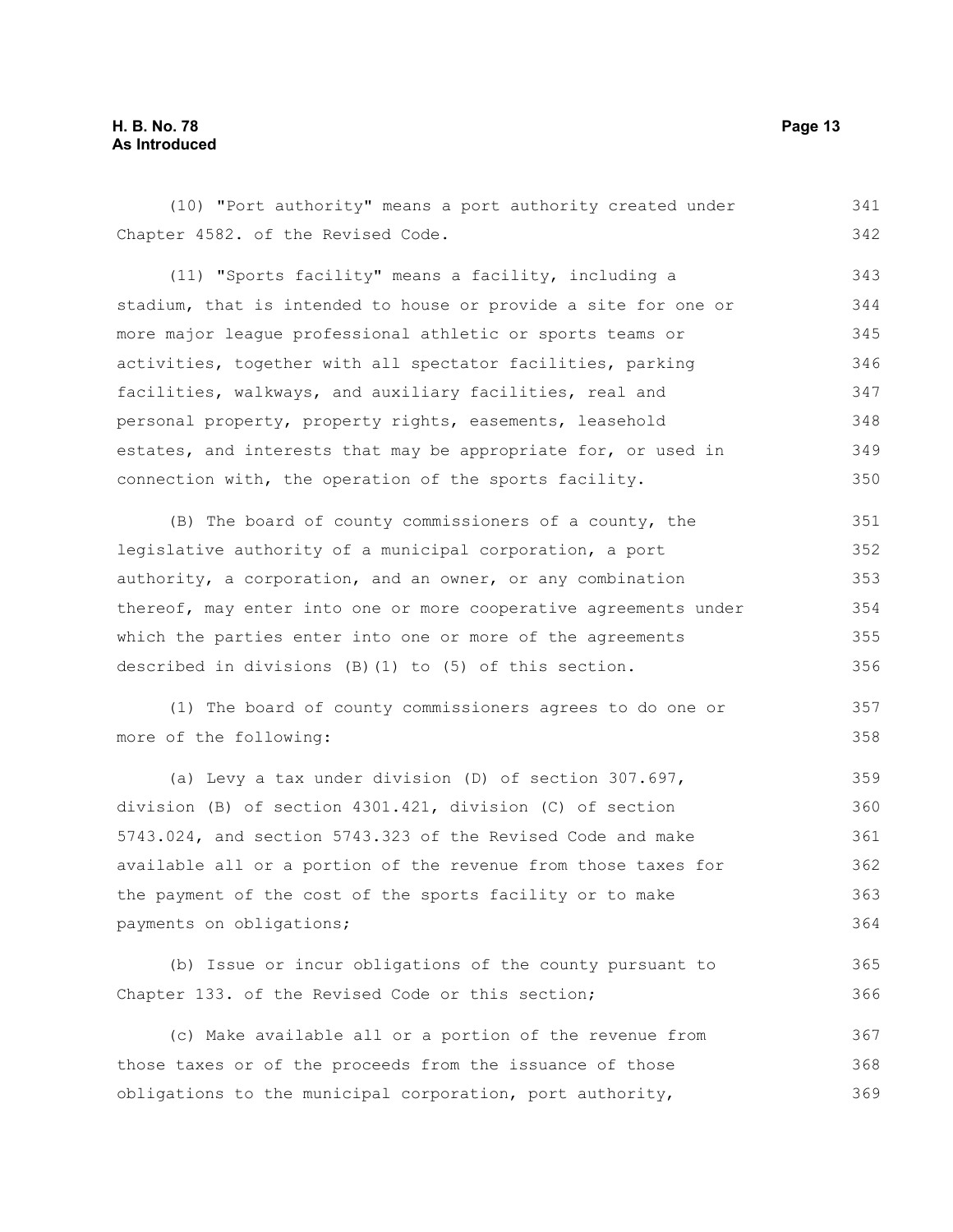corporation, or otherwise for the payment of the cost of a sports facility or the payment of obligations; (d) Acquire, construct, renovate, repair, equip, lease to or from another person, and operate, directly or by a lease or management contract with another person, one or more sports facilities; (e) To the extent provided in the cooperative agreement or a lease with respect to a sports facility, authorize the municipal corporation, port authority, corporation, or owner to administer contracts for designing, planning, acquiring, constructing, renovating, repairing, or equipping a sports facility. (2) The port authority agrees to do one or more of the following: (a) Issue or incur obligations of the port authority pursuant to Chapter 133. or 4582. of the Revised Code or this section; (b) Make available all or a portion of the proceeds from the issuance of those obligations to the municipal corporation, county, or corporation for the payment of the cost of a sports facility or the payment of obligations; (c) Acquire, construct, renovate, repair, equip, lease to or from another person, and operate, directly or by a lease or management contract with another person, one or more sports facilities; (d) To the extent provided in the cooperative agreement or a lease with respect to a sports facility, authorize the municipal corporation, county, corporation, or owner to 370 371 372 373 374 375 376 377 378 379 380 381 382 383 384 385 386 387 388 389 390 391 392 393 394 395 396 397

administer contracts for designing, planning, acquiring,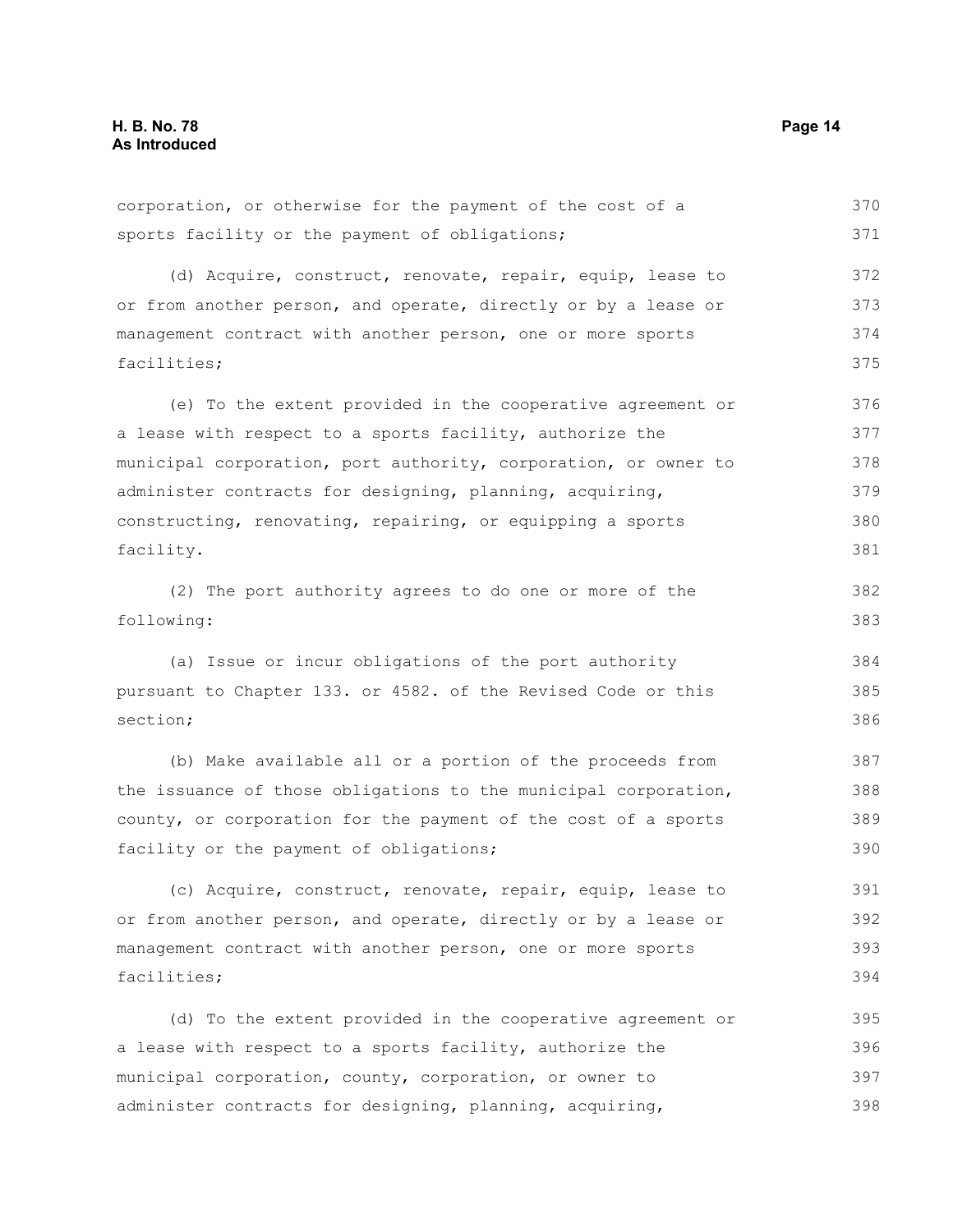constructing, renovating, repairing, or equipping a sports facility. (3) The legislative authority of the municipal corporation agrees to do one or more of the following: (a) Make available the revenue from taxes levied by the legislative authority for the payment of the cost of a sports facility or to make payments on obligations; (b) Issue or incur obligations of the municipal corporation pursuant to Chapter 133. of the Revised Code or otherwise; (c) Make available all or a portion of the proceeds from the issuance of those obligations to the county, port authority, corporation, or otherwise for the payment of the cost of a sports facility or the payment of obligations; (d) Acquire, construct, renovate, repair, equip, lease to or from another person, and operate, directly or by a lease or management contract with another person, one or more sports facilities; (e) To the extent provided in the cooperative agreement or a lease with respect to a sports facility, authorize the county, port authority, corporation, or owner to administer contracts for designing, planning, acquiring, constructing, renovating, repairing, or equipping a sports facility. (4) The corporation agrees to do one or more of the following: (a) Issue or incur obligations; (b) Make available all or a portion of the proceeds from the issuance of those obligations to the county, port authority, 399 400 401 402 403 404 405 406 407 408 409 410 411 412 413 414 415 416 417 418 419 420 421 422 423 424 425 426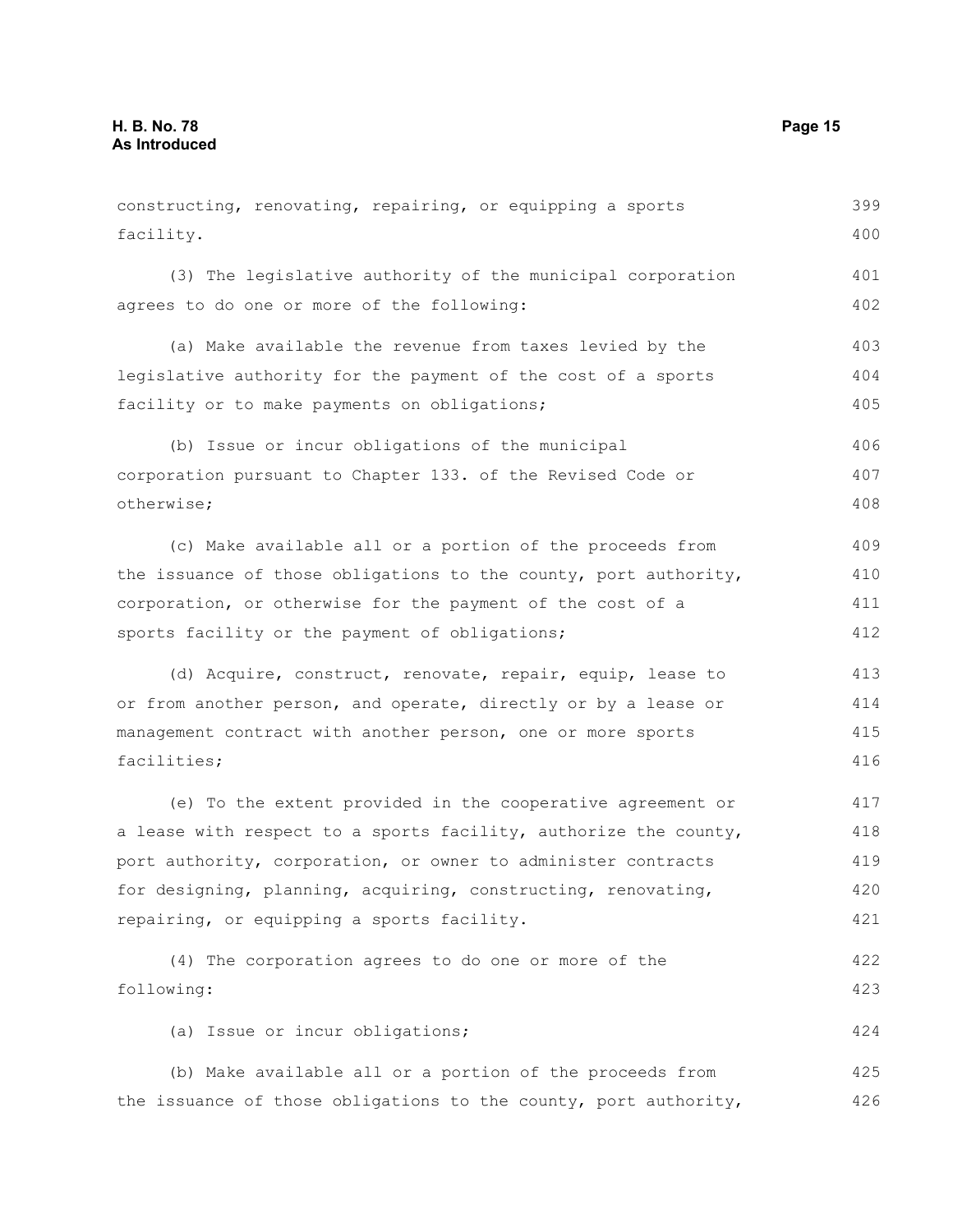(c) Acquire, construct, renovate, repair, equip, lease to or from another person, and operate, directly or by a lease or management contract with another person, one or more sports facilities; (d) To the extent provided in the cooperative agreement or a lease with respect to a sports facility, agree that the corporation will administer contracts for designing, planning, acquiring, constructing, renovating, repairing, or equipping a sports facility. (5) The owner agrees to do one or more of the following: (a) Use the sports facility that is the subject of the cooperative agreement for all of the home games of the owner's professional athletic or sports team for a specified period; (b) Administer contracts for designing, planning, acquiring, constructing, renovating, repairing, or equipping a sports facility. (C) Any obligations may be secured by a trust agreement between the issuer of obligations and a corporate trustee that is a trust company or bank having the powers of a trust company in or outside this state and authorized to exercise corporate trust powers in this state. Proceeds from the issuance of any obligations or the taxes levied and collected by any party to the cooperative agreement may be deposited with and administered by a trustee pursuant to the trust agreement. (D) Any contract for the acquisition, construction, renovation, repair, or equipping of a sports facility entered into, assigned, or assumed under this section shall provide that 429 430 431 432 433 434 435 436 437 438 439 440 441 442 443 444 445 446 447 448 449 450 451 452 453 454 455

municipal corporation, or otherwise for the payment of the cost

of a sports facility or the payment of obligations;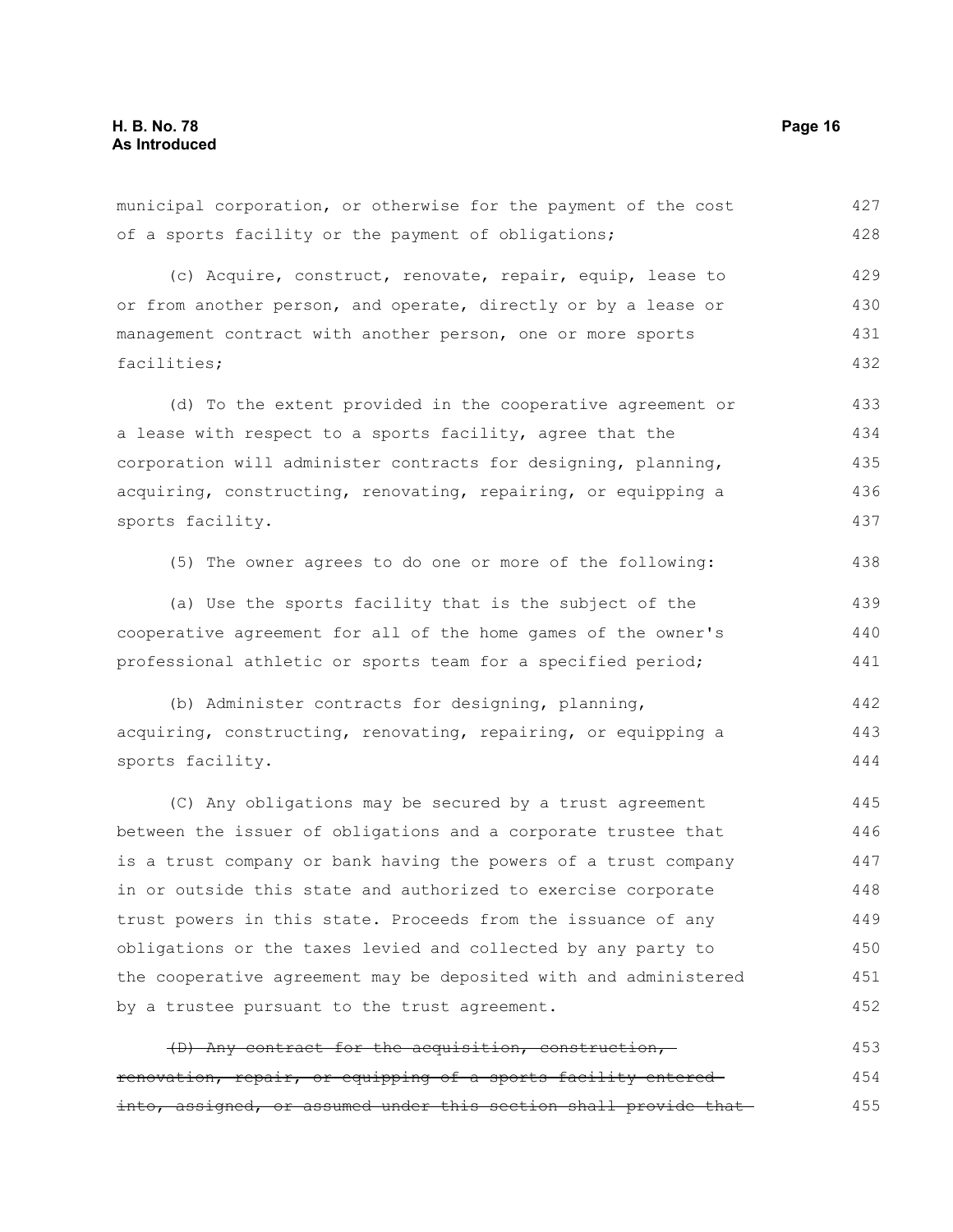## **H. B. No. 78 Page 17 As Introduced**

| all laborers and mechanics employed in the acquisition,                | 456 |
|------------------------------------------------------------------------|-----|
| construction, renovation, repair, or equipping of the sports           | 457 |
| facility shall be paid at the prevailing rates of wages of             | 458 |
| laborers and mechanics for the class of work called for, as            | 459 |
| <u>those wages are determined in accordance with Chapter 4115. of </u> | 460 |
| the Revised Code.                                                      | 461 |
| Sec. 307.674. (A) As used in this section:                             | 462 |
| (1) "Bonds" means:                                                     | 463 |
| (a) Revenue bonds of the port authority described in                   | 464 |
| division (B)(2)(a) of this section;                                    | 465 |
| (b) Securities as defined in division (KK) of section                  | 466 |
| 133.01 of the Revised Code issued by the host municipal                | 467 |
| corporation, described in division (B) (3) (a) of this section;        | 468 |
| (c) Any bonds issued to refund any of those revenue bonds              | 469 |
| or securities.                                                         | 470 |
| (2) "Corporation" means a nonprofit corporation that is                | 471 |
| organized under the laws of this state and that includes within        | 472 |
| the purposes for which it is incorporated the authorization to         | 473 |
| lease and operate facilities such as a port authority                  | 474 |
| educational and cultural performing arts facility.                     | 475 |
| (3) "Cost," as applied to a port authority educational and             | 476 |
| cultural performing arts facility, means the cost of acquiring,        | 477 |
| constructing, renovating, rehabilitating, equipping, or                | 478 |
| improving the facility, or any combination of those purposes,          | 479 |
| collectively referred to in this section as "construction," and        | 480 |
| the cost of acquisition of all land, rights of way, property           | 481 |
| rights, easements, franchise rights, and interests required for        | 482 |
| those purposes, the cost of demolishing or removing any                | 483 |
| buildings or structures on land so acquired, including the cost        | 484 |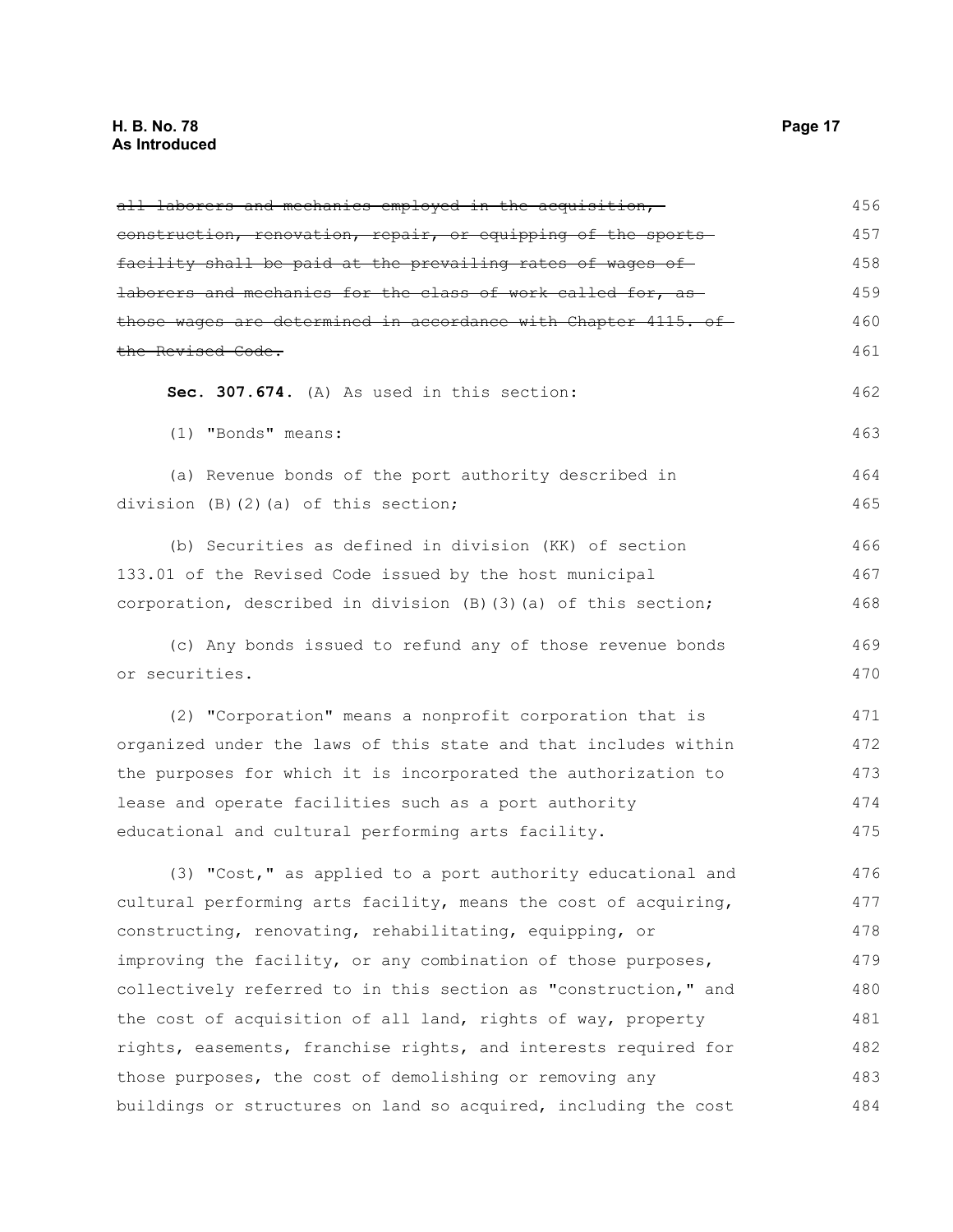#### **H. B. No. 78 Page 18 As Introduced**

of acquiring any land to which those buildings or structures may be moved, the cost of public utility and common carrier relocation or duplication, the cost of all machinery, furnishings, and equipment, financing charges, interest prior to and during construction and for not more than three years after completion of construction, costs arising under guaranty agreements, reimbursement agreements, or other credit enhancement agreements relating to bonds, engineering, expenses of research and development with respect to such facility, legal expenses, plans, specifications, surveys, studies, estimates of costs and revenues, other expenses necessary or incident to determining the feasibility or practicability of acquiring or constructing the facility, administrative expense, and other expenses as may be necessary or incident to that acquisition or construction and the financing of such acquisition or construction, including, with respect to the revenue bonds of a port authority, amounts to be paid into any special funds from the proceeds of those bonds, and repayments to the port authority, host county, host municipal corporation, or corporation of any amounts advanced for the foregoing purposes. (4) "Debt service charges" means, for any period or 485 486 487 488 489 490 491 492 493 494 495 496 497 498 499 500 501 502 503 504 505

payable at any time, the principal of and interest and any premium due on bonds for that period or payable at that time whether due at maturity or upon mandatory redemption, together with any required deposits to reserves for the payment of principal of and interest on those bonds, and includes any payments required by the port authority to satisfy any of its obligations under or arising from any guaranty agreements, reimbursement agreements, or other credit enhancement agreements described in division (C) of this section. 506 507 508 509 510 511 512 513 514

(5) "Host county" means the county within the boundaries 515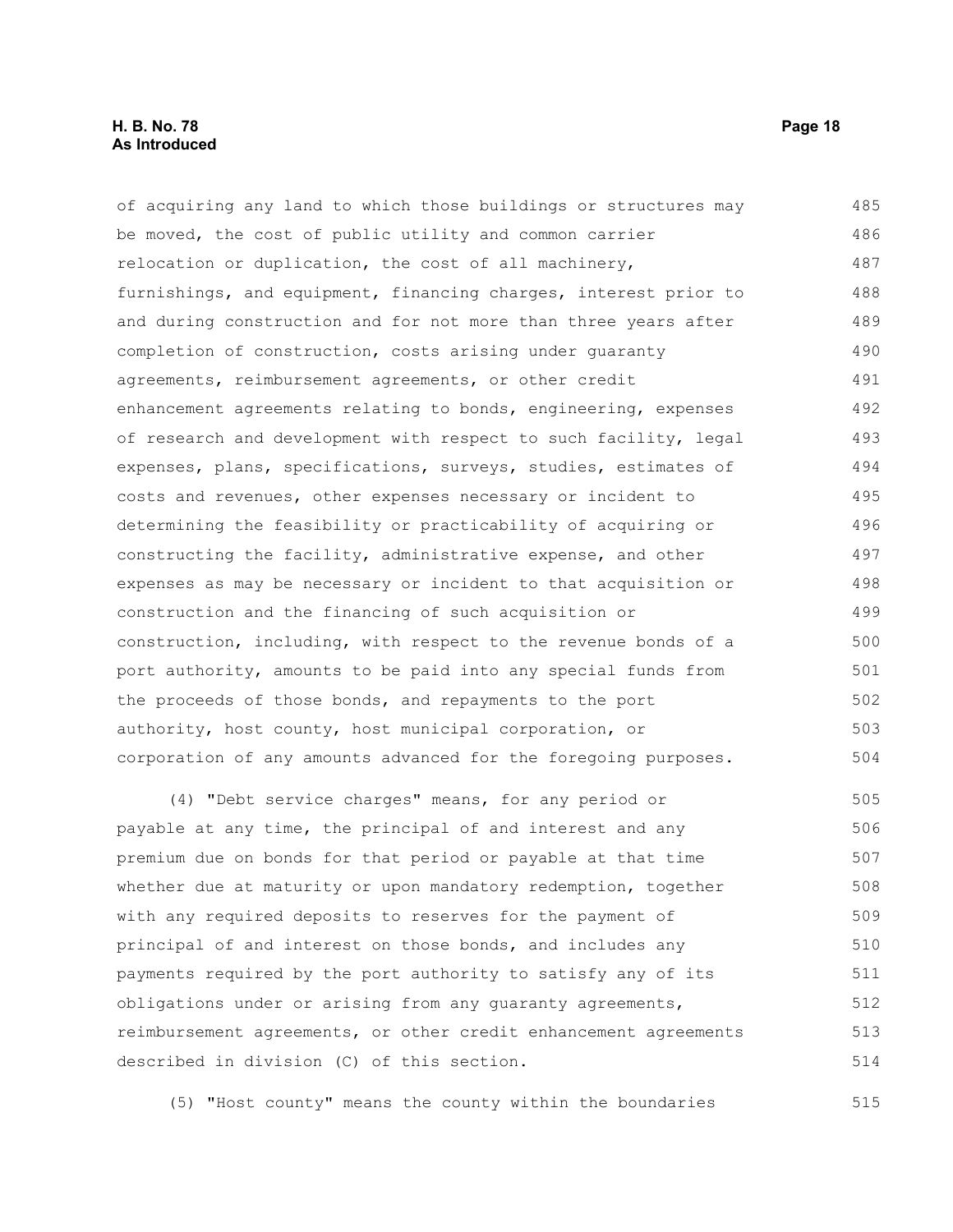of which the port authority educational and cultural performing arts facility is or will be located. 516 517

(6) "Host municipal corporation" means the municipal corporation within the boundaries of which the port authority educational and cultural performing arts facility is or will be located. 518 519 520 521

(7) "Port authority" means a port authority created pursuant to section 4582.22 of the Revised Code. 522 523

(8) "Port authority educational and cultural performing arts facility" means a facility that consists of a center for music or other performing arts, a theater or other facilities to provide programs of an educational, recreational, or cultural nature, or any combination of those purposes as determined by the parties to the cooperative agreement for which provision is made in division (B) of this section to fulfill the public educational, recreational, and cultural purposes set forth therein, together with all parking facilities, walkways, and other auxiliary facilities, real and personal property, property rights, easements, and interests that may be appropriate for, or used in connection with, the operation of the facility. 524 525 526 527 528 529 530 531 532 533 534 535

(B) A host county, a host municipal corporation, and a port authority may enter into a cooperative agreement with a corporation under which, as further provided for in that agreement: 536 537 538 539

(1) The host county may agree to do any or all of the following: 540 541

(a) Levy and collect a tax under division (E) and division (F) of section 5739.09 of the Revised Code for the purposes, and in an amount sufficient for those purposes, described in 542 543 544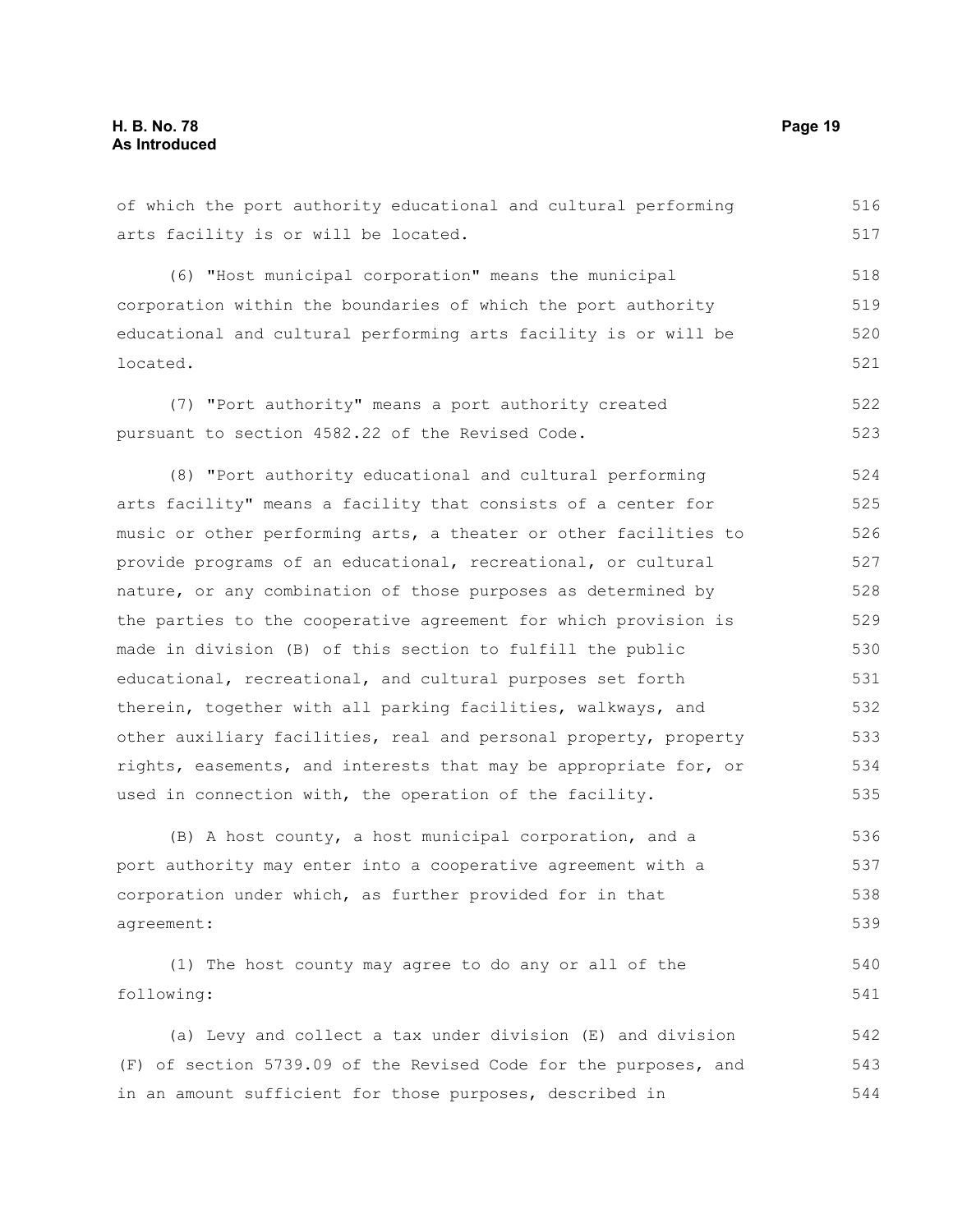545

559 560

divisions (B)(1)(b) and (c) of this section;

(b) Pay to the port authority all or such portion as provided for in the cooperative agreement of the revenue from the tax, together with any investment earnings on that revenue, to be used to pay a portion of the costs of acquiring, constructing, renovating, rehabilitating, equipping, or improving the port authority educational and cultural performing arts facility; 546 547 548 549 550 551 552

(c) Pledge and pay to the corporation all or such portion as provided for in the cooperative agreement of the revenue from the tax, together with any investment earnings on that revenue, to be used to pay a portion of the costs to the corporation of leasing the port authority educational and cultural performing arts facility from the port authority. 553 554 555 556 557 558

(2) The port authority may agree to do any or all of the following:

(a) Issue its revenue bonds pursuant to section 4582.48 of the Revised Code for the purpose of paying all or a portion of the costs of the port authority educational and cultural performing arts facility; 561 562 563 564

(b) Acquire, construct, renovate, rehabilitate, equip, and improve the port authority educational and cultural performing arts facility; 565 566 567

(c) Lease the port authority educational and cultural performing arts facility to the corporation; 568 569

(d) To the extent provided for in the cooperative agreement or the lease to the corporation, authorize the corporation to administer on behalf of the port authority the contracts for acquiring, constructing, renovating, 570 571 572 573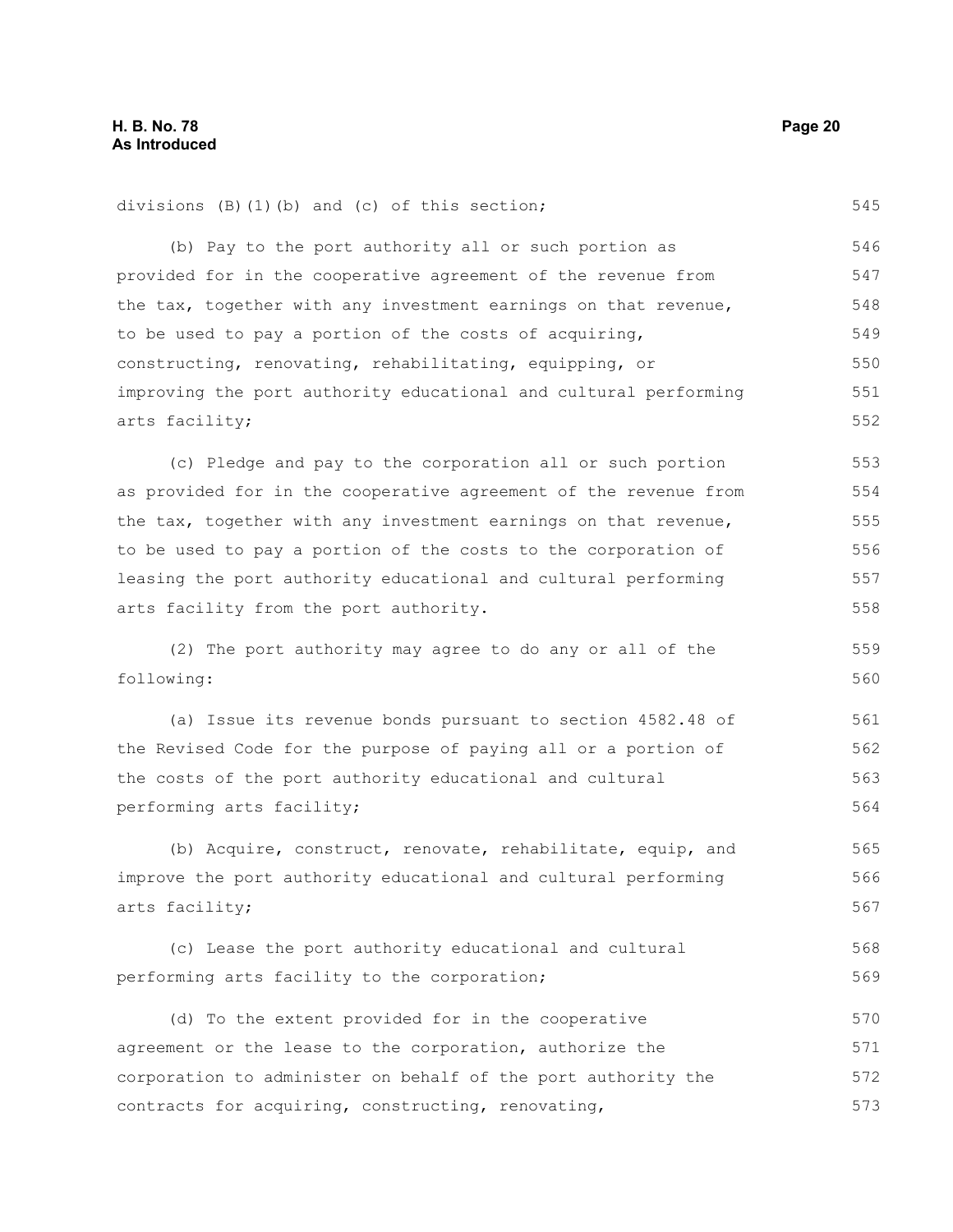rehabilitating, or equipping the port authority educational and cultural performing arts facility; (e) Use the revenue derived from the lease of the port authority educational and cultural performing arts facility to the corporation solely to pay debt service charges on revenue bonds of the port authority issued pursuant to division (B)(2) (a) of this section and to pay its obligations under or arising from any guaranty agreements, reimbursement agreements, or other credit enhancement agreements provided for in this section. (3) The host municipal corporation may agree to do either or both of the following: (a) Issue its bonds for the purpose of paying all or a portion of the costs of the port authority educational and cultural performing arts facility, and pay the proceeds from the issuance to the port authority for that purpose; (b) Enter into a guaranty agreement, a reimbursement agreement, or other credit enhancement agreement with the port authority to provide a guaranty or other credit enhancement of the port authority revenue bonds referred to in division (B)(2) (a) of this section pledging taxes, other than ad valorem property taxes, or other revenues for the purpose of providing the funds required to satisfy the host municipal corporation's obligations under that agreement. 575 576 577 578 579 580 581 582 583 584 585 586 587 588 589 590 591 592 593 594 595 596

The cooperative agreement may provide that the proceeds of such securities or of such guaranty agreement, reimbursement agreement, or other credit enhancement agreement be deposited with and administered by the trustee pursuant to the trust agreement authorized in division (C) of this section. 597 598 599 600 601

(4) The corporation may agree to do any or all of the 602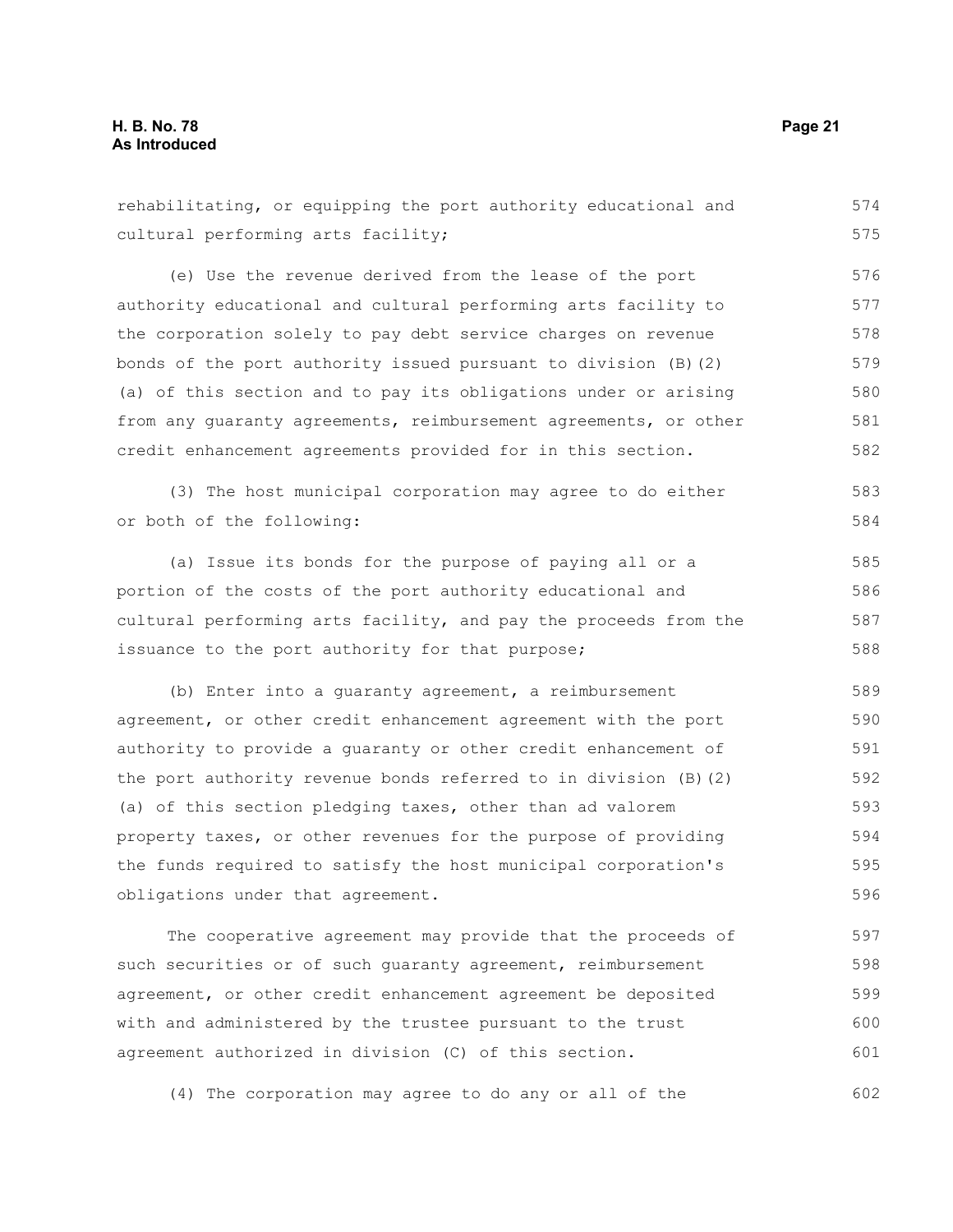#### **H. B. No. 78 Page 22 As Introduced**

#### following:

(a) Lease the port authority educational and cultural performing arts facility from the port authority; 604 605

(b) Operate and maintain the port authority educational and cultural performing arts facility pursuant to the lease; 606 607

(c) To the extent provided for in the cooperative agreement or the lease from the port authority, administer on behalf of the port authority the contracts for acquiring, constructing, renovating, rehabilitating, or equipping the port authority educational and cultural performing arts facility. 608 609 610 611 612

(C) The pledge and payments referred to in divisions (B) (1)(b) and (c) of this section and provided for in the cooperative agreement shall be for the period stated in the cooperative agreement but shall not extend longer than the period necessary to provide for the final retirement of the port authority revenue bonds referred to in division (B)(2)(a) of this section, and for the satisfaction by the port authority of any of its obligations under or arising from any guaranty agreements, reimbursement agreements, or other credit enhancement agreements relating to those bonds or to the revenues pledged to them. The cooperative agreement shall provide for the termination of the cooperative agreement, including the pledge and payment referred to in division (B)(1) (c) of this section, if the port authority revenue bonds referred to in division (B)(2)(a) of this section have not been issued, sold, and delivered within five years of the effective date of the cooperative agreement. 613 614 615 616 617 618 619 620 621 622 623 624 625 626 627 628 629

The cooperative agreement shall provide that any port authority revenue bonds shall be secured by a trust agreement 630 631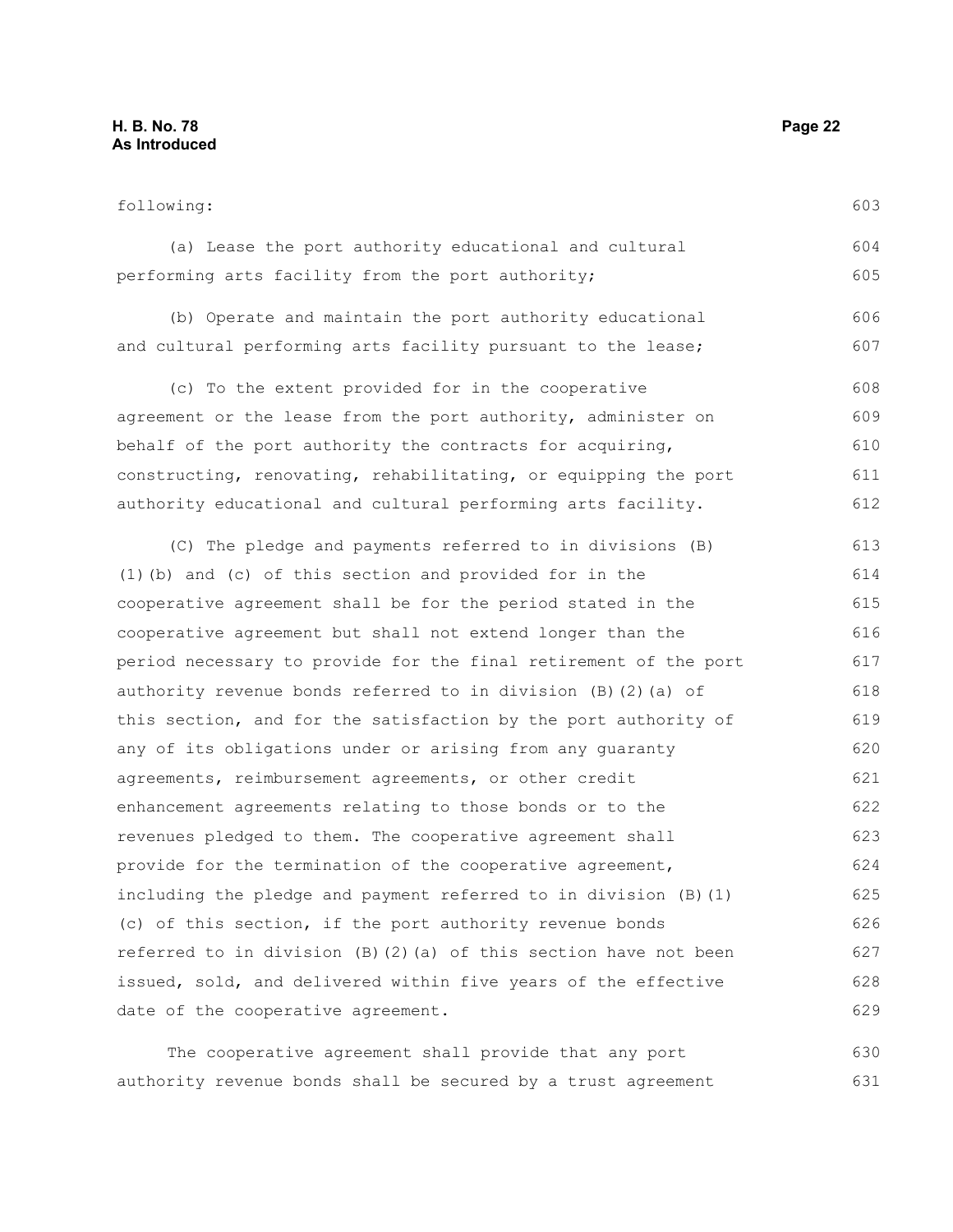#### **H. B. No. 78 Page 23 As Introduced**

between the port authority and a corporate trustee that is a trust company or bank having the powers of a trust company within or outside the state but authorized to exercise trust powers within the state. The host county may be a party to that trust agreement for the purpose of better securing the pledge by the host county of its payment to the corporation pursuant to division (B)(1)(c) of this section. A tax levied pursuant to section 5739.09 of the Revised Code for the purposes specified in division (B)(1)(b) or (c) of this section is not subject to diminution by initiative or referendum or diminution by statute, unless provision is made for an adequate substitute reasonably satisfactory to the trustee under the trust agreement that secures the port authority revenue bonds. 632 633 634 635 636 637 638 639 640 641 642 643 644

(D) A pledge of money by a host county under this section shall not be net indebtedness of the host county for purposes of section 133.07 of the Revised Code. A guaranty or other credit enhancement by a host municipal corporation under this section shall not be net indebtedness of the host municipal corporation for purposes of section 133.05 of the Revised Code.

(E) If the terms of the cooperative agreement so provide, any contract for the acquisition, construction, renovation, rehabilitation, equipping, or improving of a port authority educational and cultural performing arts facility shall be made in such manner as is determined by the board of directors of the port authority, and unless the cooperative agreement provides otherwise, such a contract is not subject to division (R)(2) of section 4582.31 of the Revised Code. The port authority may take the assignment of and assume any contracts for the acquisition, construction, renovation, rehabilitation, equipping, or improving of a port authority educational and cultural performing arts facility that had previously been authorized by 651 652 653 654 655 656 657 658 659 660 661 662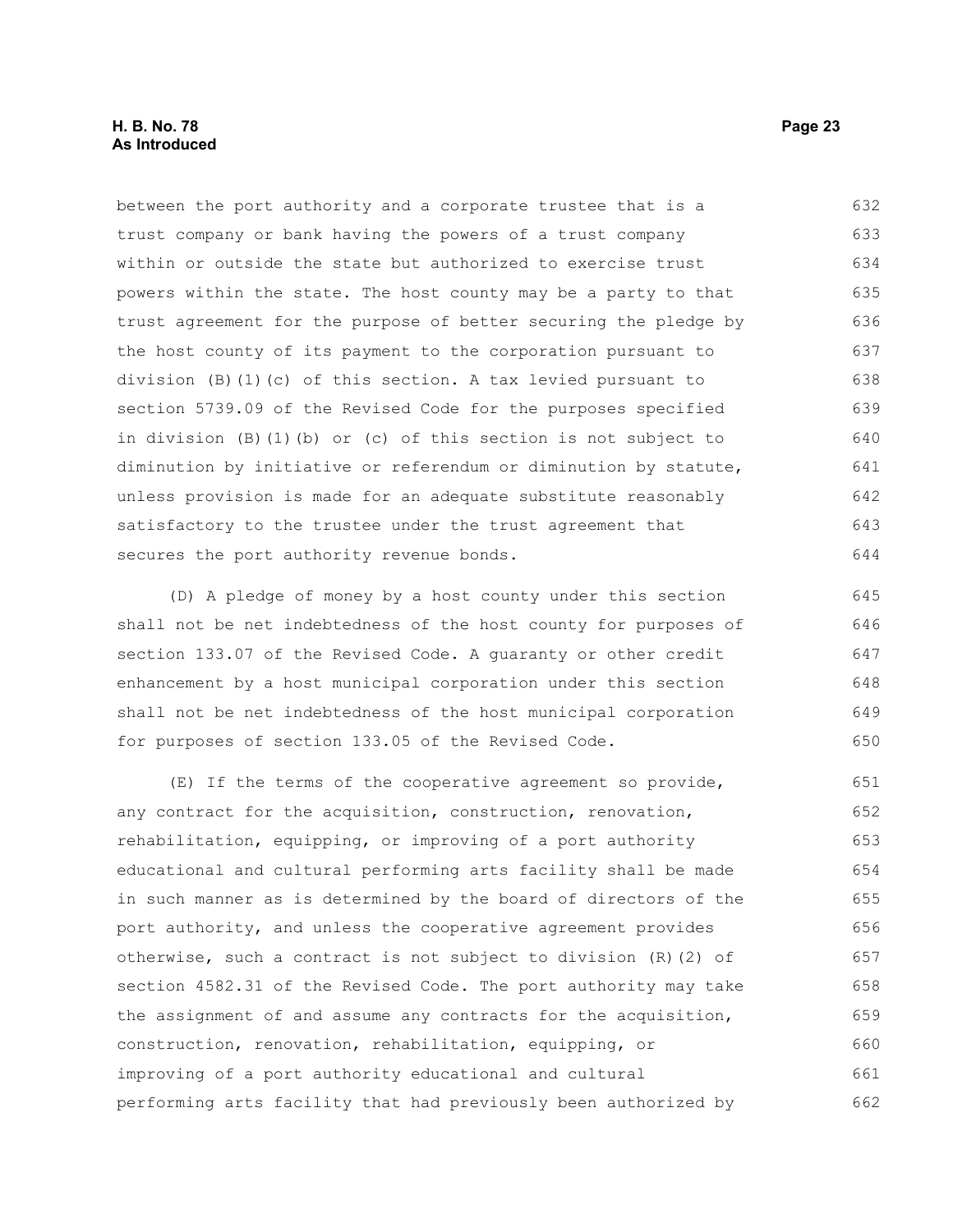any of the host county, the host municipality, or the corporation. Such contracts are not subject to division (R)(2) of section 4582.31 of the Revised Code. 663 664 665

Any contract for the acquisition, construction, renovation, rehabilitation, equipping, or improving of a port authority educational and cultural performing arts facility entered into, assigned, or assumed pursuant to this division shall provide that all laborers and mechanics employed for the acquisition, construction, renovation, rehabilitation, equipping, or improving of that facility shall be paid at the prevailing rates of wages of laborers and mechanics for the class of work called for by the port authority educational and cultural performing arts facility, which wages shall be determined in accordance with the requirements of Chapter 4115. of the Revised Code for the determination of prevailing wage rates. 666 667 668 669 670 671 672 673 674 675 676 677 678

Notwithstanding any provisions to the contrary in section 123.281 of the Revised Code, construction services and general building services for a port authority educational and cultural performing arts facility funded completely or in part with money appropriated by the state to the Ohio facilities construction commission may be provided by a port authority or a corporation that occupies, will occupy, or is responsible for that facility, as determined by the commission. The construction services and general building services to be provided by the port authority or the corporation shall be specified in an agreement between the commission and the port authority or corporation. That agreement, or any actions taken under it, are not subject to Chapters 123. or 153. of the Revised Code, but are subject to-Chapter 4115. of the Revised Code. 679 680 681 682 683 684 685 686 687 688 689 690 691 692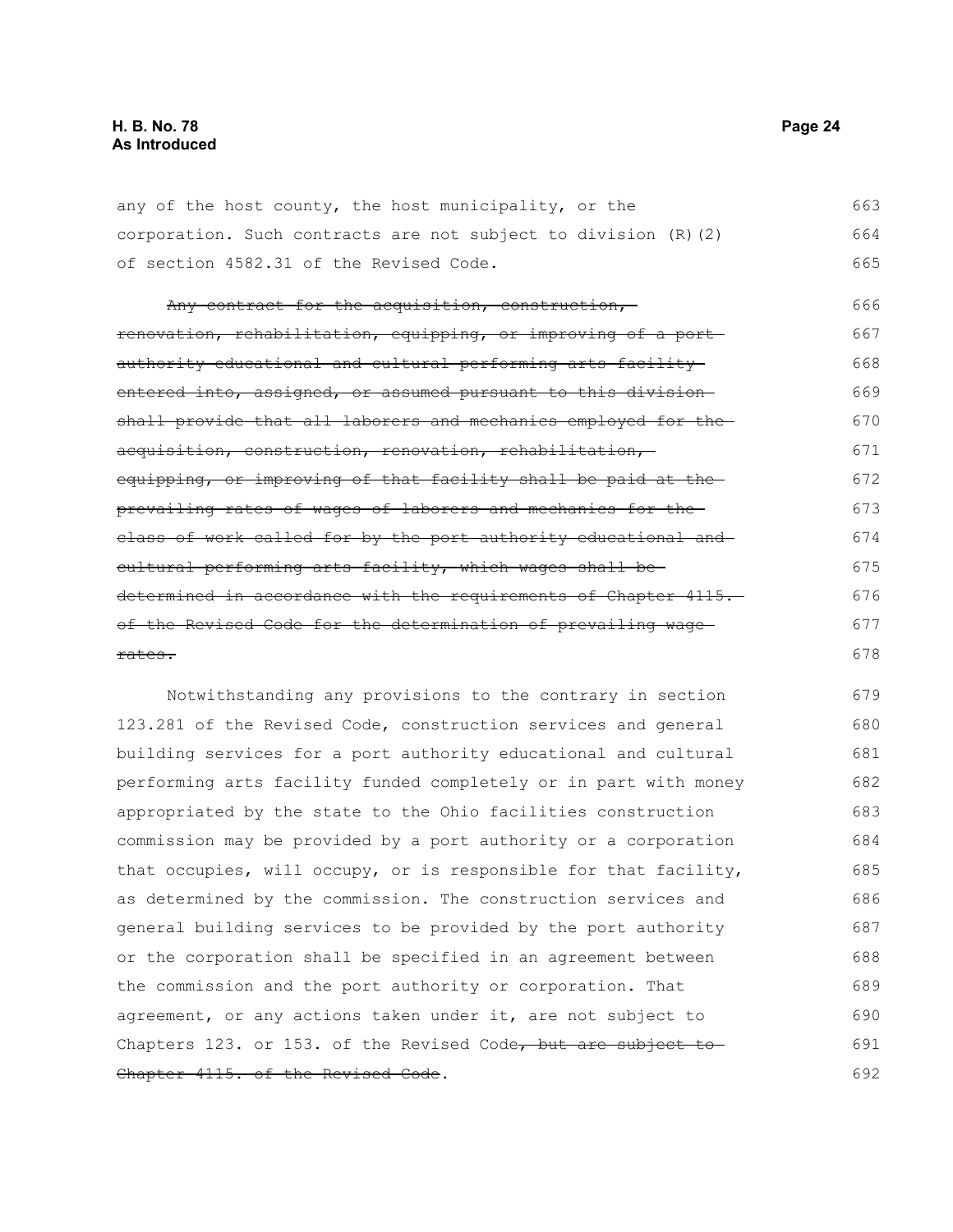section;

**Sec. 307.696.** (A) As used in this section: (1) "County taxes" means taxes levied by the county pursuant to sections 307.697, 4301.421, 5743.024, and 5743.323 of the Revised Code. (2) "Corporation" means a nonprofit corporation that is organized under the laws of this state for the purposes of operating or constructing and operating a sports facility in the county and that may also be organized under the laws of this state for the additional purposes of conducting redevelopment and economic development activities within the host municipal corporation. (3) "Sports facility" means a sports facility that is intended to house major league professional athletic teams, including a stadium, together with all parking facilities, walkways, and other auxiliary facilities, real and personal property, property rights, easements, and interests that may be appropriate for, or used in connection with, the operation of the facility. (4) "Construction" includes, but is not limited to, providing fixtures, furnishings, and equipment and providing for capital repairs and improvements. (5) "Debt service charges" means the interest, principal, premium, if any, carrying and redemption charges, and expenses on bonds issued by either the county or the corporation to: (a) Construct a sports facility or provide for related redevelopment or economic development as provided in this 693 694 695 696 697 698 699 700 701 702 703 704 705 706 707 708 709 710 711 712 713 714 715 716 717 718

(b) Acquire real and personal property, property rights, easements, or interests that may be appropriate for, or used in 720 721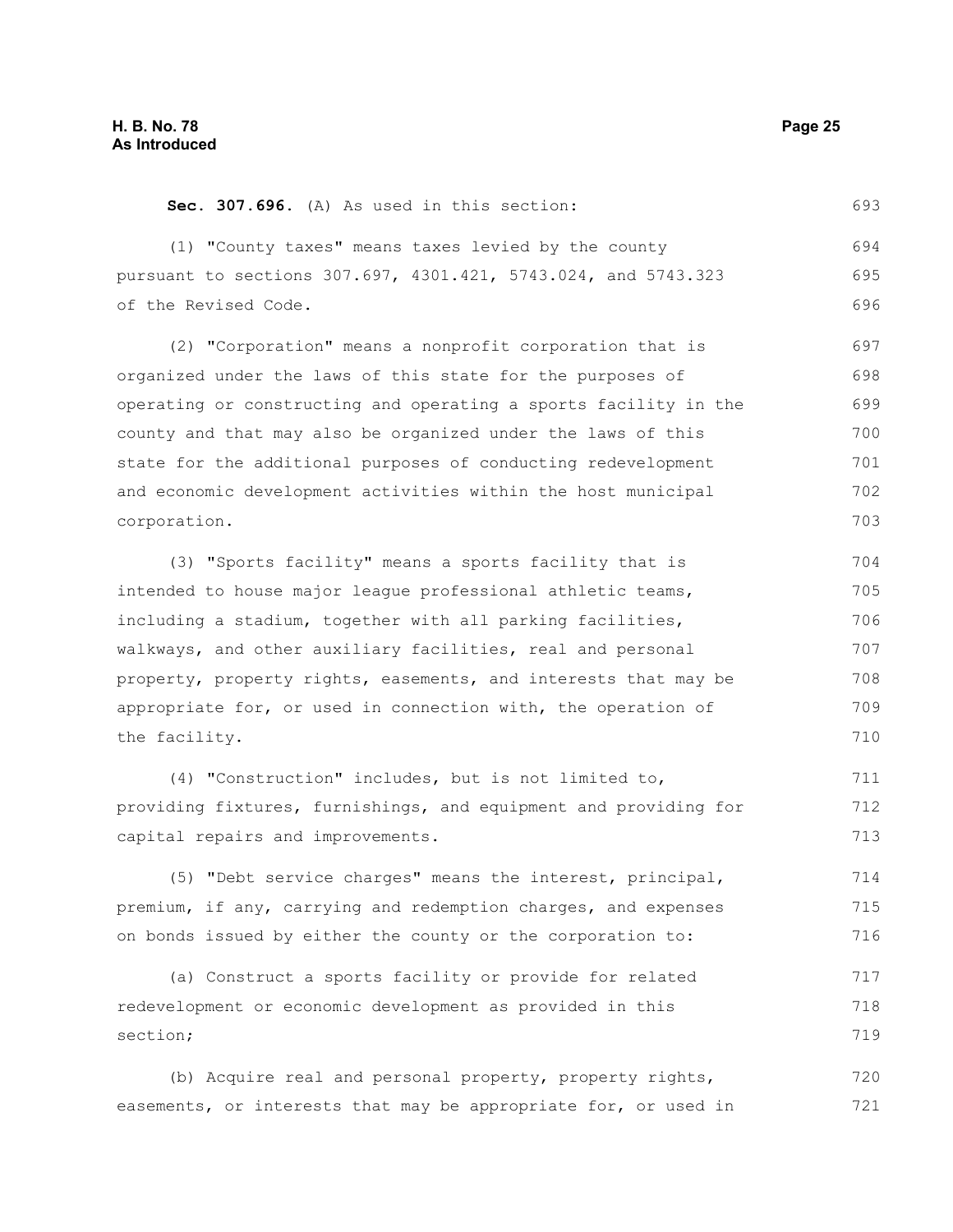connection with, the operation of the facility; and 722

(c) Make site improvements to real property, including, but not limited to, demolition, excavation, and installation of footers, pilings, and foundations.

(6) "Host municipal corporation" means the municipal corporation within the boundaries of which the sports facility is located, and with which a national football league, major league baseball, or national basketball association sports franchise is associated on March 20, 1990. 726 727 728 729 730

(B) A board of county commissioners of a county that levies a tax under section 307.697, 4301.421, or 5743.024 of the Revised Code may enter into an agreement with a corporation operating in the county, and, if there is a host municipal corporation all or a part of which is located in the county, shall enter into an agreement with a corporation operating in the county and the host municipal corporation, under which: 731 732 733 734 735 736 737

(1)(a) The corporation agrees to construct and operate a sports facility in the county and to pledge and contribute all or any part of the revenues derived from its operation, as specified in the agreement, for the purposes described in division (C)(1) of this section; and 738 739 740 741 742

(b) The board agrees to levy county taxes and pledge and contribute any part or all of the revenues therefrom, as specified in the agreement, for the purposes described in division (C)(1) of this section; or 743 744 745 746

(2)(a) The corporation agrees to operate a sports facility constructed by the county and to pledge and contribute all or any part of the revenues derived from its operation, as specified in the agreement, for the purposes described in 747 748 749 750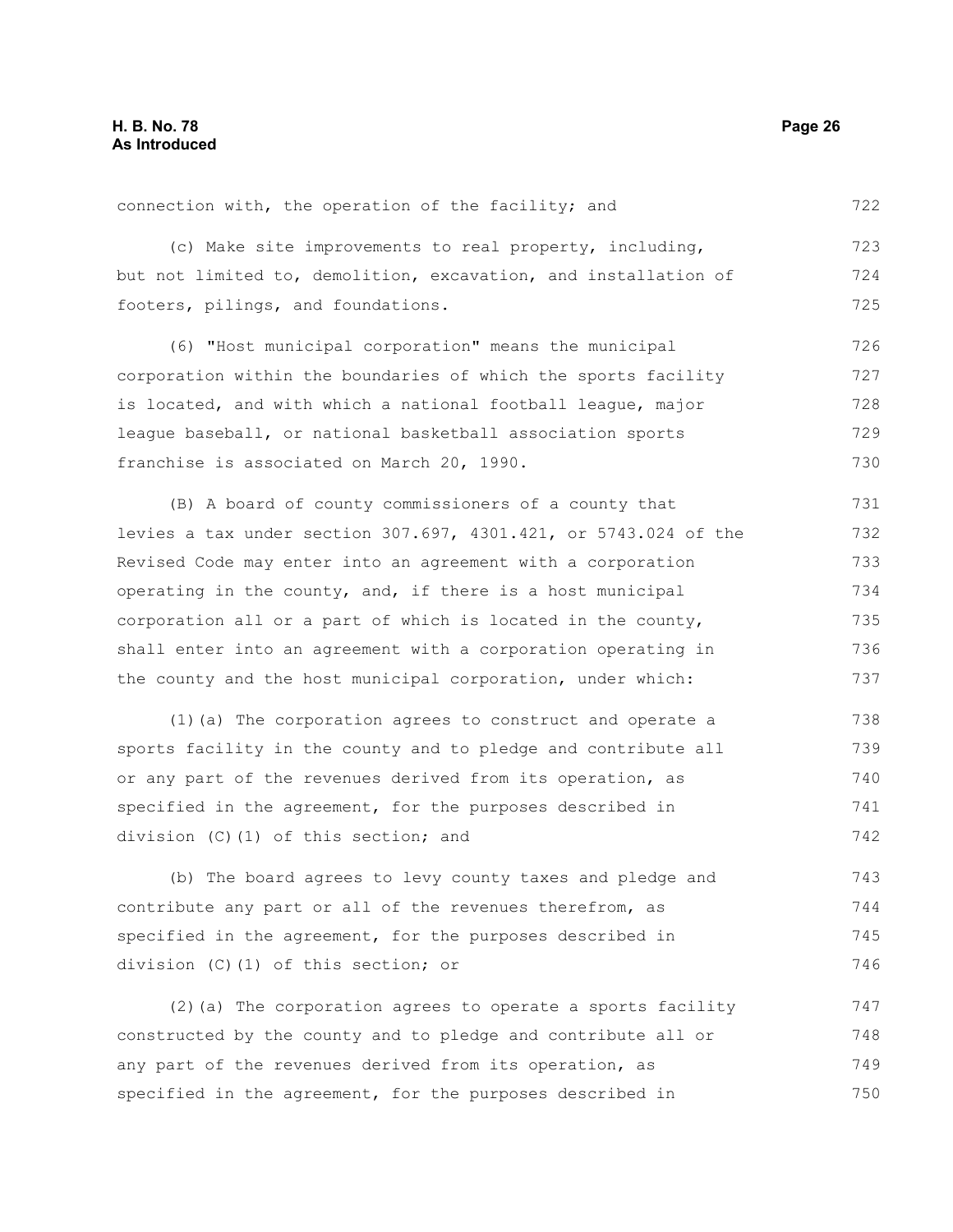division (C)(2) of this section; and

(b) The board agrees to issue revenue bonds of the county, use the proceeds from the sale of the bonds to construct a sports facility in the county, and to levy county taxes and pledge and contribute all or any part of the revenues therefrom, as specified in the agreement, for the purposes described in division (C)(2) of this section; and, if applicable 752 753 754 755 756 757

(3) The host municipal corporation agrees to expend the unused pledges and contributions and surplus revenues as described in divisions (C)(1) and (2) of this section for redevelopment and economic development purposes related to the sports facility. 758 759 760 761 762

(C)(1) The primary purpose of the pledges and contributions described in division (B)(1) of this section is payment of debt service charges. To the extent the pledges and contributions are not used by the county or corporation for payment of debt service charges, the county or corporation, pursuant to the agreement provided for in division (B) of this section, shall provide the unused pledges and contributions, together with surplus revenues of the sports facility not needed for debt service charges or the operation and maintenance of the sports facility, to the host municipal corporation, or a nonprofit corporation, which may be the corporation acting on behalf of the host municipal corporation, for redevelopment and economic development purposes related to the sports facility. If the county taxes are also levied for the purpose of making permanent improvements, the agreement shall include a schedule of annual pledges and contributions by the county for the payment of debt service charges. The county's pledge and contribution provided for in the agreement shall be for the 763 764 765 766 767 768 769 770 771 772 773 774 775 776 777 778 779 780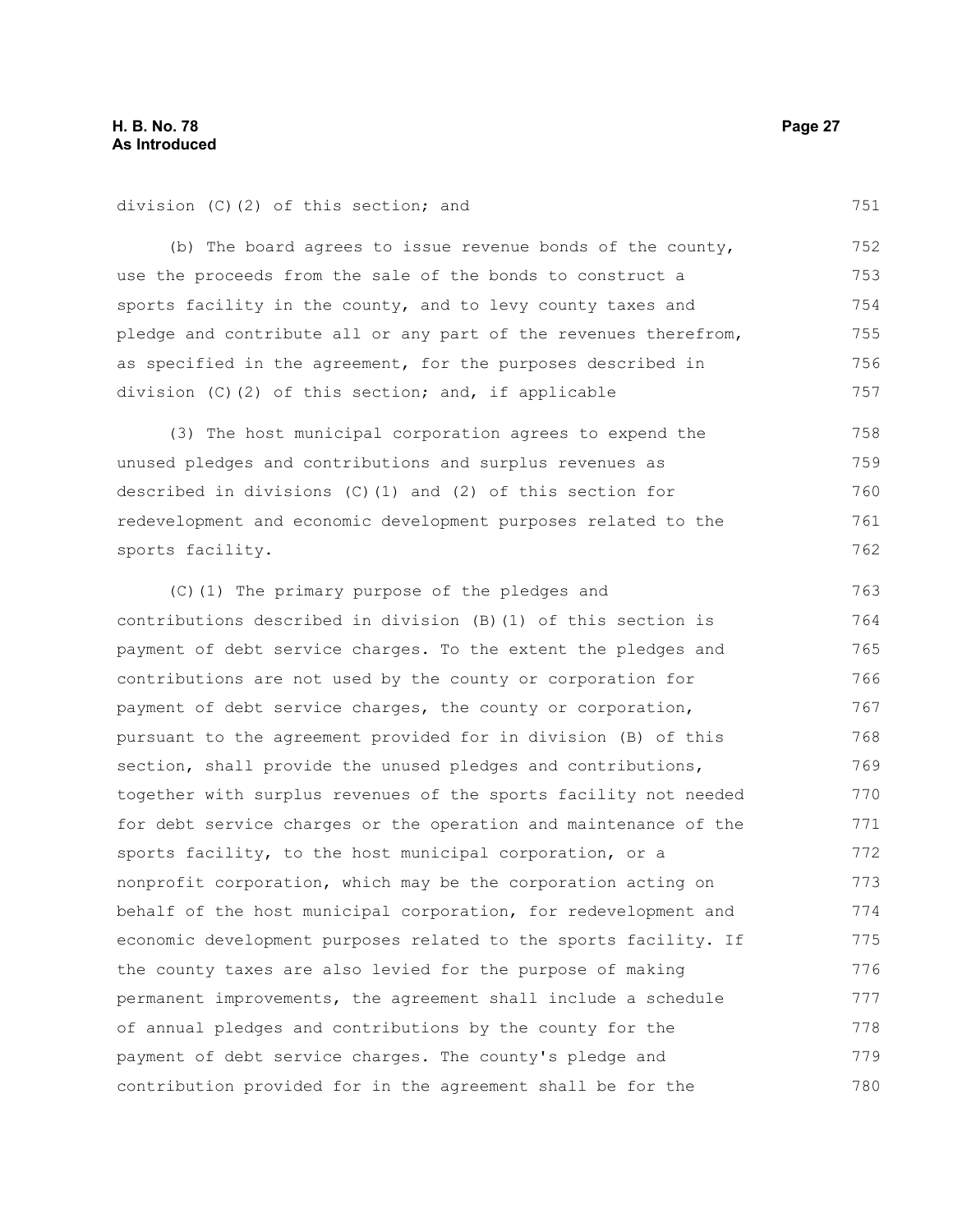#### **H. B. No. 78 Page 28 As Introduced**

period stated in the agreement but not to exceed twenty years. The agreement shall provide that any such bonds and notes shall be secured by a trust agreement between the corporation or other bond issuer and a corporate trustee that is a trust company or bank having the powers of a trust company within or without the state, and the trust agreement shall pledge or assign to the retirement of the bonds or notes, all moneys paid by the county for that purpose under this section. A county tax, all or any part of the revenues from which are pledged under an agreement entered into by a board of county commissioners under this section shall not be subject to diminution by initiative or referendum, or diminution by statute, unless provision is made therein for an adequate substitute therefor reasonably satisfactory to the trustee under the trust agreement that secures the bonds and notes. 781 782 783 784 785 786 787 788 789 790 791 792 793 794 795

(2) The primary purpose of the pledges and contributions described in division (B)(2) of this section is payment of debt service charges. To the extent the pledges and contributions are not used by the county for payment of debt service charges, the county or corporation, pursuant to the agreement provided for in division (B) of this section, shall provide the unused pledges and contributions, together with surplus revenues of the sports facility not needed for debt service charges or the operation and maintenance of the sports facility, to the host municipal corporation, or a nonprofit corporation, which may be the corporation, acting on behalf of the host municipal corporation, for redevelopment and economic development purposes related to the sports facility. The corporation's pledge and contribution provided for in the agreement shall be until all of the bonds issued for the construction of the facility have been retired. 796 797 798 799 800 801 802 803 804 805 806 807 808 809 810

(D) A pledge of money by a county under this section shall 811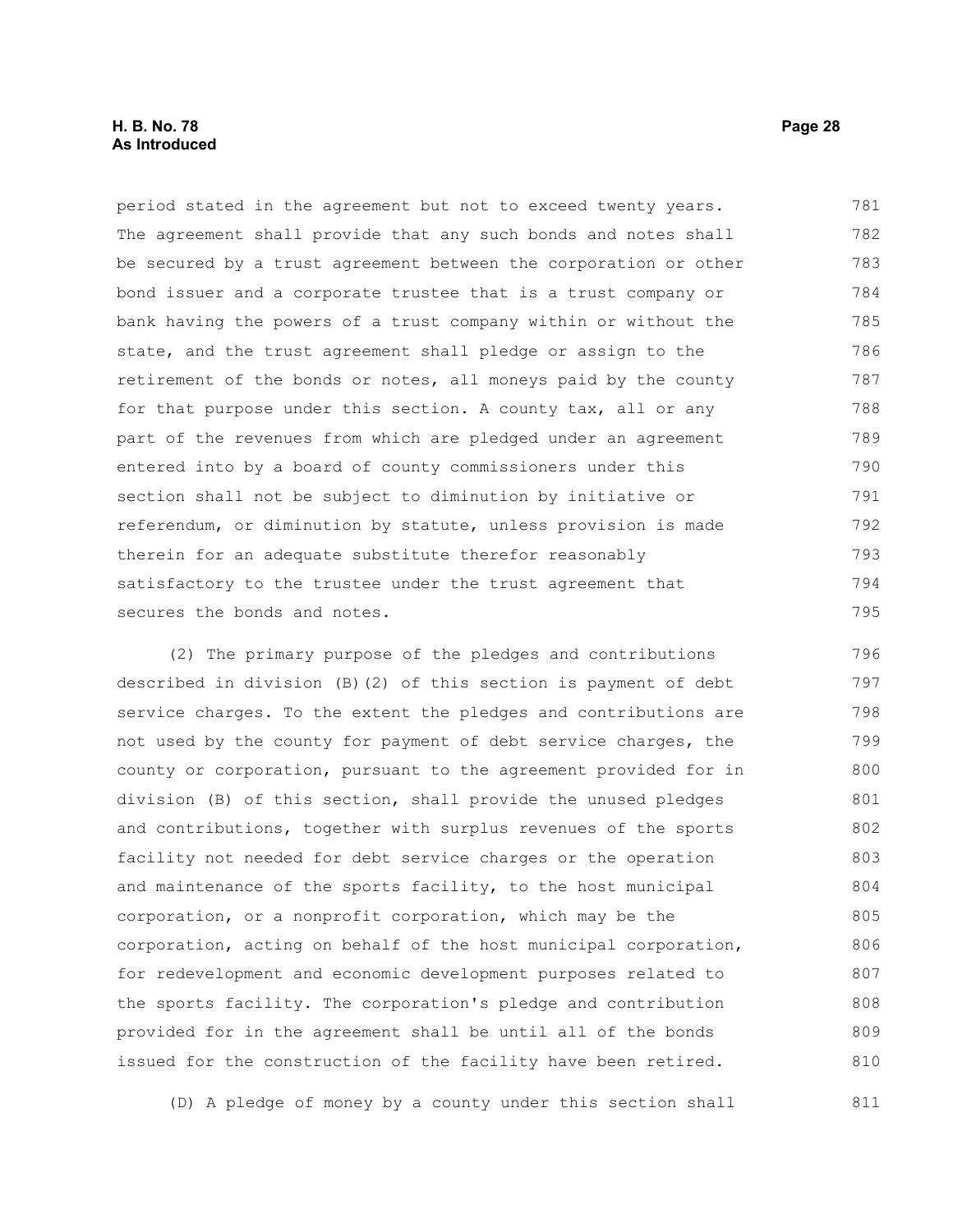not be indebtedness of the county for purposes of Chapter 133. of the Revised Code. 812 813

(E) If the terms of the agreement so provide, the board of county commissioners may acquire, make site improvements to, including, but not limited to, demolition, excavation, and installation of footers, pilings, and foundations, and lease real property for the sports facility to a corporation that constructs a sports facility under division (B)(1) of this section. The agreement shall specify the term, which shall not exceed thirty years and shall be on such terms as are set forth in the agreement. The purchase, improvement, and lease may be the subject of an agreement between the county and a municipal corporation located within the county pursuant to section 153.61 or 307.15 of the Revised Code, and are not subject to the limitations of sections 307.02 and 307.09 of the Revised Code. 814 815 816 817 818 819 820 821 822 823 824 825 826

(F) The corporation shall not enter into any construction contract or contract for the purchase of services for use in connection with the construction of a sports facility prior to the corporation's adoption and implementation of a policy on the set aside of contracts for bidding by or award to minority business enterprises, as defined in division (E)(1) of section 122.71 of the Revised Code. Sections 4115.03 to 4115.16 of the-Revised Code apply to a sports facility constructed under this section. 827 828 829 830 831 832 833 834 835

(G) Not more than one-half of the total costs, including debt service charges and cost of operation, of a project undertaken pursuant to an agreement entered into under division (B) of this section shall be paid from county taxes. Nothing in this section authorizes the use of revenues from county taxes or proceeds from the sale of bonds issued by the board of county 836 837 838 839 840 841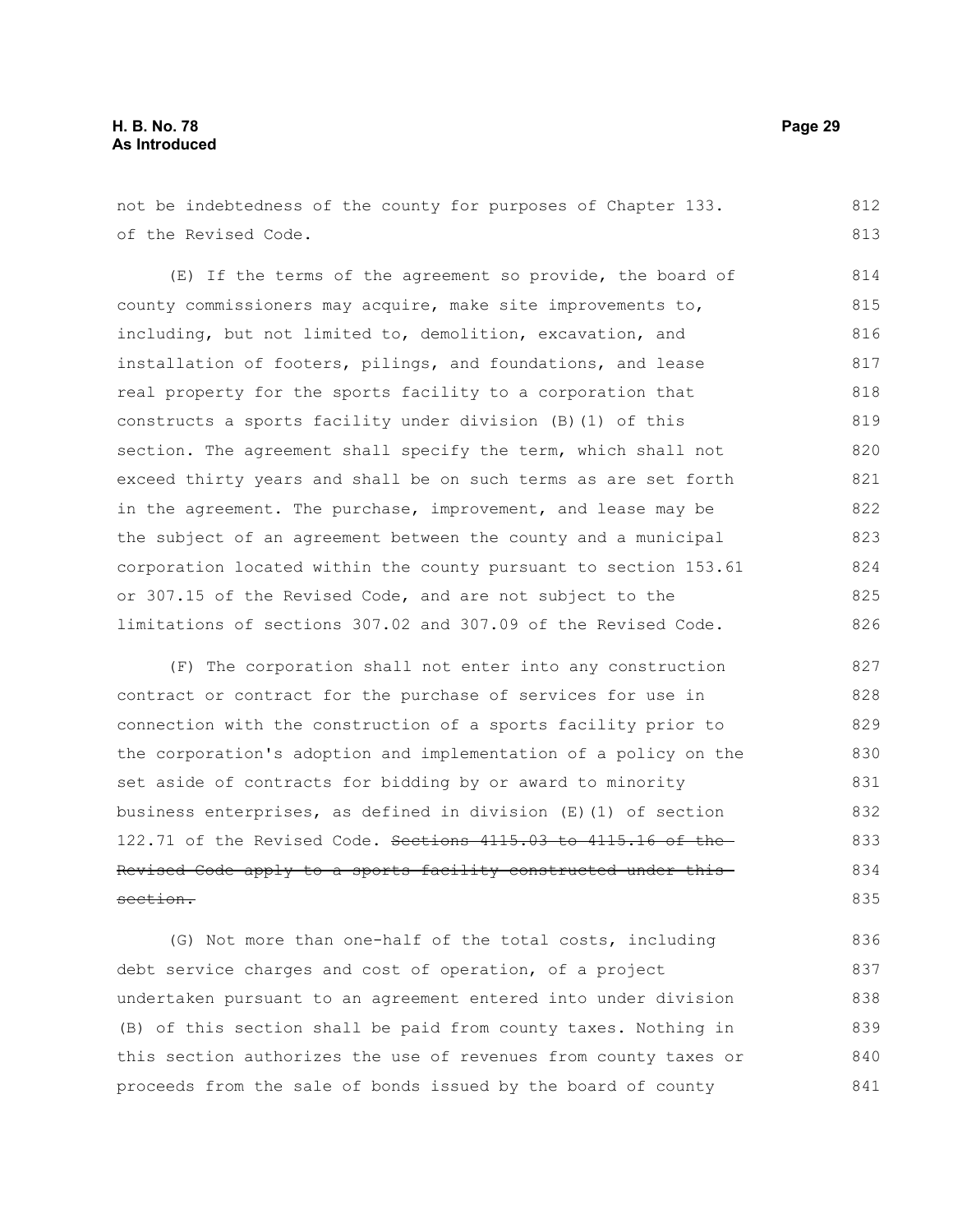the authority shall determine;

commissioners for payment of costs of operation of a sports facility. **Sec. 351.06.** A facility to be constructed pursuant to this chapter is a public improvement and a convention facilities authority is a public authority for purposes of section 4115.03of the Revised Code. All contractors and subcontractors working on such facilities are subject to and shall comply with sections 4115.03 to 4115.16 of the Revised Code. A convention facilities authority is a contracting authority for purposes of sections 307.86 to 307.91 of the Revised Code. No convention facilities authority shall construct a facility under this chapter unless the plans for the facility provide for parking and transportation determined by the board of county commissioners as adequate to serve that facility. A convention facilities authority may do all of the following: (A) Adopt bylaws for the regulation of its affairs and the conduct of its business; (B) Adopt an official seal; (C) Maintain a principal office within its territory; (D) Acquire, purchase, construct, reconstruct, enlarge, furnish, equip, maintain, repair, sell, exchange, lease or rent to, lease or rent from, operate, or contract for the operation by others of, facilities within its territory, and make charges for the use of the facilities: (E) Make available the use or services of any facility to persons or governmental agencies on such terms and conditions as 842 843 844 845 846 847 848 849 850 851 852 853 854 855 856 857 858 859 860 861 862 863 864 865 866 867 868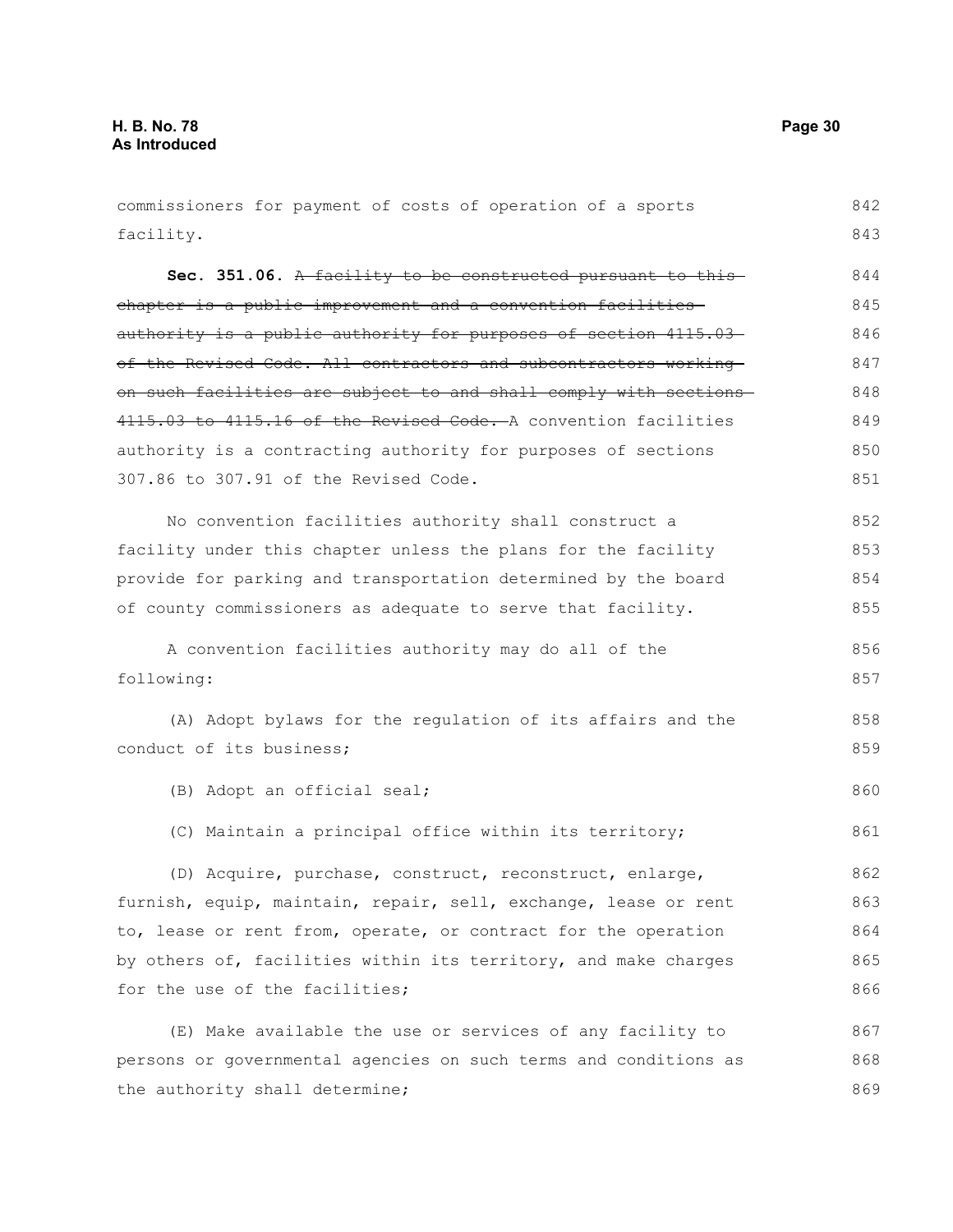#### **H. B. No. 78 Page 31 As Introduced**

convention facilities authority revenue bonds beyond the limit of bonded indebtedness provided by law, payable solely from revenues as provided in section 351.14 of the Revised Code, unless the bonds are refunded by refunding bonds, for the purpose of providing funds to pay the costs of any facility or facilities or parts of any facility or facilities, and, if moneys raised by taxation are not obligated or pledged for the payment of those revenue bonds, to pay the costs of any facility or facilities or parts of any facility or facilities pursuant to Section 13 of Article VIII, Ohio Constitution, and in order to create or preserve jobs and employment opportunities and improve the economic welfare of the people of the state; (G) Maintain such funds as it determines necessary; (H) Direct its agents or employees, when properly identified in writing and after at least five days' written notice, to enter upon lands within its territory in order to make surveys and examinations preliminary to location and construction of facilities, or other work for the purposes of the convention facilities authority, without liability of the authority or its agents or employees except for actual damage done; (I) Promote, advertise, and publicize the authority and its facilities; (J)(1) Adopt rules, not in conflict with general law, governing the use of its property, grounds, buildings, equipment, and facilities, and the conduct of its employees and the public, in order to promote the public safety and convenience in and about its facilities and grounds, and to 871 872 873 874 875 876 877 878 879 880 881 882 883 884 885 886 887 888 889 890 891 892 893 894 895 896 897 898

(F) By resolution of its board of directors, issue

maintain order. Any such rule shall be posted at a prominent 899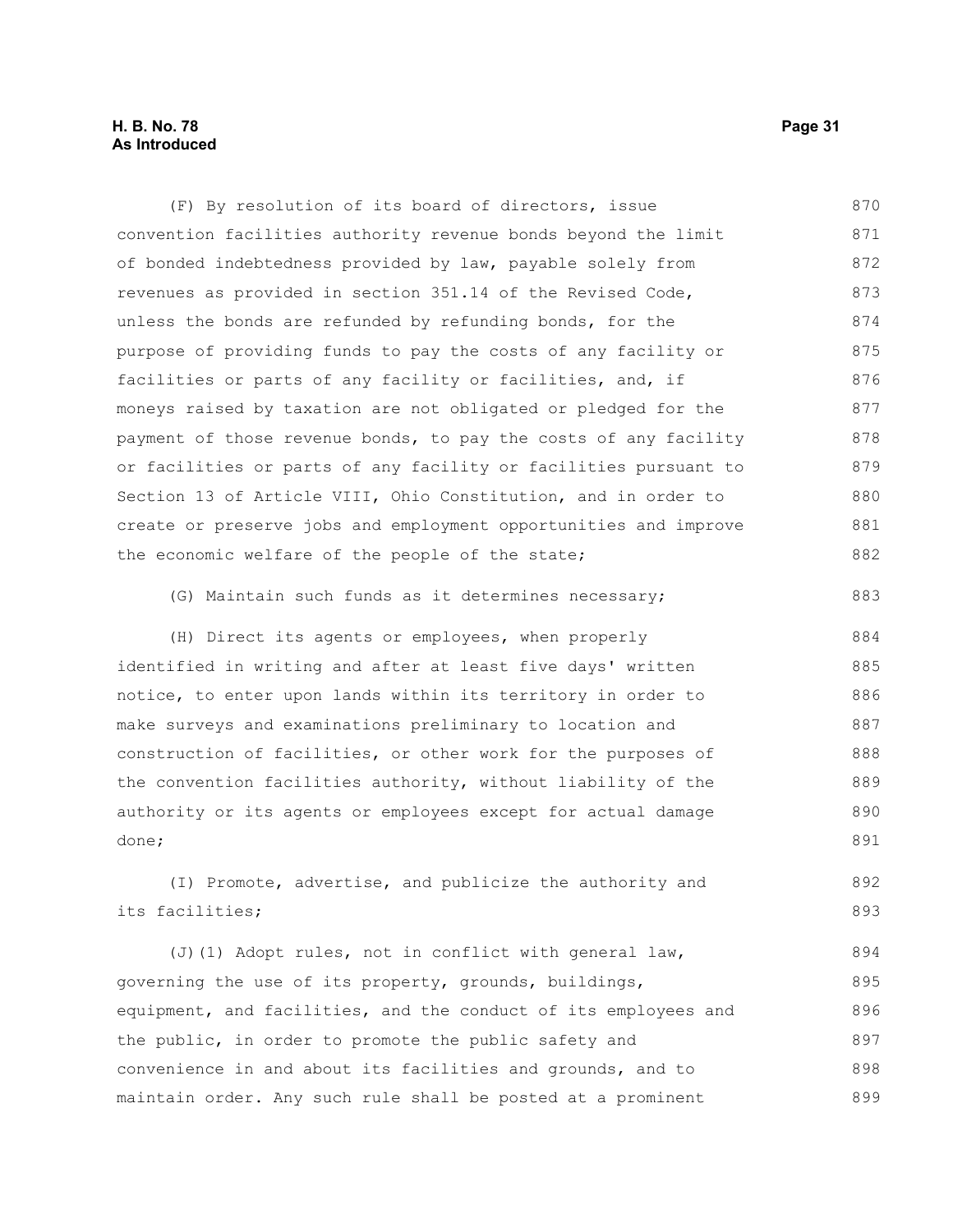place in each of the buildings or facilities to which it applies. (2) No person shall violate any lawful rule adopted and posted as provided in this division. 900 901 902 903

(K) Acquire by gift or purchase, hold, lease, and dispose of real and personal property and interests in the property in the exercise of its powers and the performance of its duties under this chapter; 904 905 906 907

(L) Acquire, in the name of the authority, by purchase or otherwise, on such terms and in such manner as the authority finds proper, or by the exercise of the right of appropriation in the manner provided by section 351.22 of the Revised Code, such public or private lands, including public parks, playgrounds, or reservations, or parts thereof or rights therein, rights-of-way, rights, franchises, easements, and interests as it finds necessary or proper for carrying out this chapter, and compensation shall be paid for public or private lands so taken; 908 909 910 911 912 913 914 915 916 917

(M) Make and enter into all contracts and agreements and execute all instruments necessary or incidental to the performance of its duties and the execution of its powers under this chapter provided that no construction contract or contract for the purchase of goods or services shall be approved or entered into by the authority prior to the adoption and implementation of a policy on the set aside of contracts for bidding by or award to minority business enterprises, as defined in division (E)(1) of section 122.71 of the Revised Code; 918 919 920 921 922 923 924 925 926

(N) Employ managers, superintendents, and other employees and retain or contract with consulting engineers, financial 927 928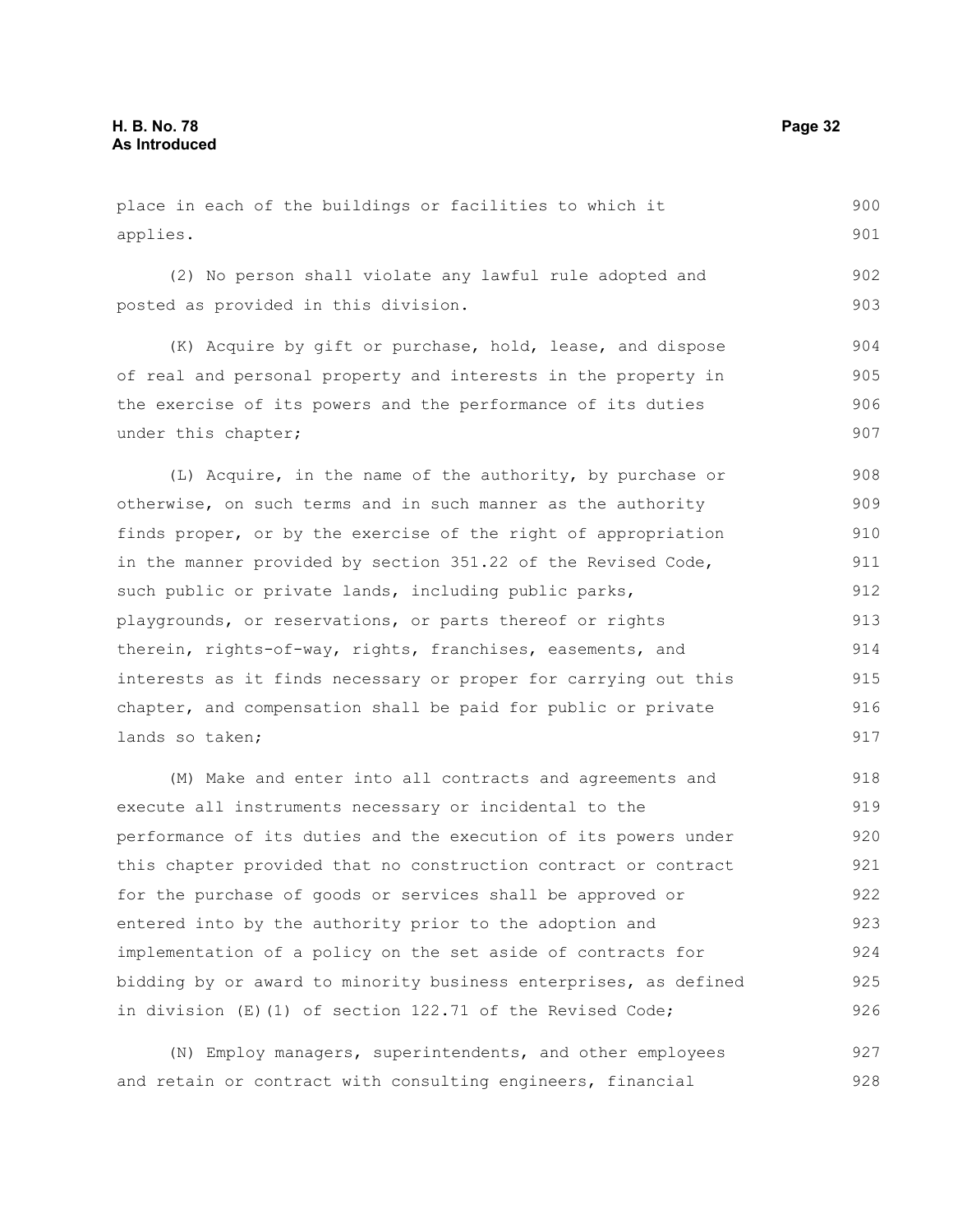consultants, accounting experts, architects, attorneys, and such other consultants and independent contractors as are necessary in its judgment to carry out this chapter, and fix their compensation. All expenses of doing so shall be payable solely from the proceeds of convention facilities authority bonds and notes issued under this chapter, or from excise taxes and revenues. 929 930 931 932 933 934 935

(O) Receive and accept from any governmental agency grants for or in aid of the purposes of the authority, and receive and accept aid or contributions from any source of money, property, labor, or other things of value, to be held, used, and applied only for the purposes for which such grants and contributions are made; 936 937 938 939 940 941

(P) Engage in research and development with respect to facilities; 942 943

(Q) Purchase fire and extended coverage and liability insurance for any facility and for the offices of the authority, insurance protecting the authority and its officers and employees against liability for damage to property or injury to or death of persons arising from its operations, and any other insurance the authority may agree to provide under any resolution authorizing its convention facilities authority revenue bonds or in any trust agreement securing the same; 944 945 946 947 948 949 950 951

(R) Charge, alter, and collect rentals and other charges for the use or services of any facility as provided in section 351.09 of the Revised Code; 952 953 954

(S) If a tax proposed under section 5739.026 of the Revised Code is disapproved by the electors, request the board of county commissioners to dissolve the authority pursuant to 955 956 957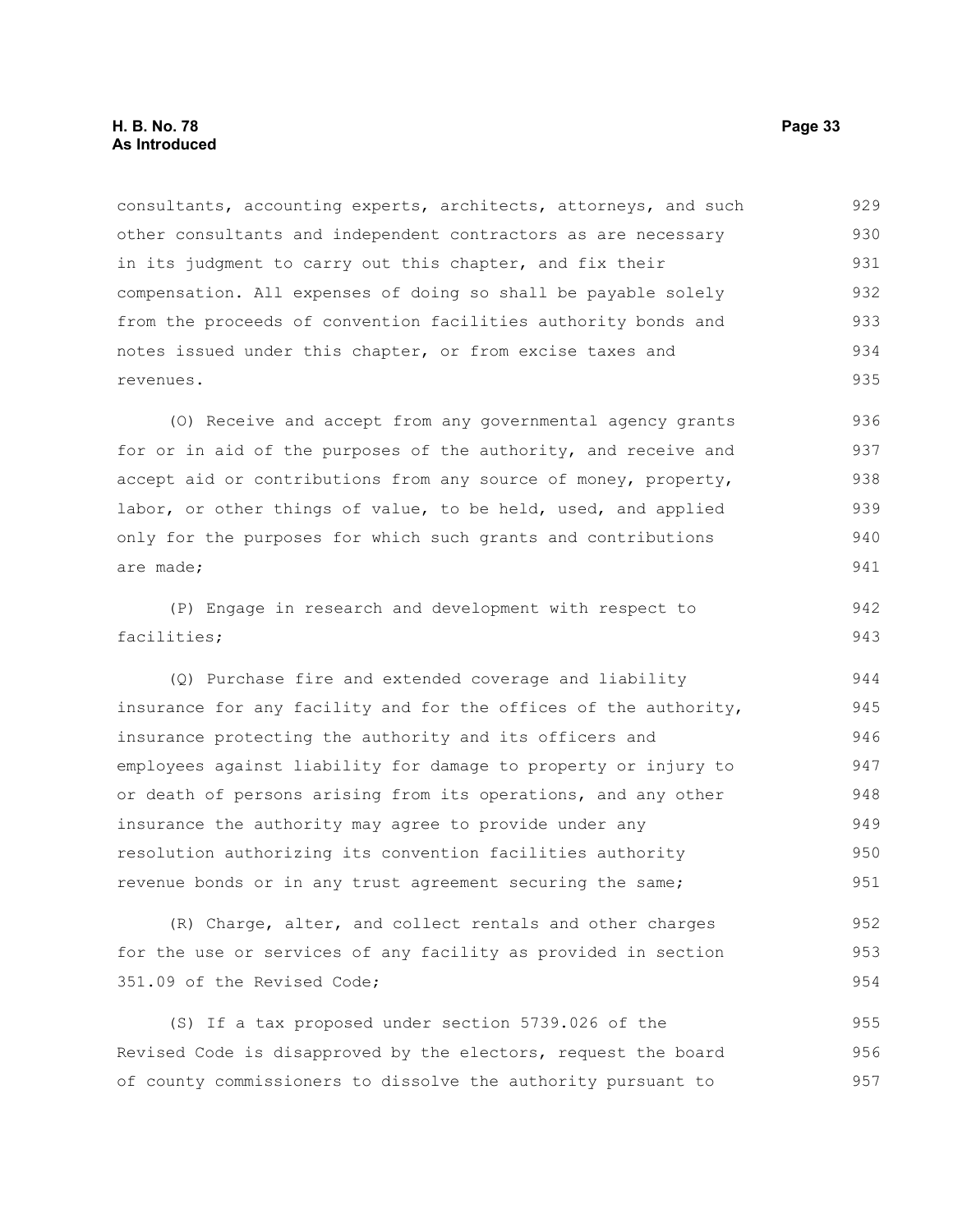section 351.03 of the Revised Code;

(T) By resolution of its board of directors, levy any of the excise taxes authorized by division (B) or (C) of section 351.021 of the Revised Code if authorized by the county commissioners, and issue convention facilities authority tax anticipation bonds beyond any limit of bonded indebtedness provided by law, payable solely from excise taxes levied pursuant to division (B) or (C) of section 351.021 of the Revised Code and revenues as provided in section 351.141 of the Revised Code. 959 960 961 962 963 964 965 966 967

(U) Do all acts necessary or proper to carry out the powers expressly granted in this chapter. 968 969

**Sec. 353.03.** A lake facilities authority may do all of the following:

(A) Acquire by purchase, lease, gift, or otherwise, on such terms and in such manner as it considers proper, real and personal property necessary for an authorized purpose or any estate, interest, or right therein, within or without the impacted lake district;

(B) Improve, remediate, maintain, sell, lease, or otherwise dispose of real and personal property on such terms and in such manner as it considers proper; 977 978 979

(C) Request that the department of natural resources, the environmental protection agency, or the department of agriculture adopt, modify, and enforce reasonable rules and regulations governing impacted watersheds; 980 981 982 983

(D) Employ such managers, administrative officers, agents, engineers, architects, attorneys, contractors, subcontractors, and employees as may be appropriate in the exercise of the 984 985 986

958

970 971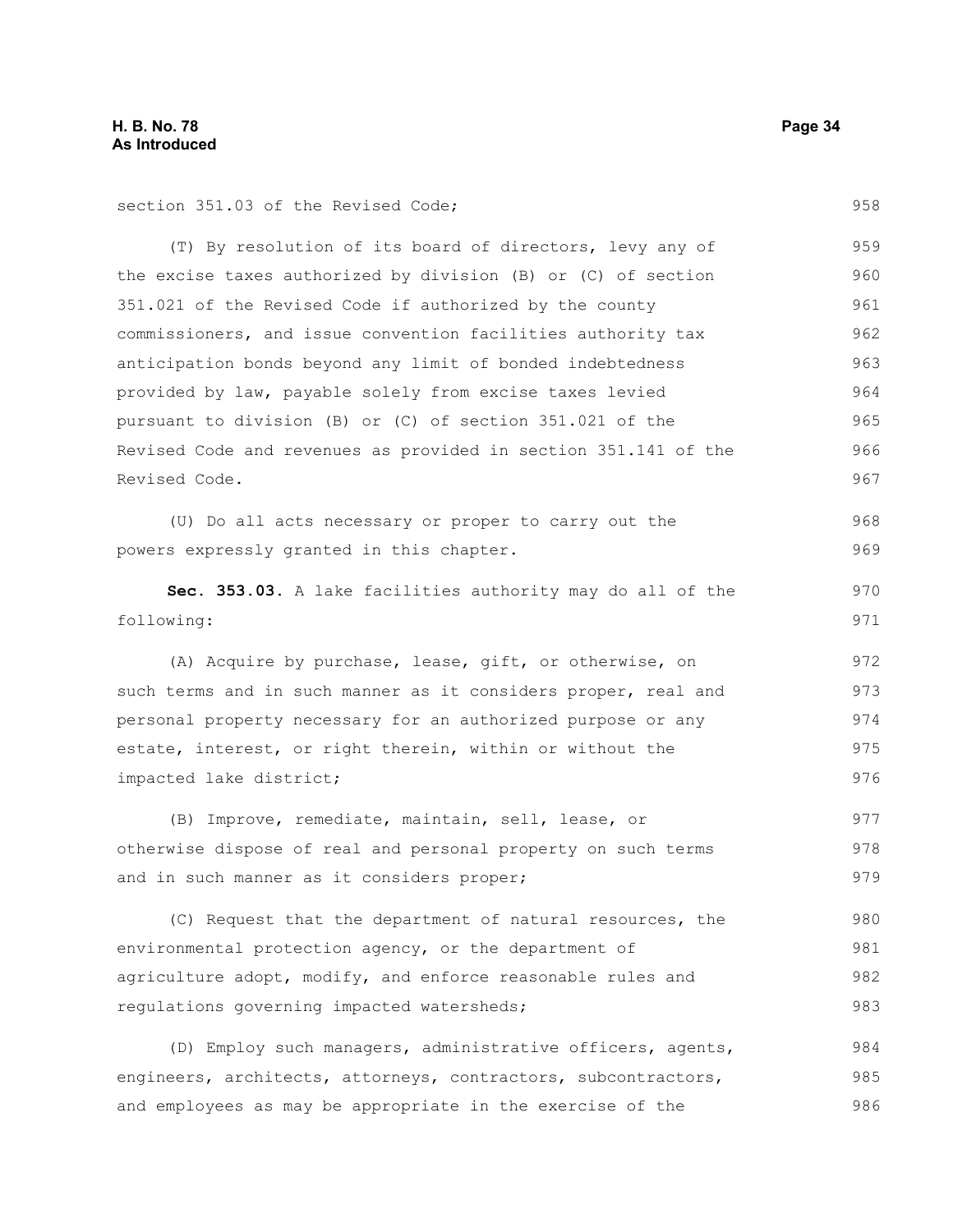rights, powers, and duties conferred on it, prescribe the duties and compensation for such persons, require bonds to be given by any such persons and by officers of the authority for the faithful performance of their duties, and fix the amount and surety therefor, and pay the surety; 987 988 989 990 991

(E) Sue and be sued in its corporate name;

(F)(1) Make and enter into all contracts and agreements and execute all instruments relating to the provisions of this chapter; 993 994 995

(2) Except as provided otherwise under divisions (F)(2) and (3) of this section, when the cost of a contract for the construction of any building, structure, or other improvement undertaken by a lake facilities authority involves an expenditure exceeding fifty thousand dollars, and the lake facilities authority is the contracting authority, the lake facilities authority shall make a written contract after notice calling for bids for the award of the contract has been given by publication twice, with at least seven days between publications, in a newspaper of general circulation in the impacted lake district. Each such contract shall be awarded to the lowest responsive and responsible bidder in accordance with section 9.312 of the Revised Code. The board of directors by rule may provide criteria for the negotiation and award without competitive bidding of any contract as to which the lake facilities authority is the contracting authority for the construction of any building or structure or other improvement under any of the following circumstances: 996 997 998 999 1000 1001 1002 1003 1004 1005 1006 1007 1008 1009 1010 1011 1012 1013

(a) There exists a real and present emergency that threatens damage to property or injury to persons of the lake facilities authority or other persons, provided that a statement 1014 1015 1016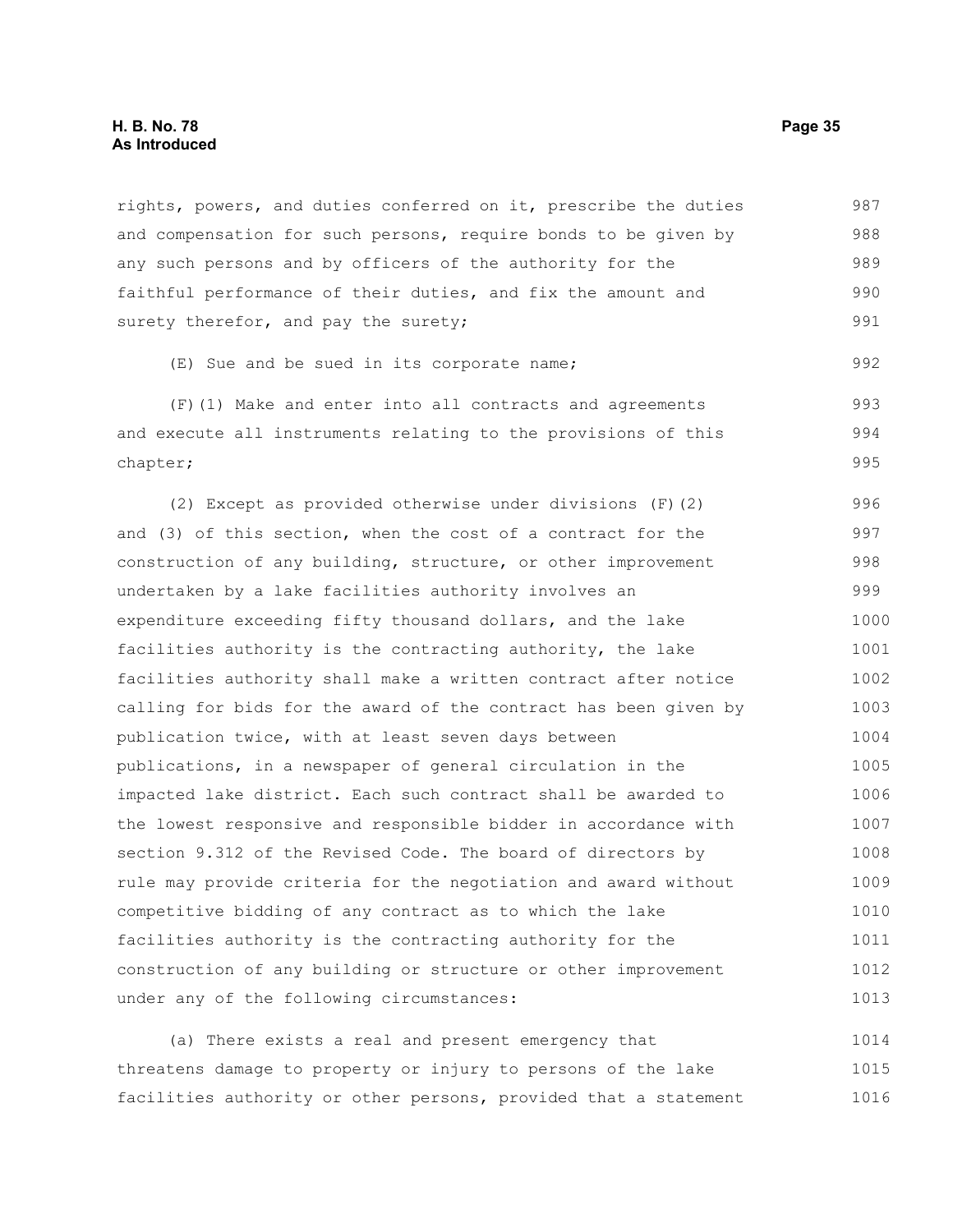#### **H. B. No. 78 Page 36 As Introduced**

specifying the nature of the emergency that is the basis for the negotiation and award of a contract without competitive bidding shall be signed at the time of the contract's execution by the officer of the lake facilities authority that executes the contract and shall be attached to the contract. 1017 1018 1019 1020 1021

(b) A commonly recognized industry or other standard or specification does not exist and cannot objectively be articulated for the improvement. 1022 1023 1024

(c) The contract is for any energy conservation measure as defined in section 307.041 of the Revised Code. 1025 1026

(d) With respect to material to be incorporated into the improvement, only a single source or supplier exists for the material. 1027 1028 1029

(e) A single bid is received by the lake facilities authority after complying with the above provisions. 1030 1031

(3) In addition to the exceptions to competitive bidding requirements under division (F)(2) of this section, a lake facilities authority may contract for the acquisition or construction of any property for an authorized purpose and for the leasing, subleasing, sale, or other disposition of the property in a manner determined by the lake facilities authority in its sole discretion, without necessity for competitive bidding or performance bonds. 1032 1033 1034 1035 1036 1037 1038 1039

(4) With respect to any public improvement undertaken by, or under contract for, the lake facilities authority, the authority may elect to apply sections 4115.03 to 4115.21 of the Revised Code. 1040 1041 1042 1043

(G) Accept aid or contributions from any source of money, property, labor, or other things of value, to be held, used, and 1044 1045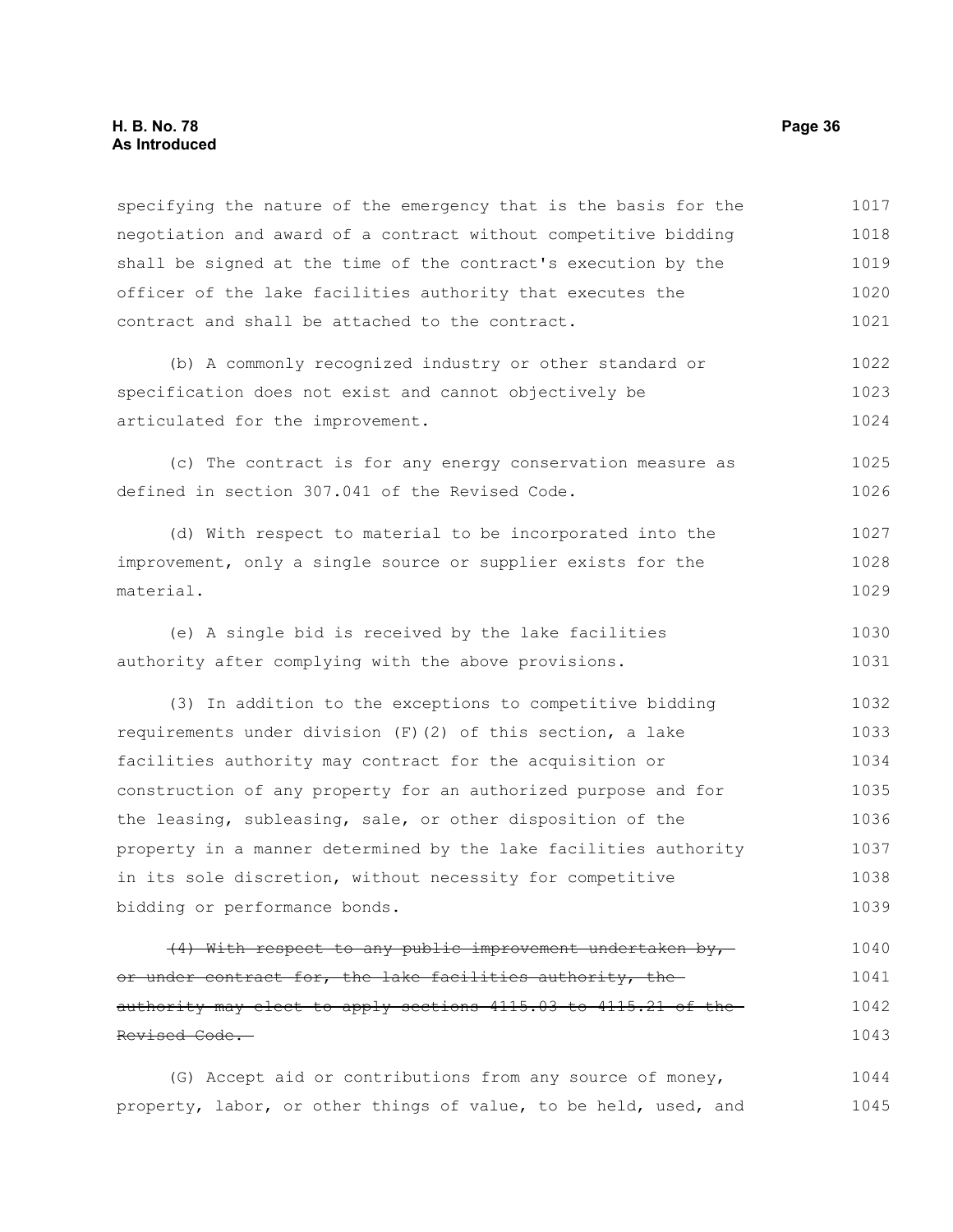applied only for the purposes for which the grants and contributions are made; 1046 1047

(H) Apply for and accept grants, loans, or commitments of guarantee or insurance, including any guarantees of lake facilities authority bonds and notes, from the United States, the state, or other public body or other sources, and provide any consideration which may be required in order to obtain such grants, loans, or contracts of guarantee or insurance; 1048 1049 1050 1051 1052 1053

(I) Procure insurance against loss to the lake facilities authority by reason of damage to its properties resulting from fire, theft, accident, or other casualties, or by reason of its liability for any damages to persons or property occurring in the construction or operation of facilities or areas under its jurisdiction or the conduct of its activities; 1054 1055 1056 1057 1058 1059

(J) Maintain such funds or reserves as it considers necessary for the efficient performance of its duties; 1060 1061

(K) Enforce any covenants, of which the lake facilities authority is the beneficiary, running with the land. 1062 1063

(L) Issue securities for the remediation of an impacted watershed and directly related permanent improvements in compliance with Chapter 133. of the Revised Code, except that such bonds or notes may be issued only pursuant to a vote of the electors residing within the impacted lake district. The net indebtedness incurred by a lake facilities authority pursuant to this division may not exceed one-tenth of one per cent of the total value of all property within the territory comprising the impacted lake district as listed and assessed for taxation. 1064 1065 1066 1067 1068 1069 1070 1071 1072

(M) Issue lake facilities authority revenue bonds beyond the limit of bonded indebtedness provided by law, payable solely 1073 1074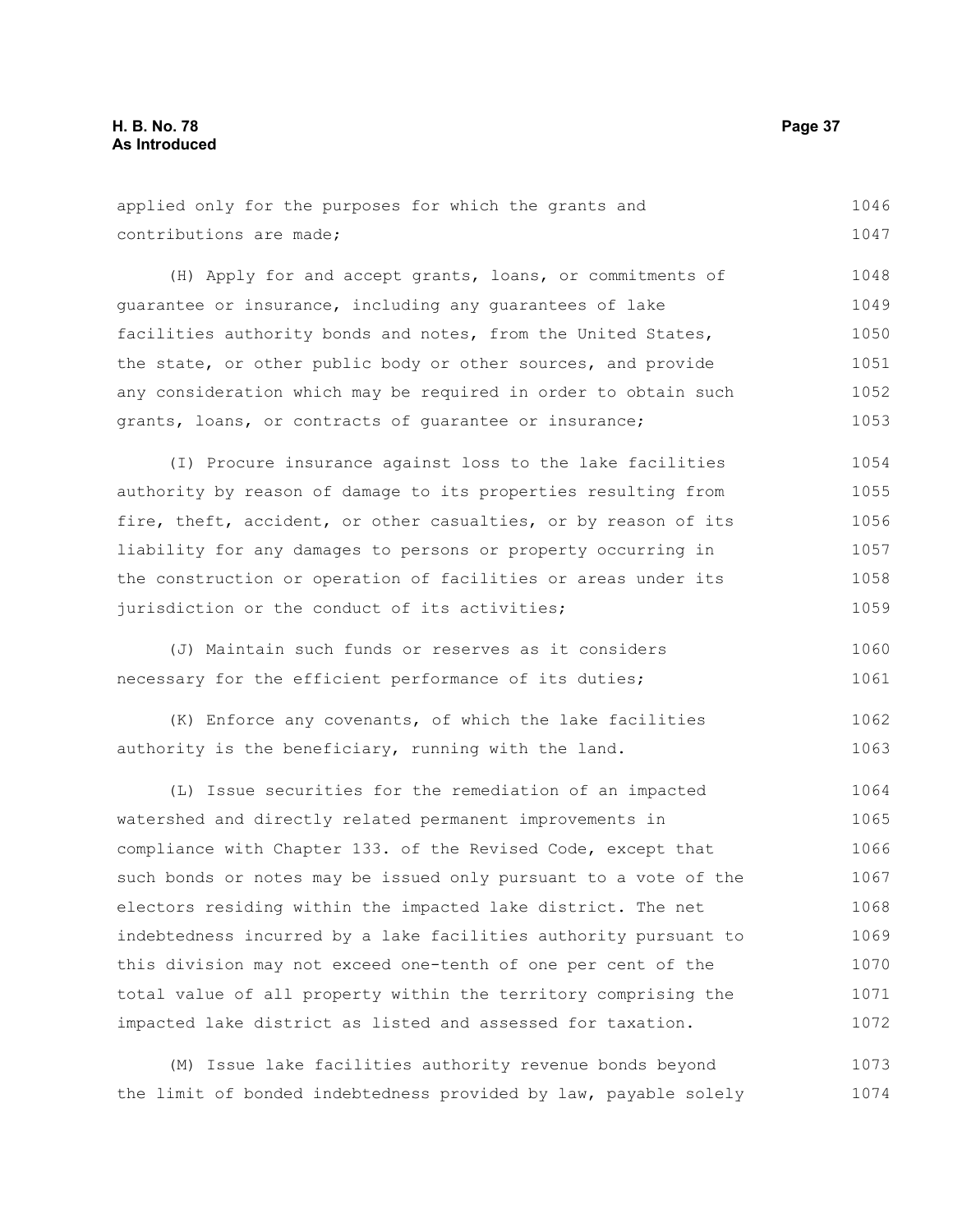from revenues as provided in section 353.09 of the Revised Code for the purpose of providing funds to pay costs of any facility or facilities or parts thereof; 1075 1076 1077

(N) Advise and provide input to political subdivisions within the impacted lake district with respect to zoning and land use planning within the impacted lake district; 1078 1079 1080

(O) Enter into agreements for the management, ownership, possession, or control of lands or property to be used for wetland mitigation banking; 1081 1082 1083

(P) Adopt and modify rules and regulations to carry out the authority granted to the lake facilities authority under this section. 1084 1085 1086

**Sec. 1506.44.** (A) A board of county commissioners may use a loan obtained under division (C) of this section to provide financial assistance to any person who owns real property in a coastal erosion area and who has received a permit under section 1506.40 of the Revised Code to construct an erosion control structure in that coastal erosion area. The board shall enter into an agreement with the person that complies with all of the following requirements: 1087 1088 1089 1090 1091 1092 1093 1094

(1) The agreement shall identify the person's real property for which the erosion control structure is being constructed and shall include a legal description of that property and a reference to the volume and page of the deed record in which the title of that person to that property is recorded. 1095 1096 1097 1098 1099 1100

(2) In accordance with rules adopted by the Ohio water development authority under division (V) of section 6121.04 of the Revised Code for the purposes of division (C) of this 1101 1102 1103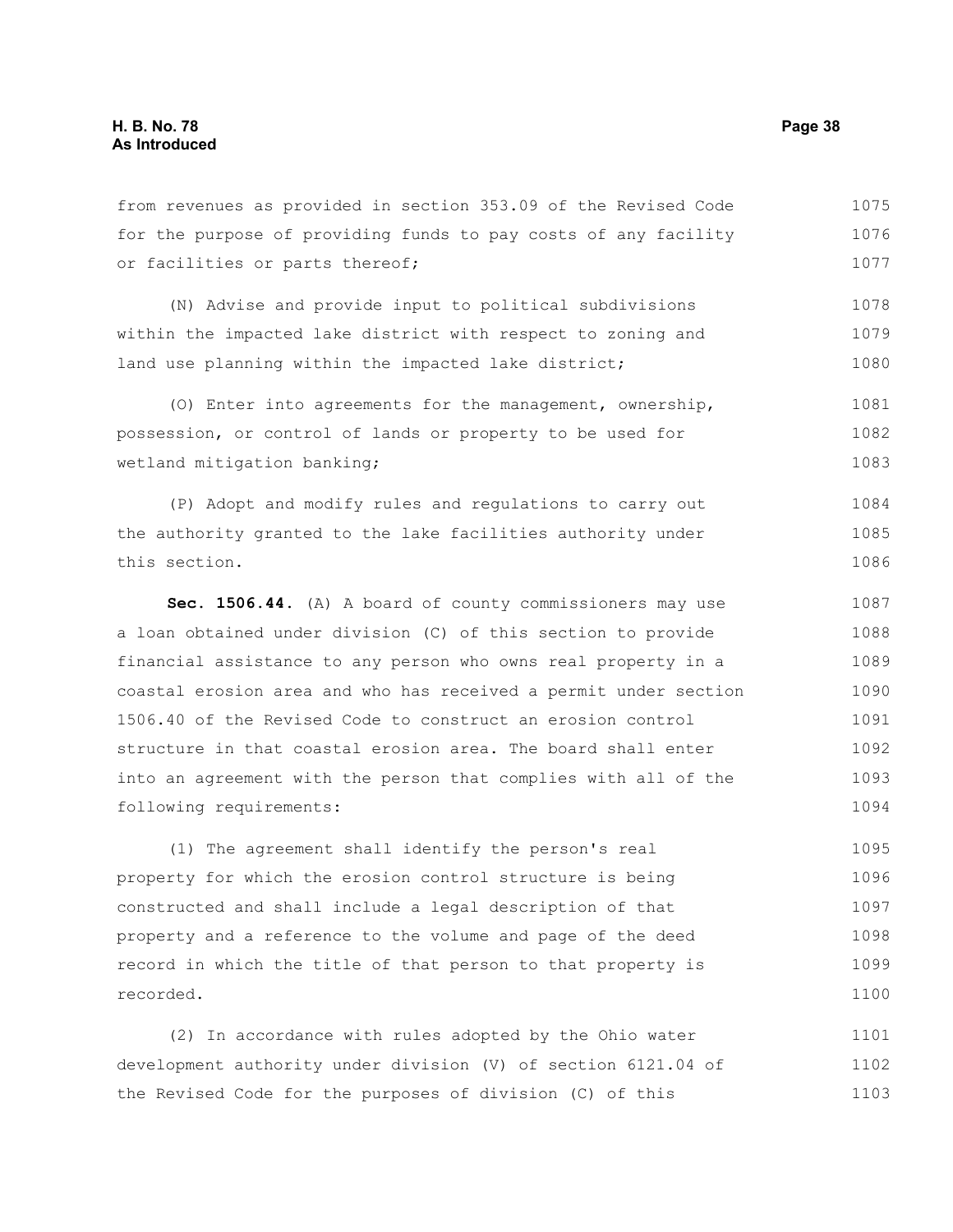#### **H. B. No. 78 Page 39 As Introduced**

section and pursuant to an agreement between the board and the authority under that division, the board shall agree to cause payments to be made by the authority to the contractor hired by the person to construct an erosion control structure in amounts not to exceed the total amount specified in the agreement between the board and the person. 1104 1105 1106 1107 1108 1109

(3) The person shall agree to pay to the board, or to the authority as the assignee pursuant to division (C) of this section, the total amount of the payments plus administrative or other costs of the board or the authority at times, in installments, and bearing interest as specified in the agreement. 1110 1111 1112 1113 1114 1115

The agreement may contain additional provisions that the board determines necessary to safeguard the interests of the county or to comply with an agreement entered into under division (C) of this section. 1116 1117 1118 1119

(B) Upon entering into an agreement under division (A) of this section, the board shall do all of the following: 1120 1121

(1) Cause the agreement to be recorded in the county deed records in the office of the county recorder of the county in which the real property is situated. Failure to record the agreement does not affect the validity of the agreement or the collection of any amounts due under the agreement. 1122 1123 1124 1125 1126

(2) Establish by resolution an erosion control repayment fund into which shall be deposited all amounts collected under division (B)(3) of this section. Moneys in that fund shall be used by the board for the repayment of the loan and for administrative or other costs of the board or the authority as specified in an agreement entered into under division (C) of 1127 1128 1129 1130 1131 1132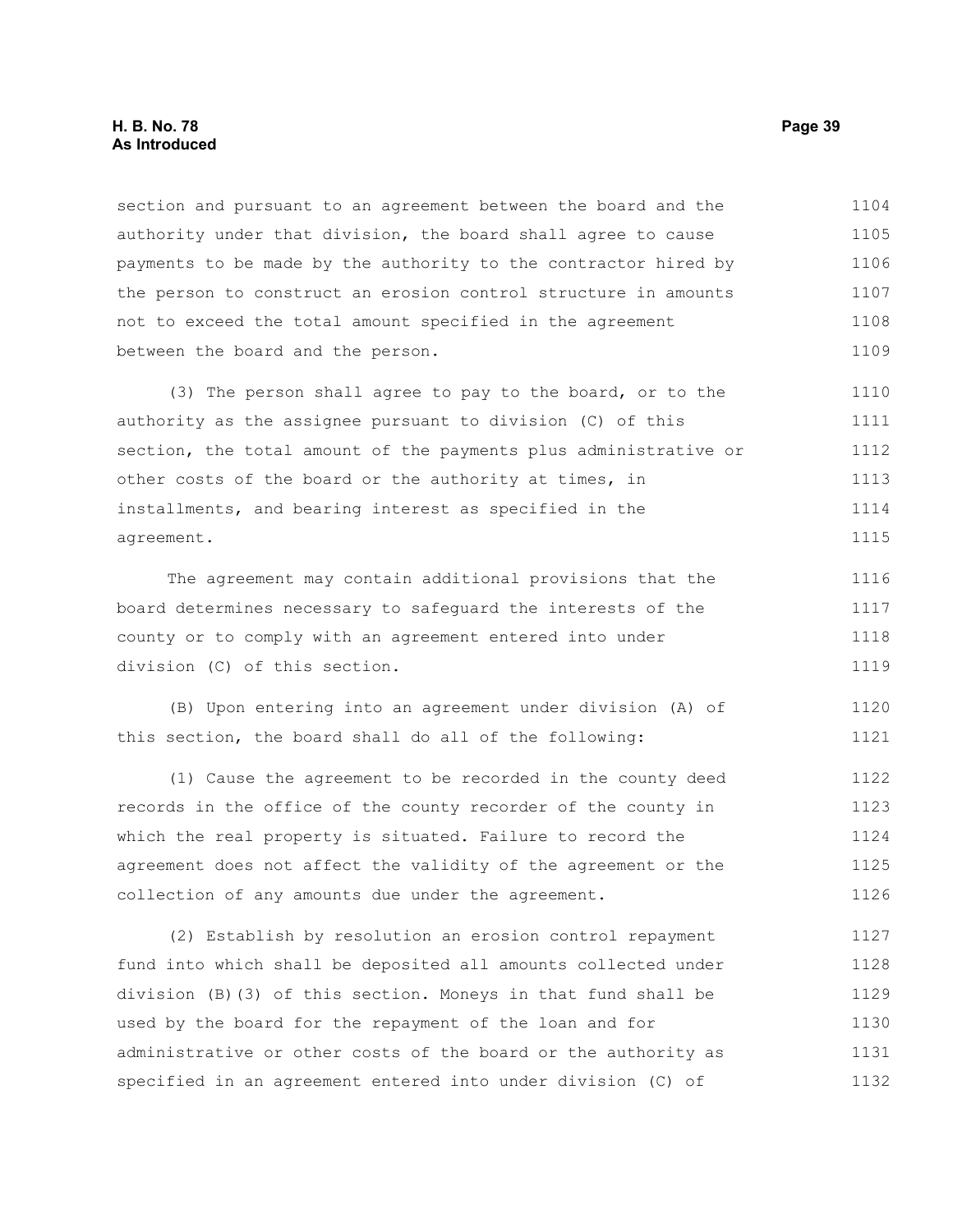this section. If the amount of money in the fund is inadequate to repay the loan when due, the board of county commissioners, by resolution, may advance money from any other fund in order to repay the loan if that use of the money from the other fund is not in conflict with law. If the board so advances money in order to repay the loan, the board subsequently shall reimburse each fund from which the board advances money with moneys from the erosion control repayment fund. 1133 1134 1135 1136 1137 1138 1139 1140

(3) Bill and collect all amounts when due under the agreement entered into under division (A) of this section. The board shall certify amounts not paid when due to the county auditor, who shall enter the amounts on the real property tax list and duplicate against the property identified under division (A)(1) of this section. The amounts not paid when due shall be a lien on that property from the date on which the amounts are placed on the tax list and duplicate and shall be collected in the same manner as other taxes. 1141 1142 1143 1144 1145 1146 1147 1148 1149

(C) A board may apply to the authority for a loan for the purpose of entering into agreements under division (A) of this section. The loan shall be for an amount and on the terms established in an agreement between the board and the authority. The board may assign any agreements entered into under division (A) of this section to the authority in order to provide for the repayment of the loan and may pledge any lawfully available revenues to the repayment of the loan, provided that no moneys raised by taxation shall be obligated or pledged by the board for the repayment of the loan. Any agreement with the authority pursuant to this division is not subject to Chapter 133. of the Revised Code or any requirements or limitations established in that chapter. 1150 1151 1152 1153 1154 1155 1156 1157 1158 1159 1160 1161 1162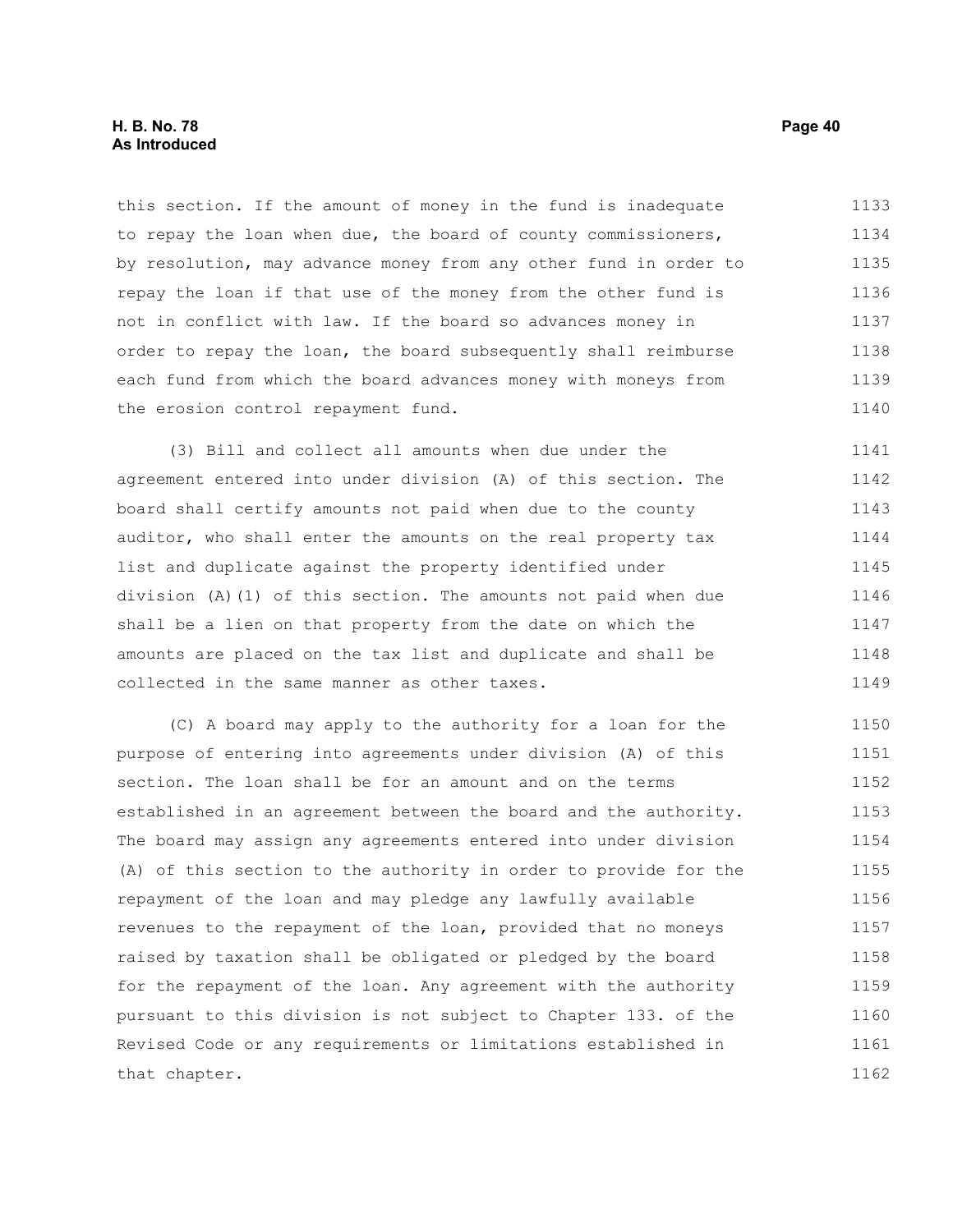#### **H. B. No. 78 Page 41 As Introduced**

(D) The authority, as assignee of any agreement pursuant to division (C) of this section, may enforce and compel the board and the county auditor by mandamus pursuant to Chapter 2731. of the Revised Code to comply with division (B) of this section in a timely manner. 1163 1164 1165 1166 1167

(E) The construction of an erosion control structure by a contractor hired by an individual homeowner, group of individual homeowners, or homeowners association that enters into an agreement with a board under division (A) of this section is not a public improvement, as defined in section 4115.03 of the Revised Code, and is not subject to competitive bidding or public bond laws. 1168 1169 1170 1171 1172 1173 1174

**Sec. 1710.02.** (A) A special improvement district may be created within the boundaries of any one municipal corporation, any one township, or any combination of contiguous municipal corporations and townships for the purpose of developing and implementing plans for public improvements and public services that benefit the district. A district may be created by petition of the owners of real property within the proposed district, or by an existing qualified nonprofit corporation. If the district is created by an existing qualified nonprofit corporation, the purposes for which the district is created may be supplemental to the other purposes for which the corporation is organized. All territory in a special improvement district shall be contiguous; except that the territory in a special improvement district may be noncontiguous if at least one special energy improvement project or shoreline improvement project is designated for each parcel of real property included within the special improvement district. Additional territory may be added to a special improvement district created under this chapter for the purpose of developing and implementing plans for special 1175 1176 1177 1178 1179 1180 1181 1182 1183 1184 1185 1186 1187 1188 1189 1190 1191 1192 1193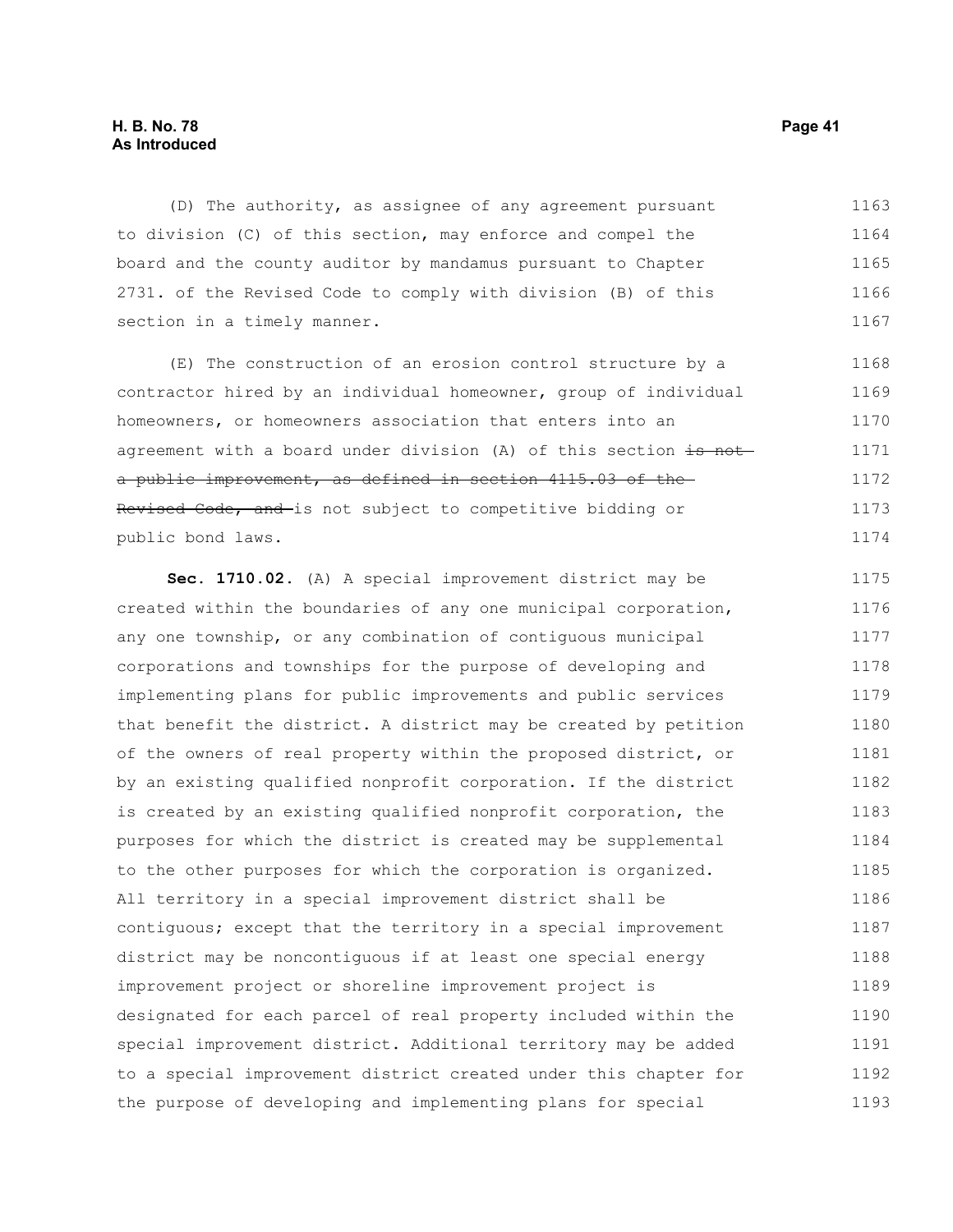#### **H. B. No. 78 Page 42 As Introduced**

energy improvement projects or shoreline improvement projects if at least one special energy improvement project or shoreline improvement project, respectively, is designated for each parcel of real property included within such additional territory and the addition of territory is authorized by the initial plan proposed under division (F) of this section or a plan adopted by the board of directors of the special improvement district under section 1710.06 of the Revised Code. 1194 1195 1196 1197 1198 1199 1200 1201

The district shall be governed by the board of trustees of a nonprofit corporation. This board shall be known as the board of directors of the special improvement district. No special improvement district shall include any church property, or property of the federal or state government or a county, township, or municipal corporation, unless the church or the county, township, or municipal corporation specifically requests in writing that the property be included within the district, or unless the church is a member of the existing qualified nonprofit corporation creating the district at the time the district is created. A shoreline improvement project may extend into the territory of Lake Erie as described in sections 1506.10 and 1506.11 of the Revised Code. However, the state shall remain exempt from any special assessment that may be levied against that territory under section 1710.06 and Chapter 727. of the Revised Code. More than one district may be created within a participating political subdivision, but no real property may be included within more than one district unless the owner of the property files a written consent with the clerk of the legislative authority, the township fiscal officer, or the village clerk, as appropriate. The area of each district shall be contiguous; except that the area of a special improvement district may be noncontiguous if all parcels of real property 1202 1203 1204 1205 1206 1207 1208 1209 1210 1211 1212 1213 1214 1215 1216 1217 1218 1219 1220 1221 1222 1223 1224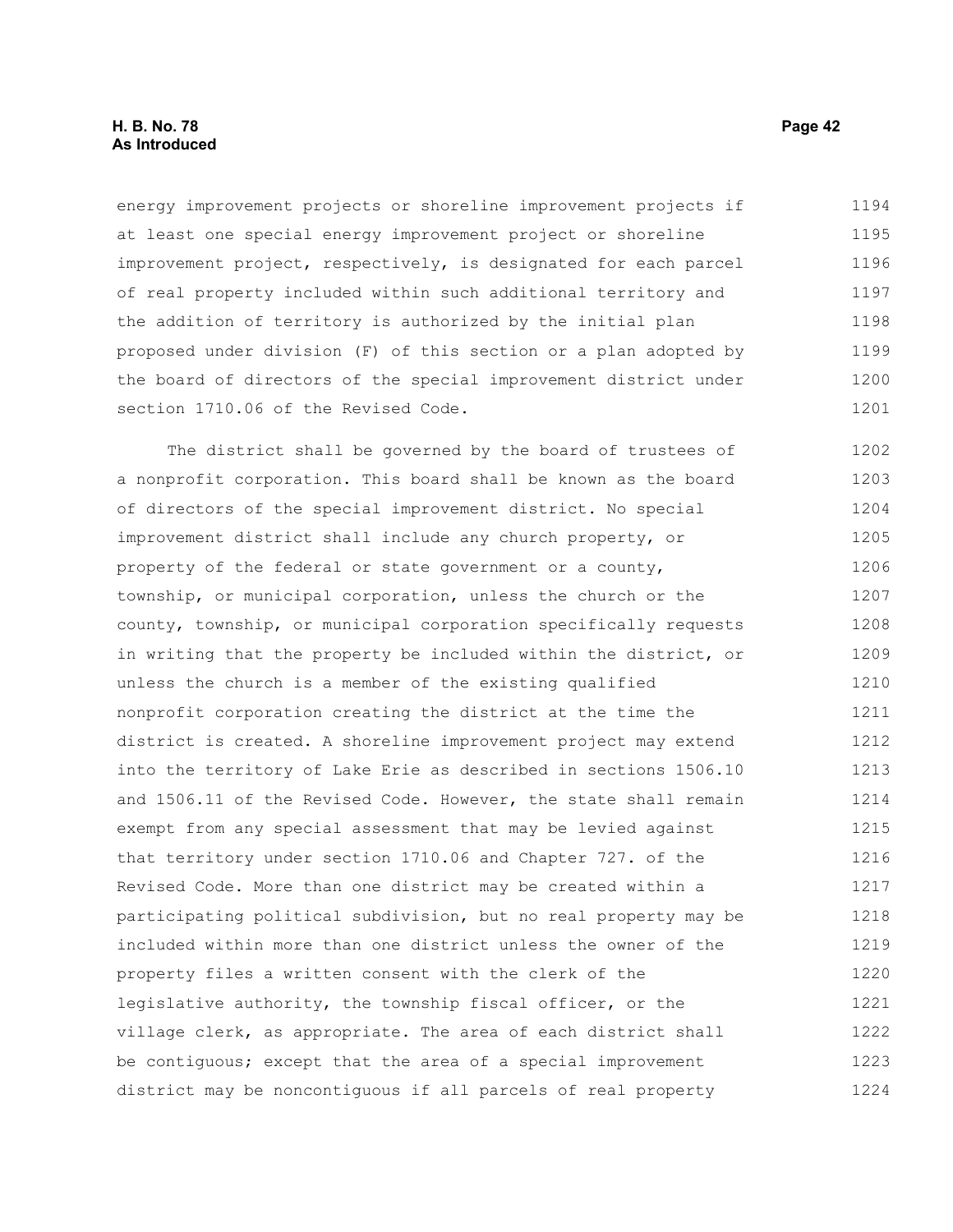included within such area contain at least one special energy improvement or shoreline improvement thereon. 1225 1226

(B) Except as provided in division (C) of this section, a district created under this chapter is not a political subdivision. A district created under this chapter shall be considered a public agency under section 102.01 and a publicauthority under section 4115.03 of the Revised Code. Each member of the board of directors of a district, each member's designee or proxy, and each officer and employee of a district shall be considered a public official or employee under section 102.01 of the Revised Code and a public official and public servant under section 2921.42 of the Revised Code. Districts created under this chapter are not subject to sections 121.81 to 121.83 of the Revised Code. Districts created under this chapter are subject to sections 121.22 and 121.23 of the Revised Code. 1227 1228 1229 1230 1231 1232 1233 1234 1235 1236 1237 1238 1239

(C) Each district created under this chapter shall be considered a political subdivision for purposes of section 4905.34 of the Revised Code. 1240 1241 1242

Membership on the board of directors of the district shall not be considered as holding a public office. Directors and their designees shall be entitled to the immunities provided by Chapter 1702. and to the same immunity as an employee under division (A)(6) of section 2744.03 of the Revised Code, except that directors and their designees shall not be entitled to the indemnification provided in section 2744.07 of the Revised Code unless the director or designee is an employee or official of a participating political subdivision of the district and is acting within the scope of the director's or designee's employment or official responsibilities. 1243 1244 1245 1246 1247 1248 1249 1250 1251 1252 1253

District officers and district members and directors and 1254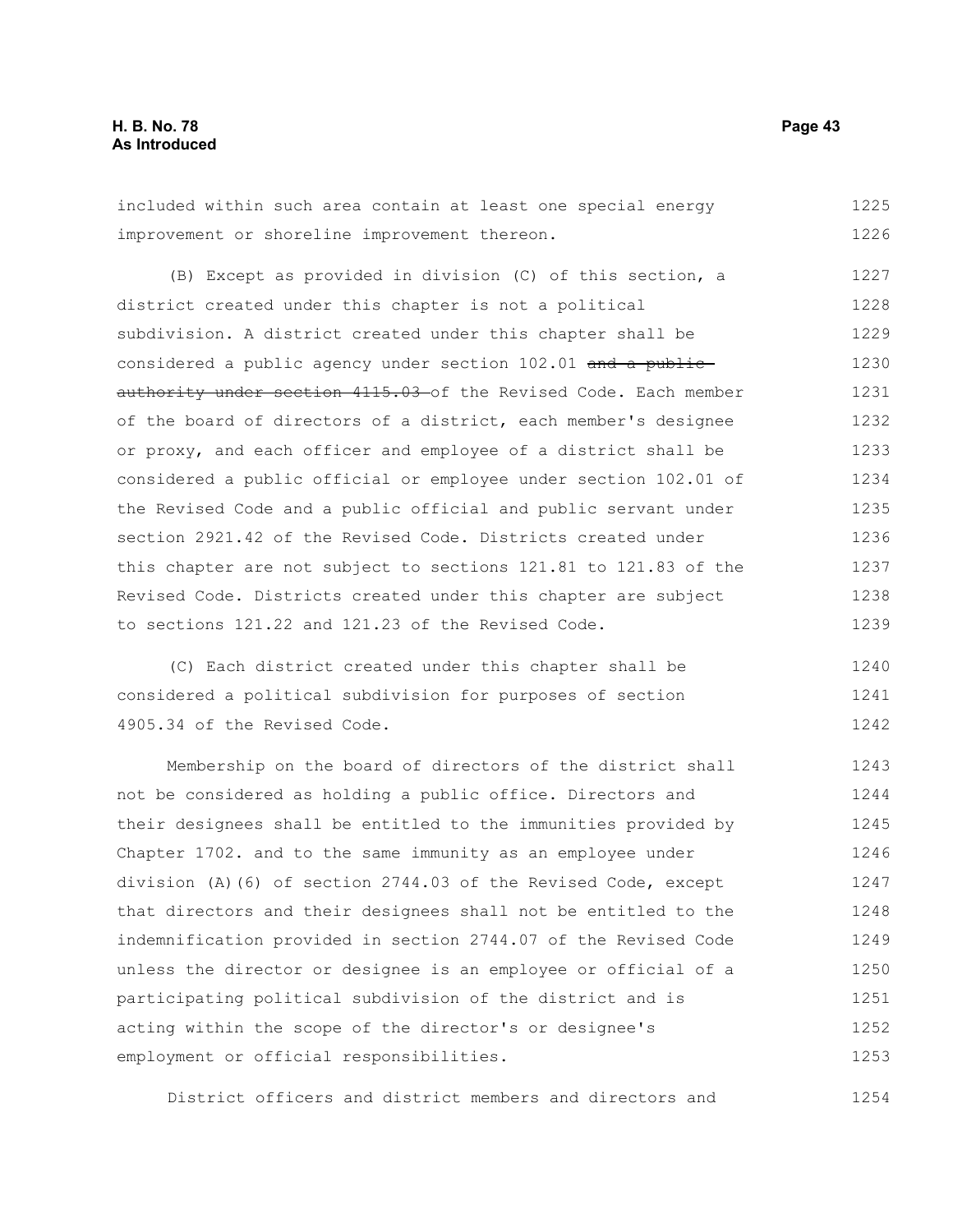#### **H. B. No. 78 Page 44 As Introduced**

their designees or proxies shall not be required to file a statement with the Ohio ethics commission under section 102.02 of the Revised Code. All records of the district shall be treated as public records under section 149.43 of the Revised Code, except that records of organizations contracting with a district shall not be considered to be public records under section 149.43 or section 149.431 of the Revised Code solely by reason of any contract with a district. 1255 1256 1257 1258 1259 1260 1261 1262

(D) Except as otherwise provided in this section, the nonprofit corporation that governs a district shall be organized in the manner described in Chapter 1702. of the Revised Code. Except in the case of a district created by an existing qualified nonprofit corporation, the corporation's articles of incorporation are required to be approved, as provided in division (E) of this section, by resolution of the legislative authority of each participating political subdivision of the district. A copy of that resolution shall be filed along with the articles of incorporation in the secretary of state's office. 1263 1264 1265 1266 1267 1268 1269 1270 1271 1272 1273

In addition to meeting the requirements for articles of incorporation set forth in Chapter 1702. of the Revised Code, the articles of incorporation for the nonprofit corporation governing a district formed under this chapter shall provide all the following: 1274 1275 1276 1277 1278

(1) The name for the district, which shall include the name of each participating political subdivision of the district; 1279 1280 1281

(2) A description of the territory within the district, which may be all or part of each participating political subdivision. The description shall be specific enough to enable 1282 1283 1284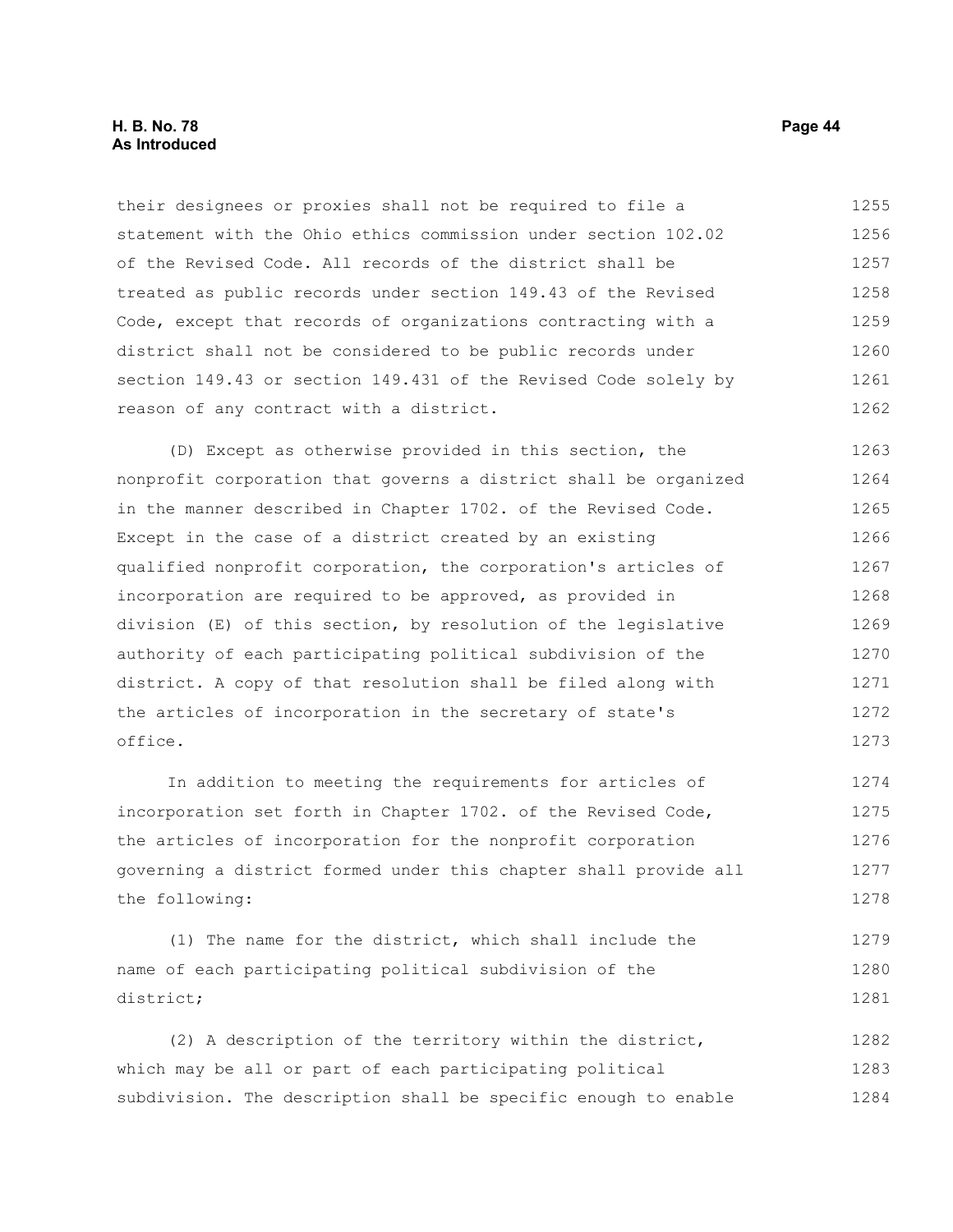within the district. (3) A description of the procedure by which the articles receiving approval of the amendment, by resolution, from the legislative authority of each participating political subdivision and filing the approved amendment and resolution with the secretary of state. (4) The reasons for creating the district, plus an explanation of how the district will be conducive to the public health, safety, peace, convenience, and welfare of the district. (E) The articles of incorporation for a nonprofit corporation governing a district created under this chapter and amendments to them shall be submitted to the municipal executive, if any, and the legislative authority of each municipal corporation or township in which the proposed district is to be located. Except in the case of a district created by an existing qualified nonprofit corporation, the articles or amendments shall be accompanied by a petition signed either by the owners of at least sixty per cent of the front footage of all real property located in the proposed district that abuts upon any street, alley, public road, place, boulevard, parkway, park entrance, easement, or other existing public improvement within the proposed district, excluding church property or property owned by the state, county, township, municipal, or federal government, unless a church, county, township, or municipal corporation has specifically requested in writing that the property be included in the district, or by the owners of at 1286 1287 1288 1290 1291 1292 1293 1294 1295 1296 1297 1298 1299 1300 1301 1302 1303 1304 1305 1306 1307 1308 1309 1310 1311 1312

least seventy-five per cent of the area of all real property

located within the proposed district, excluding church property

1289

of incorporation may be amended. The procedure shall include

real property owners to determine if their property is located

1285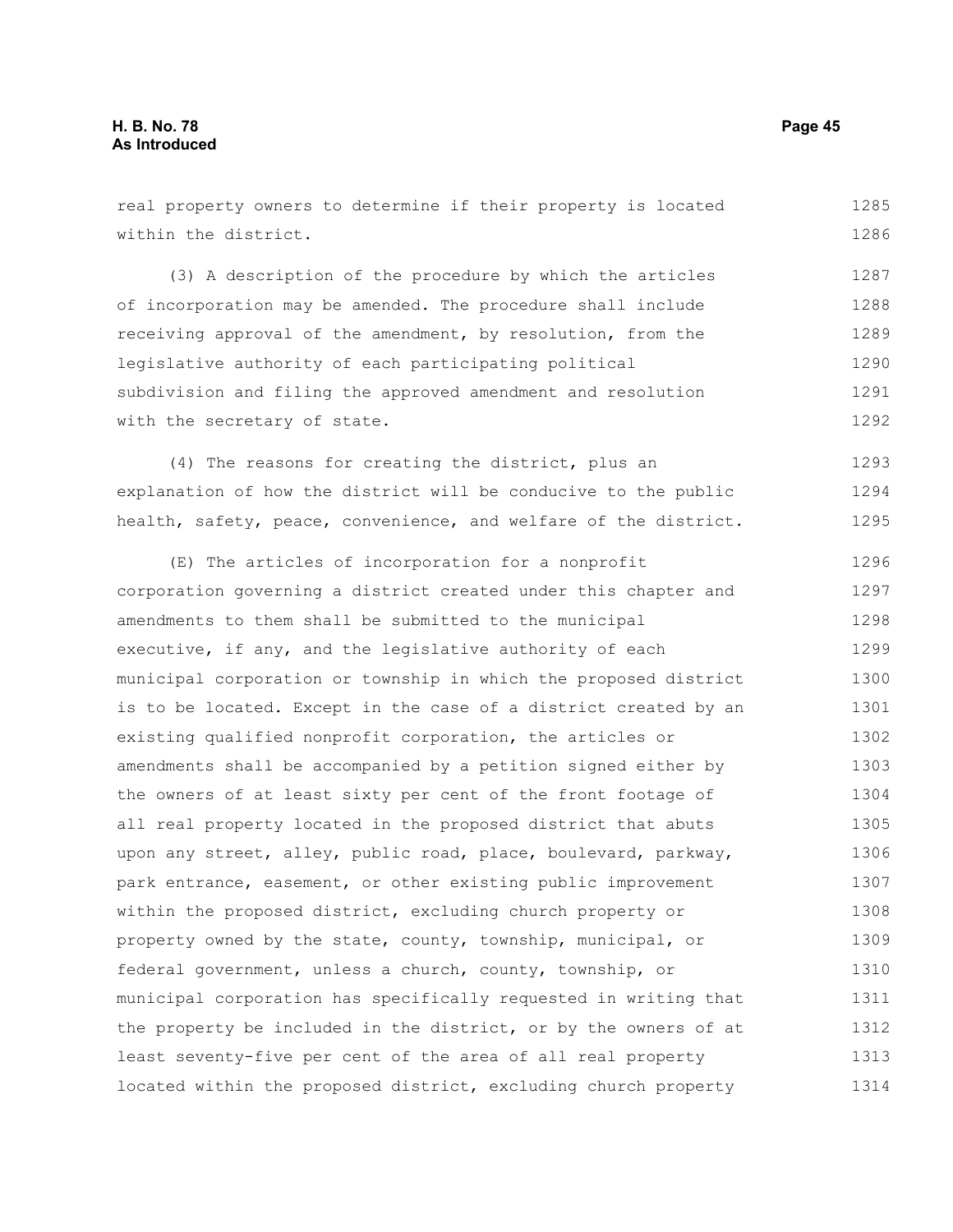#### **H. B. No. 78 Page 46 As Introduced**

or property owned by the state, county, township, municipal, or federal government, unless a church, county, township, or municipal corporation has specifically requested in writing that the property be included in the district. Pursuant to Section 2o of Article VIII, Ohio Constitution, the petition required under this division may be for the purpose of developing and implementing plans for special energy improvement projects or shoreline improvement projects, and, in such case, is determined to be in furtherance of the purposes set forth in Section 2o of Article VIII, Ohio Constitution. Except as provided in division (H) of this section, if a special improvement district is being created under this chapter for the purpose of developing and implementing plans for special energy improvement projects or shoreline improvement projects, the petition required under this division shall be signed by one hundred per cent of the owners of the area of all real property located within the proposed special improvement district, at least one special energy improvement project or shoreline improvement project shall be designated for each parcel of real property within the special improvement district, and the special improvement district may include any number of parcels of real property as determined by the legislative authority of each participating political subdivision in which the proposed special improvement district is to be located. For purposes of determining compliance with these requirements, the area of the district, or the front footage and ownership of property, shall be as shown in the most current records available at the county recorder's office and the county engineer's office sixty days prior to the date on which the petition is filed. 1315 1316 1317 1318 1319 1320 1321 1322 1323 1324 1325 1326 1327 1328 1329 1330 1331 1332 1333 1334 1335 1336 1337 1338 1339 1340 1341 1342 1343

Each municipal corporation or township with which the petition is filed has sixty days to approve or disapprove, by 1344 1345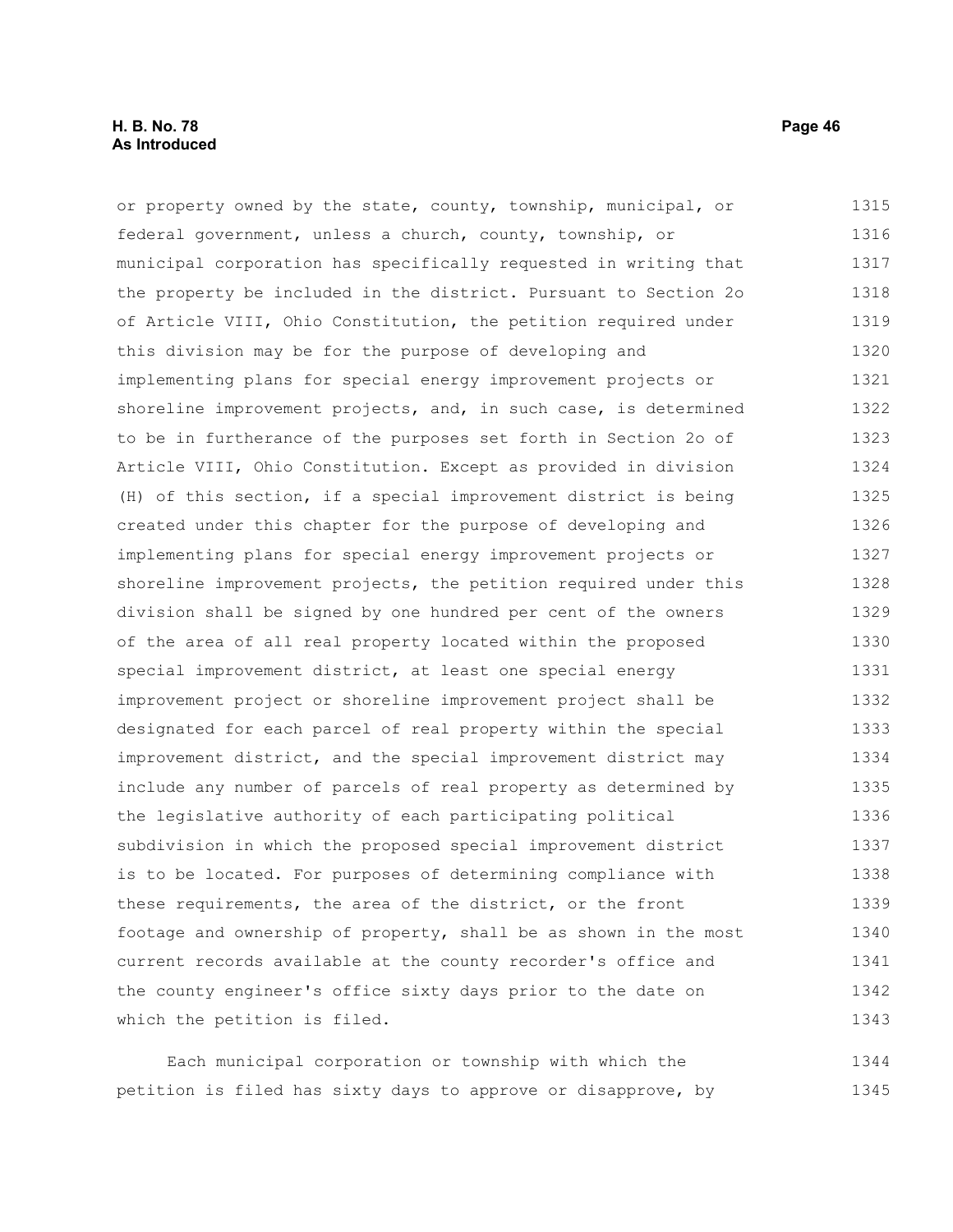#### **H. B. No. 78 Page 47 As Introduced**

resolution, the petition, including the articles of incorporation. In the case of a district created by an existing qualified nonprofit corporation, each municipal corporation or township has sixty days to approve or disapprove the creation of the district after the corporation submits the articles of incorporation or amendments thereto. This chapter does not prohibit or restrict the rights of municipal corporations under Article XVIII of the Ohio Constitution or the right of the municipal legislative authority to impose reasonable conditions in a resolution of approval. The acquisition, installation, equipping, and improvement of a special energy improvement project under this chapter shall not supersede any local zoning, environmental, or similar law or regulation. In addition, all activities associated with a shoreline improvement project that is implemented under this chapter shall comply with all applicable local zoning requirements, all local, state, and federal environmental laws and regulations, and all applicable requirements established in Chapter 1506. of the Revised Code and rules adopted under it. 1346 1347 1348 1349 1350 1351 1352 1353 1354 1355 1356 1357 1358 1359 1360 1361 1362 1363 1364

(F) Persons proposing creation and operation of the district may propose an initial plan for public services or public improvements that benefit all or any part of the district. Any initial plan shall be submitted as part of the petition proposing creation of the district or, in the case of a district created by an existing qualified nonprofit corporation, shall be submitted with the articles of incorporation or amendments thereto. 1365 1366 1367 1368 1369 1370 1371 1372

An initial plan may include provisions for the following: 1373

(1) Creation and operation of the district and of the nonprofit corporation to govern the district under this chapter; 1374 1375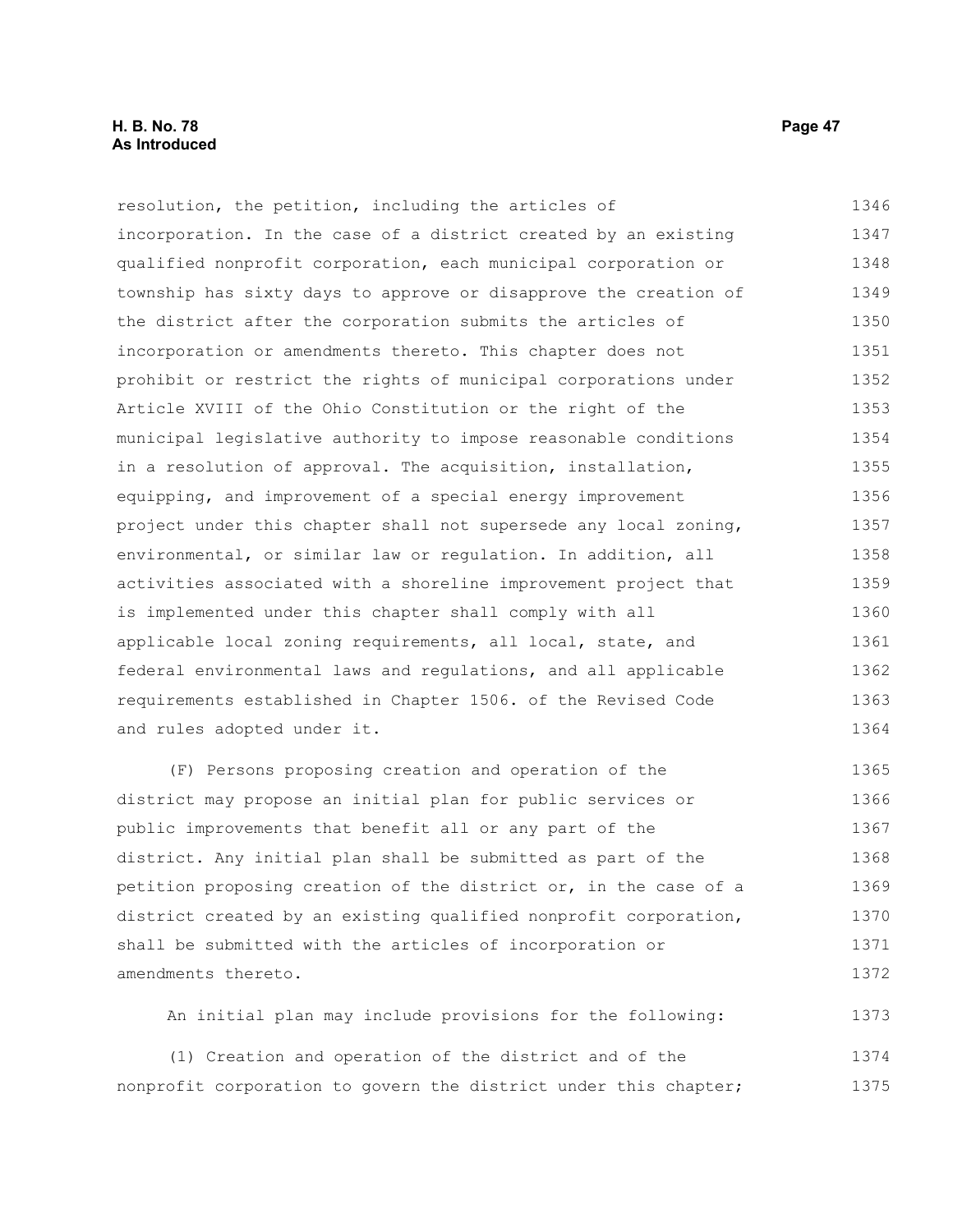| (3) Contracting for insurance;                                      | 1377 |
|---------------------------------------------------------------------|------|
| (4) Purchasing or leasing office space and office                   | 1378 |
| equipment;                                                          | 1379 |
| (5) Other actions necessary initially to form, operate, or          | 1380 |
| organize the district and the nonprofit corporation to govern       | 1381 |
| the district;                                                       | 1382 |
| (6) A plan for public improvements or public services that          | 1383 |
| benefit all or part of the district, which plan shall comply        | 1384 |
| with the requirements of division (A) of section 1710.06 of the     | 1385 |
| Revised Code and may include, but is not limited to, any of the     | 1386 |
| permissive provisions described in the fourth sentence of that      | 1387 |
| division or listed in divisions $(A) (1)$ to $(7)$ of that section; | 1388 |
| (7) If the special improvement district is being created            | 1389 |
| under this chapter for the purpose of developing and                | 1390 |
| implementing plans for special energy improvement projects or       | 1391 |
| shoreline improvement projects, provision for the addition of       | 1392 |
| territory to the special improvement district.                      | 1393 |
| After the initial plan is approved by all municipal                 | 1394 |
| corporations and townships to which it is submitted for approval    | 1395 |
| and the district is created, each participating subdivision         | 1396 |
| shall levy a special assessment within its boundaries to pay for    | 1397 |
| the costs of the initial plan. The levy shall be for no more        | 1398 |
| than ten years from the date of the approval of the initial         | 1399 |
| plan; except that if the proceeds of the levy are to be used to     | 1400 |
| pay the costs of a special energy improvement project or            | 1401 |
| shoreline improvement project, the levy of a special assessment     | 1402 |
| shall be for no more than thirty years from the date of approval    | 1403 |
| of the initial plan. In the event that additional territory is      | 1404 |

(2) Hiring employees and professional services;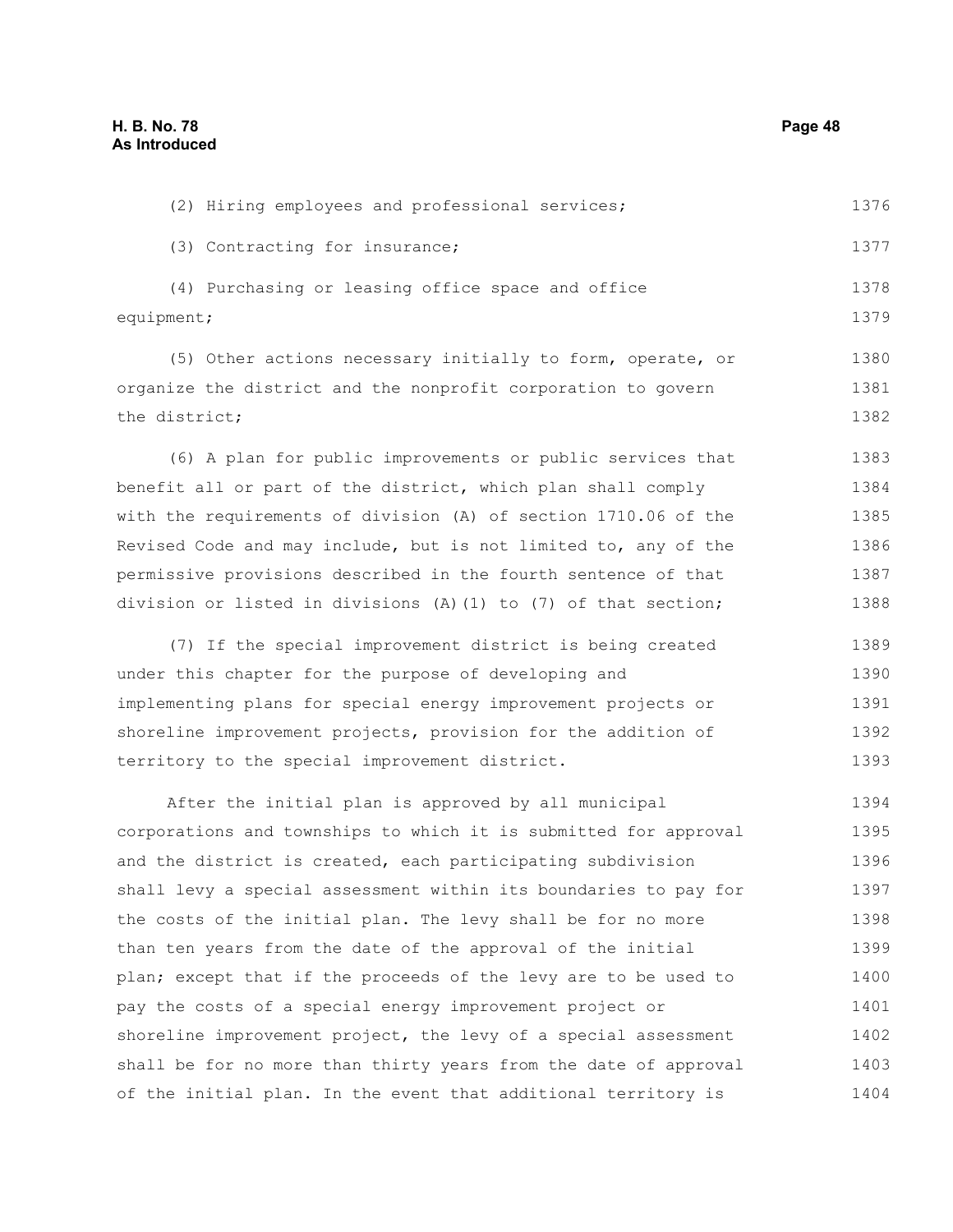added to a special improvement district, the special assessment to be levied with respect to such additional territory shall commence not earlier than the date such territory is added and shall be for no more than thirty years from such date. For purposes of levying an assessment for this initial plan, the services or improvements included in the initial plan shall be deemed a special benefit to property owners within the district. 1405 1406 1407 1408 1409 1410 1411

(G) Each nonprofit corporation governing a district under this chapter may do the following: 1412 1413

(1) Exercise all powers of nonprofit corporations granted under Chapter 1702. of the Revised Code that do not conflict with this chapter; 1414 1415 1416

(2) Develop, adopt, revise, implement, and repeal plans for public improvements and public services for all or any part of the district; 1417 1418 1419

(3) Contract with any person, political subdivision as defined in section 2744.01 of the Revised Code, or state agency as defined in section 1.60 of the Revised Code to develop and implement plans for public improvements or public services within the district; 1420 1421 1422 1423 1424

(4) Contract and pay for insurance for the district and for directors, officers, agents, contractors, employees, or members of the district for any consequences of the implementation of any plan adopted by the district or any actions of the district. 1425 1426 1427 1428 1429

The board of directors of a special improvement district may, acting as agent and on behalf of a participating political subdivision, sell, transfer, lease, or convey any special energy improvement project owned by the participating political 1430 1431 1432 1433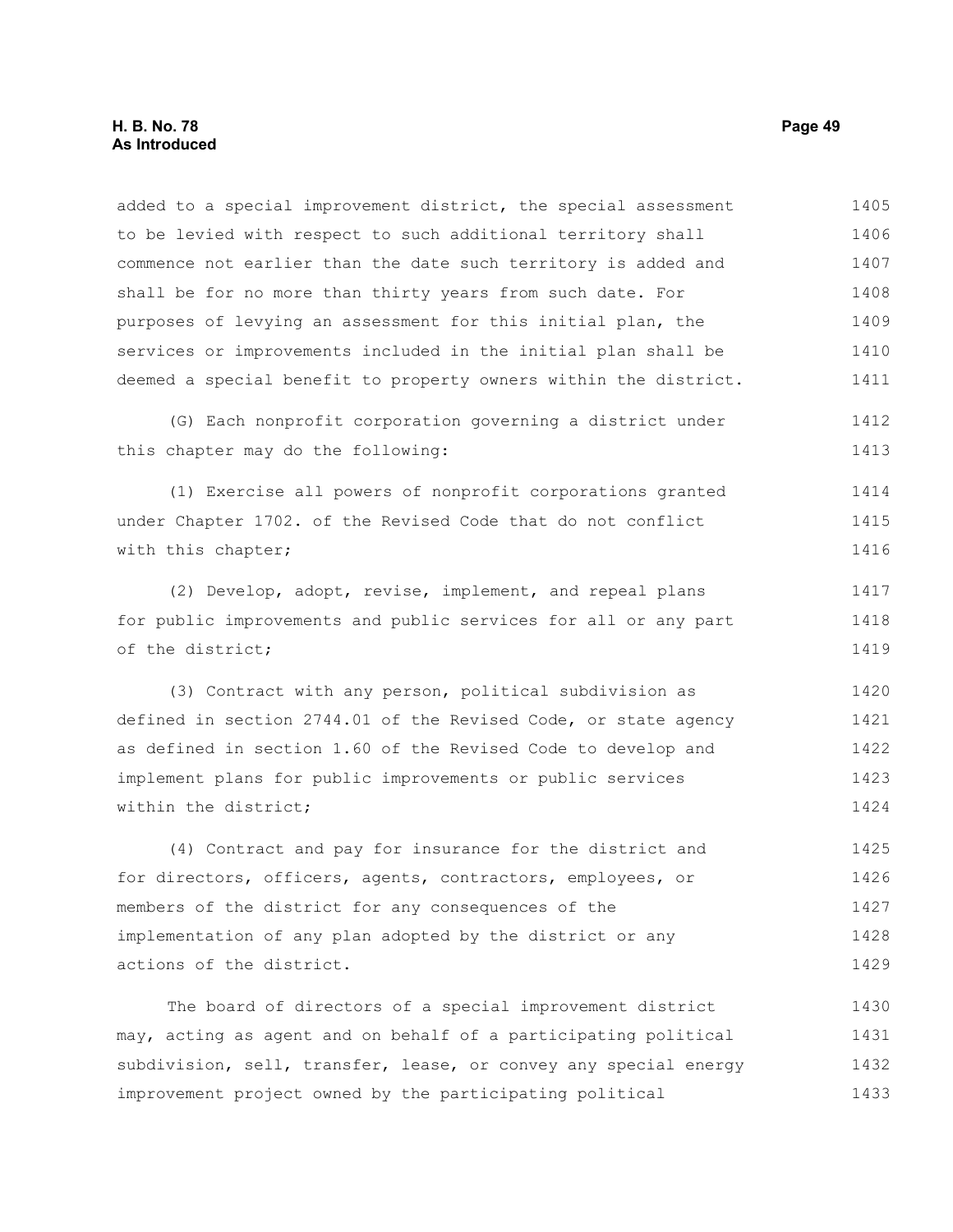#### **H. B. No. 78 Page 50 As Introduced**

subdivision upon a determination by the legislative authority thereof that the project is not required to be owned exclusively by the participating political subdivision for its purposes, for uses determined by the legislative authority thereof as those that will promote the welfare of the people of such participating political subdivision; improve the quality of life and the general and economic well-being of the people of the participating political subdivision; better ensure the public health, safety, and welfare; protect water and other natural resources; provide for the conservation and preservation of natural and open areas and farmlands, including by making urban areas more desirable or suitable for development and revitalization; control, prevent, minimize, clean up, or mediate certain contamination of or pollution from lands in the state and water contamination or pollution; or provide for safe and natural areas and resources. The legislative authority of each participating political subdivision shall specify the consideration for such sale, transfer, lease, or conveyance and any other terms thereof. Any determinations made by a legislative authority of a participating political subdivision under this division shall be conclusive. Any sale, transfer, lease, or conveyance of a special 1434 1435 1436 1437 1438 1439 1440 1441 1442 1443 1444 1445 1446 1447 1448 1449 1450 1451 1452 1453 1454 1455

energy improvement project by a participating political subdivision or the board of directors of the special improvement district may be made without advertising, receipt of bids, or other competitive bidding procedures applicable to the participating political subdivision or the special improvement district under Chapter 153. or 735. or section 1710.11 of the Revised Code or other representative provisions of the Revised Code. 1456 1457 1458 1459 1460 1461 1462 1463

(H) The owner of real property that is part of a planned 1464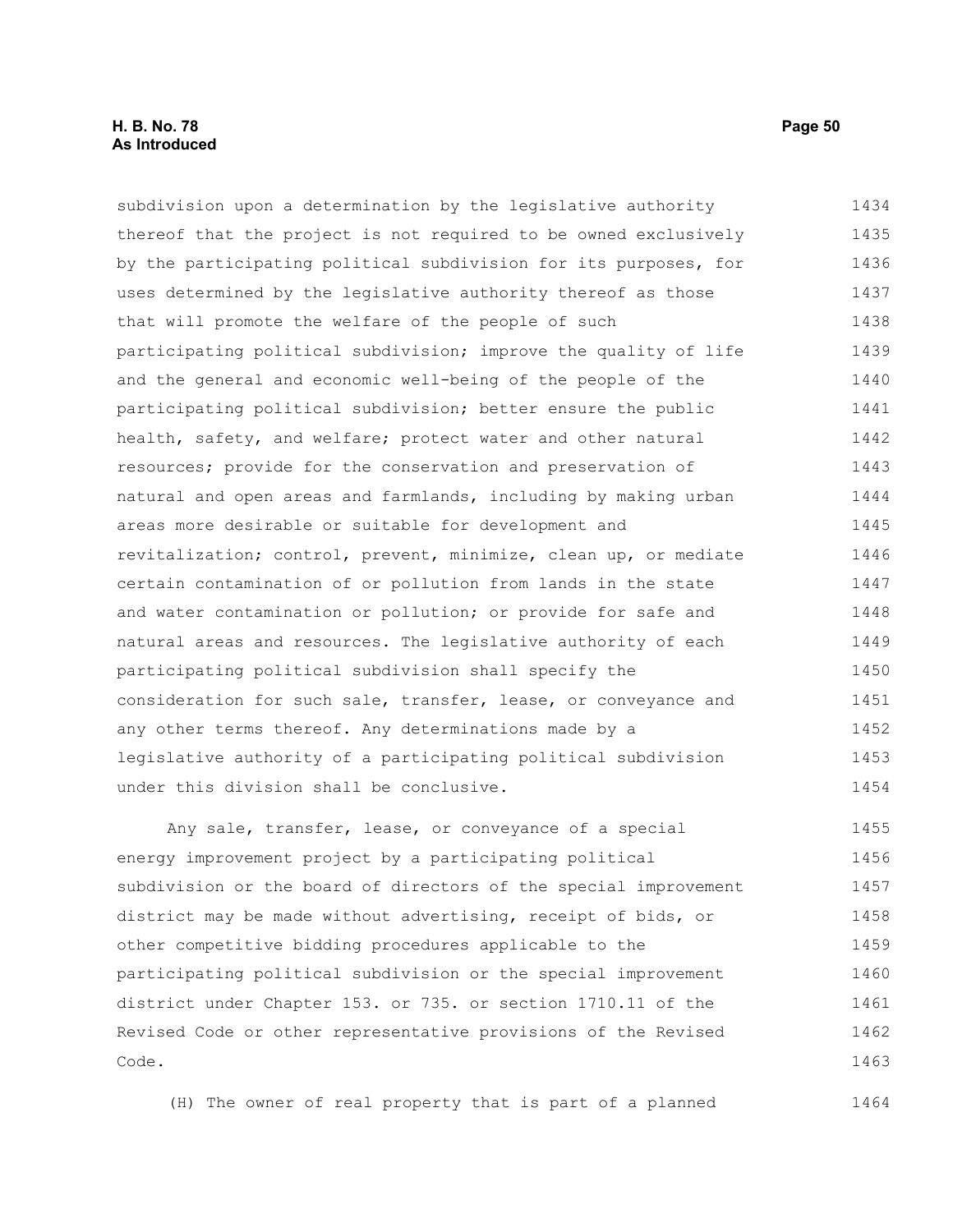#### **H. B. No. 78 Page 51 As Introduced**

community or a condominium development is deemed to have signed the petitions required under division (E) of this section and division (B) of section 1710.06 of the Revised Code with respect to a special improvement district that is being created for the purpose of developing and implementing plans for shoreline improvement projects if the district and the projects have been approved through an alternative process prescribed by the bylaws, declarations, covenants, and restrictions governing the planned community or condominium development. Such an alternative process may consist of a vote of the owners association or unit owners association, the approval of a specified percentage of property owners, or any other procedure authorized by the bylaws, declarations, covenants, and restrictions governing the planned community or condominium development. 1465 1466 1467 1468 1469 1470 1471 1472 1473 1474 1475 1476 1477 1478 1479

As used in this division, "condominium development" and "unit owners association" have the same meanings as in section 5311.01 of the Revised Code, and "planned community," "owners association," "bylaws," and "declaration" have the same meanings as in section 5312.01 of the Revised Code. 1480 1481 1482 1483 1484

**Sec. 4115.03.** As used in sections 4115.03 to 4115.16 of the Revised Code: 1485 1486

(A)(1) "Public authority" means any officer, board, or commission of the state, or any political subdivision of the state, authorized to enter into a contract for the construction of a public improvement or to construct the same by the direct employment of labor, or any institution supported in whole or in part by public funds and said sections apply to expenditures of such institutions made in whole or in part from public funds. 1487 1488 1489 1490 1491 1492 1493

(2) "Public authority" does not mean any of the following: 1494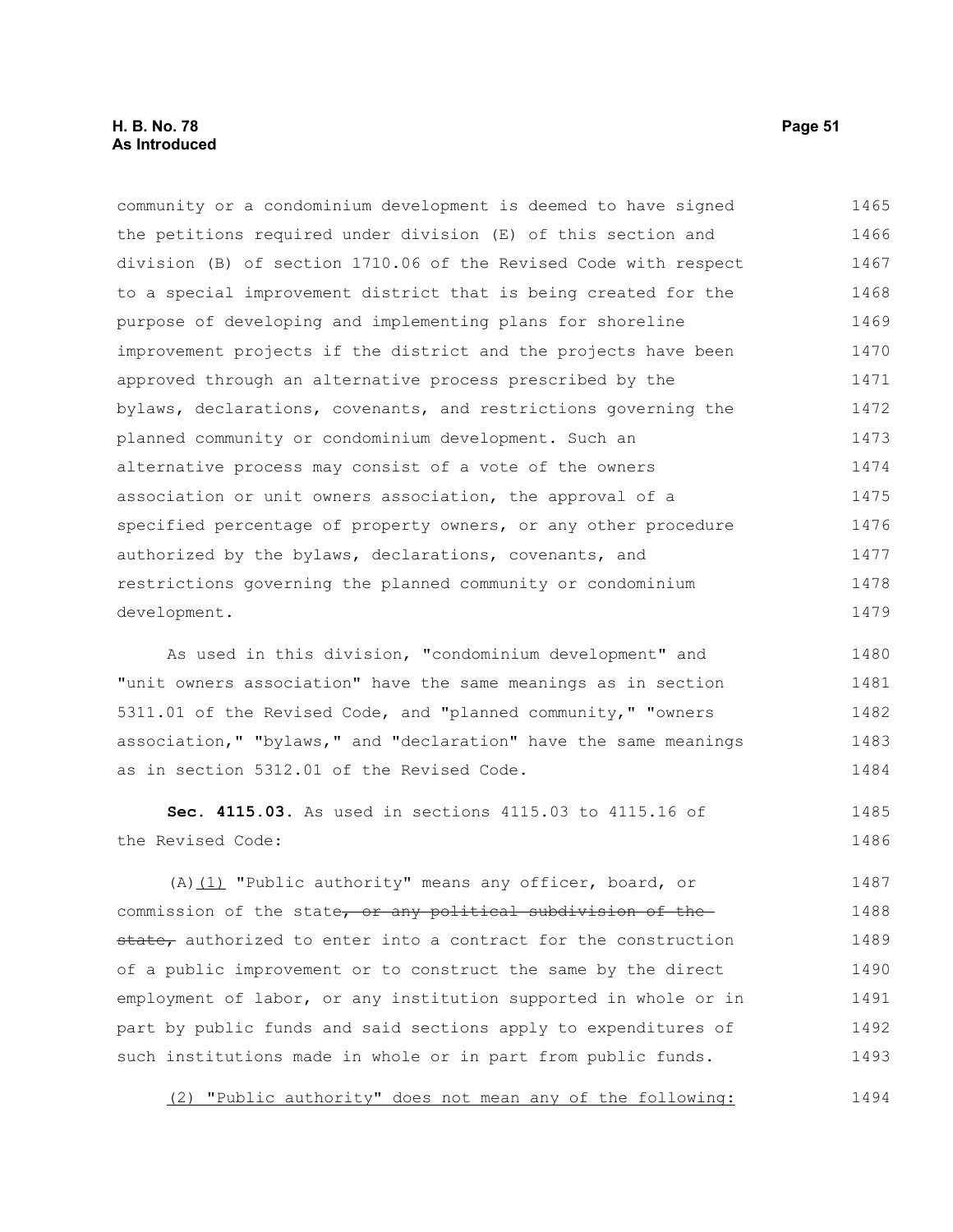| (a) A political subdivision, unless the political                | 1495 |
|------------------------------------------------------------------|------|
| subdivision elects under section 4115.04 of the Revised Code to  | 1496 |
| be subject to the requirements of sections 4115.03 to 4115.21 of | 1497 |
| the Revised Code;                                                | 1498 |
| (b) A special district, unless the special district elects       | 1499 |
| under section 4115.04 of the Revised Code to be subject to the   | 1500 |
| requirements of sections 4115.03 to 4115.21 of the Revised Code; | 1501 |
| (c) A state institution of higher education, unless the          | 1502 |
| state institution elects under section 4115.04 of the Revised    | 1503 |
| Code to be subject to the requirements of sections 4115.03 to    | 1504 |
| 4115.21 of the Revised Code.                                     | 1505 |
| (B) "Construction" means any of the following:                   | 1506 |
| (1) Except as provided in division $(B)$ (3) of this section,    | 1507 |
| any new construction of a public improvement, the total overall  | 1508 |
| project cost of which is fairly estimated to be more than the-   | 1509 |
| following amounts five hundred thousand dollars and performed by | 1510 |
| other than full-time employees who have completed their          | 1511 |
| probationary periods in the classified service of a public       | 1512 |
| authority :-                                                     | 1513 |
| (a) One hundred twenty-five thousand dollars, beginning on-      | 1514 |
| September 29, 2011, and continuing for one year thereafter;      | 1515 |
| (b) Two hundred thousand dollars, beginning when the time        | 1516 |
| period described in division (B)(1)(a) of this section expires   | 1517 |
| and continuing for one year thereafter;                          | 1518 |
| (c) Two hundred fifty thousand dollars, beginning when the       | 1519 |
| time period described in division (B) (1) (b) of this section-   | 1520 |
| expires.                                                         | 1521 |
| (2) Except as provided in division (B) (4) of this section,      | 1522 |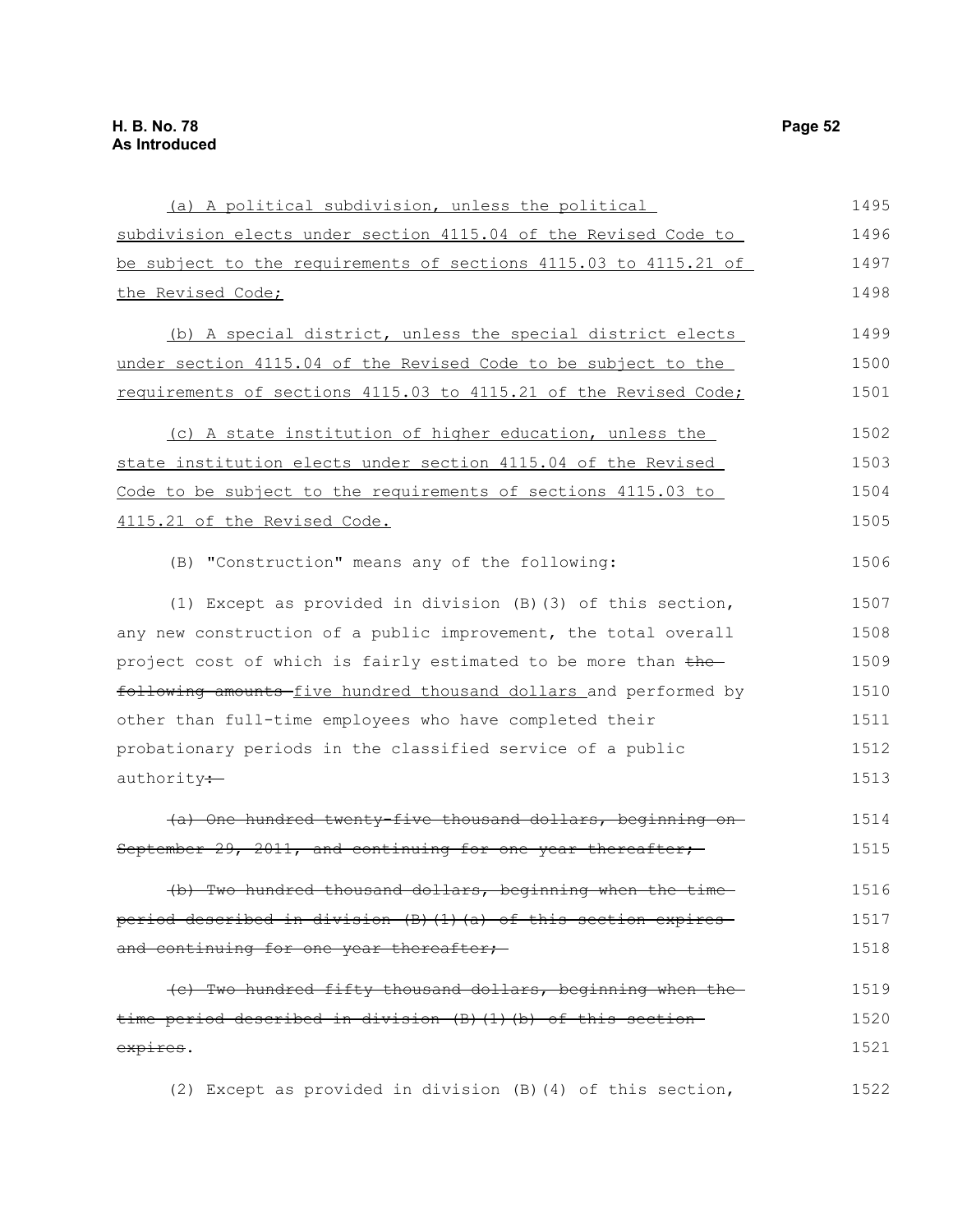| any reconstruction, enlargement, alteration, repair, remodeling,  | 1523 |
|-------------------------------------------------------------------|------|
| renovation, or painting of a public improvement, the total        | 1524 |
| overall project cost of which is fairly estimated to be more      | 1525 |
| than the following amounts seventy-five thousand dollars and      | 1526 |
| performed by other than full-time employees who have completed    | 1527 |
| their probationary period in the classified civil service of a    | 1528 |
| public authority:                                                 | 1529 |
| (a) Thirty eight thousand dollars, beginning on September-        | 1530 |
| 29, 2011, and continuing for one year thereafter;                 | 1531 |
| (b) Sixty thousand dollars, beginning when the time period-       | 1532 |
| described in division (B) (2) (a) of this section expires and     | 1533 |
| continuing for one year thereafter;                               | 1534 |
| (c) Seventy-five thousand dollars, beginning when the time-       | 1535 |
| period described in division (B) (2) (b) of this section expires. | 1536 |
| (3) Any new construction of a public improvement that             | 1537 |
| involves roads, streets, alleys, sewers, ditches, and other       | 1538 |
| works connected to road or bridge construction, the total         | 1539 |
| overall project cost of which is fairly estimated to be more      | 1540 |
| than seventy-eight thousand two hundred fifty-eight dollars       | 1541 |
| adjusted biennially by the director of commerce pursuant to       | 1542 |
| section 4115.034 of the Revised Code and performed by other than  | 1543 |
| full-time employees who have completed their probationary         | 1544 |
| periods in the classified service of a public authority;          | 1545 |
| (4) Any reconstruction, enlargement, alteration, repair,          | 1546 |
| remodeling, renovation, or painting of a public improvement that  | 1547 |
| involves roads, streets, alleys, sewers, ditches, and other       | 1548 |
| works connected to road or bridge construction, the total         | 1549 |
| overall project cost of which is fairly estimated to be more      | 1550 |
| than twenty-three thousand four hundred forty-seven dollars       | 1551 |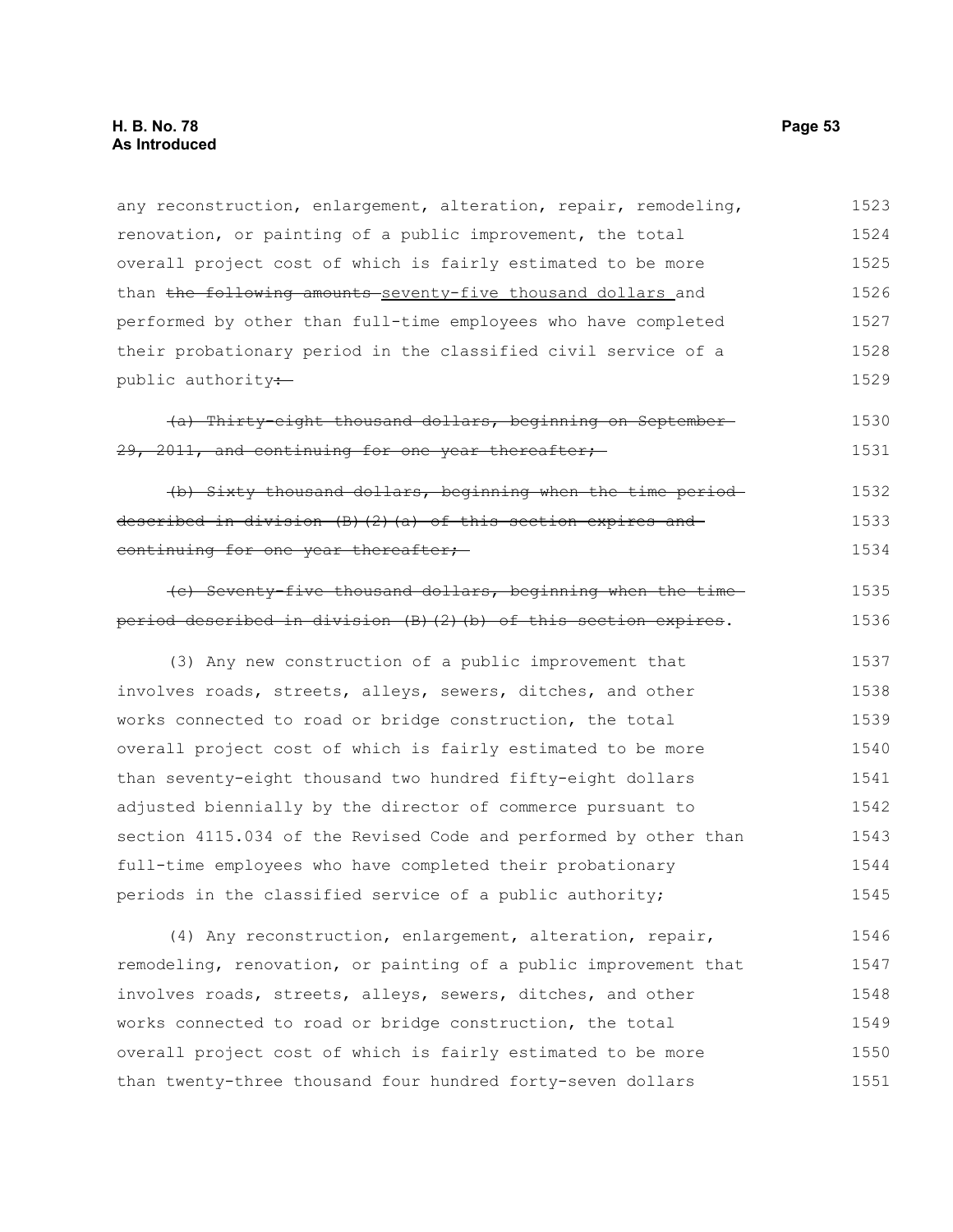#### **H. B. No. 78 Page 54 As Introduced**

adjusted biennially by the director of commerce pursuant to section 4115.034 of the Revised Code and performed by other than full-time employees who have completed their probationary periods in the classified service of a public authority. 1552 1553 1554 1555

(C) "Public improvement" includes all buildings, roads, streets, alleys, sewers, ditches, sewage disposal plants, water works, and all other structures or works constructed by a public authority of the state or any political subdivision thereof-or by any person who, pursuant to a contract with a public authority, constructs any structure for a public authority- $of$ the state or a political subdivision thereof. When a public authority rents or leases a newly constructed structure within six months after completion of such construction, all work performed on such structure to suit it for occupancy by a public authority is a "public improvement." "Public improvement" does not include an improvement authorized by section 940.06 of the Revised Code that is constructed pursuant to a contract with a soil and water conservation district, as defined in section 940.01 of the Revised Code, or performed as a result of apetition filed pursuant to Chapter 6131., 6133., or 6135. of the Revised Code, wherein no less than seventy-five per cent of the project is located on private land and no less than seventy-five per cent of the cost of the improvement is paid for by private property owners pursuant to Chapter 940., 6131., 6133., or 6135. of the Revised Code. 1556 1557 1558 1559 1560 1561 1562 1563 1564 1565 1566 1567 1568 1569 1570 1571 1572 1573 1574 1575 1576

(D) "Locality" means the county wherein the physical work upon any public improvement is being performed. 1577 1578

(E) "Prevailing wages" means the sum of the following: 1579

(1) The basic hourly rate of pay;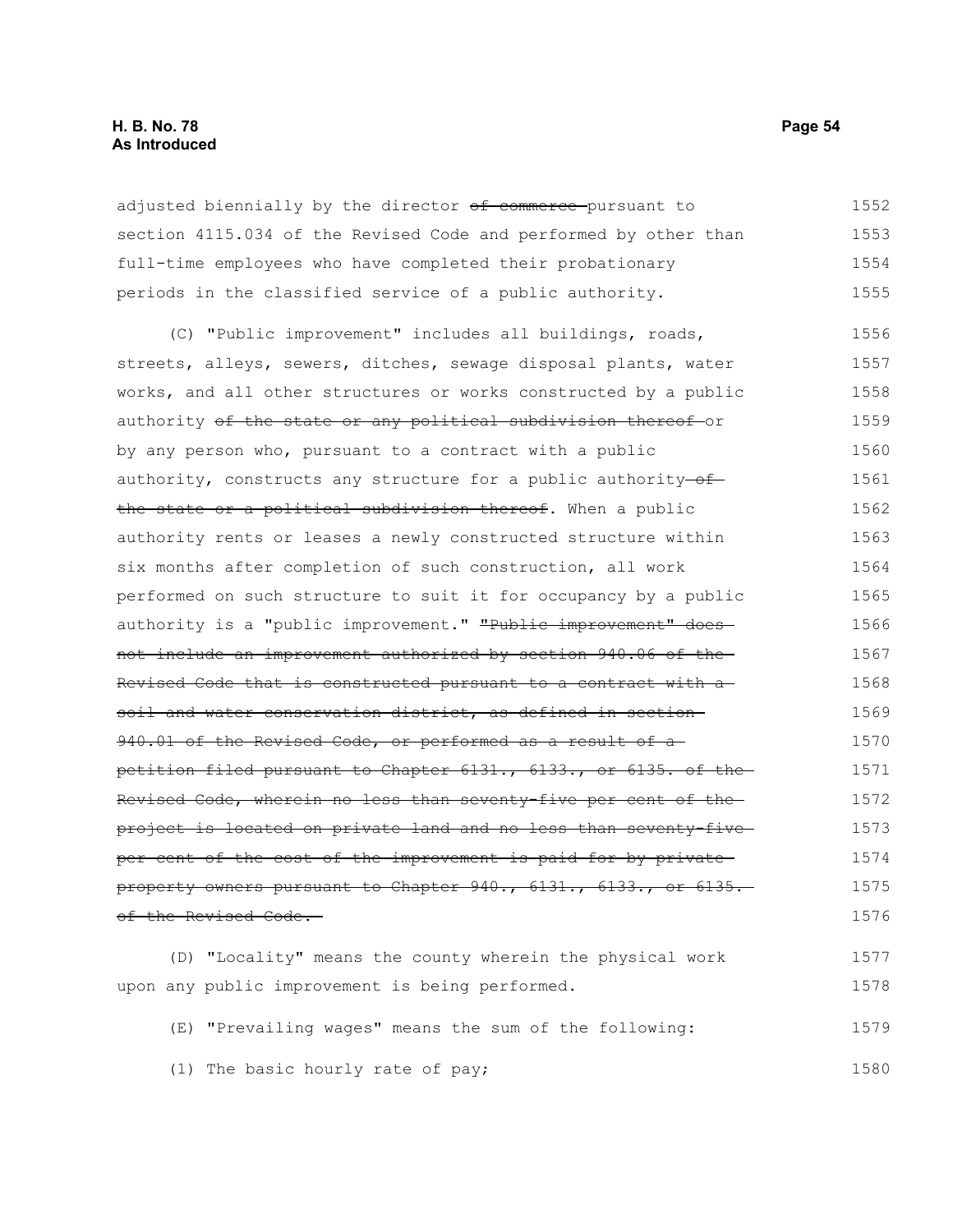## **H. B. No. 78 Page 55 As Introduced**

| (2) The rate of contribution irrevocably made by a               | 1581 |
|------------------------------------------------------------------|------|
| contractor or subcontractor to a trustee or to a third person    | 1582 |
| pursuant to a fund, plan, or program;                            | 1583 |
| (3) The rate of costs to the contractor or subcontractor         | 1584 |
| which may be reasonably anticipated in providing the following   | 1585 |
| fringe benefits to laborers and mechanics pursuant to an         | 1586 |
| enforceable commitment to carry out a financially responsible    | 1587 |
| plan or program which was communicated in writing to the         | 1588 |
| laborers and mechanics affected:                                 |      |
| (a) Medical or hospital care or insurance to provide such;       | 1590 |
| (b) Pensions on retirement or death or insurance to              | 1591 |
| provide such;                                                    |      |
| (c) Compensation for injuries or illnesses resulting from        | 1593 |
| occupational activities if it is in addition to that coverage    | 1594 |
| required by Chapters 4121. and 4123. of the Revised Code;        | 1595 |
| (d) Supplemental unemployment benefits that are in               | 1596 |
| addition to those required by Chapter 4141. of the Revised Code; | 1597 |
| (e) Life insurance;                                              | 1598 |
| (f) Disability and sickness insurance;                           | 1599 |
| (g) Accident insurance;                                          | 1600 |
| (h) Vacation and holiday pay;                                    | 1601 |
| (i) Defraying of costs for apprenticeship or other similar       | 1602 |
| training programs which are beneficial only to the laborers and  | 1603 |
| mechanics affected;                                              | 1604 |
| (j) Other bona fide fringe benefits.                             | 1605 |
| None of the benefits enumerated in division $(E)$ (3) of this    | 1606 |
| section may be considered in the determination of prevailing     | 1607 |
|                                                                  |      |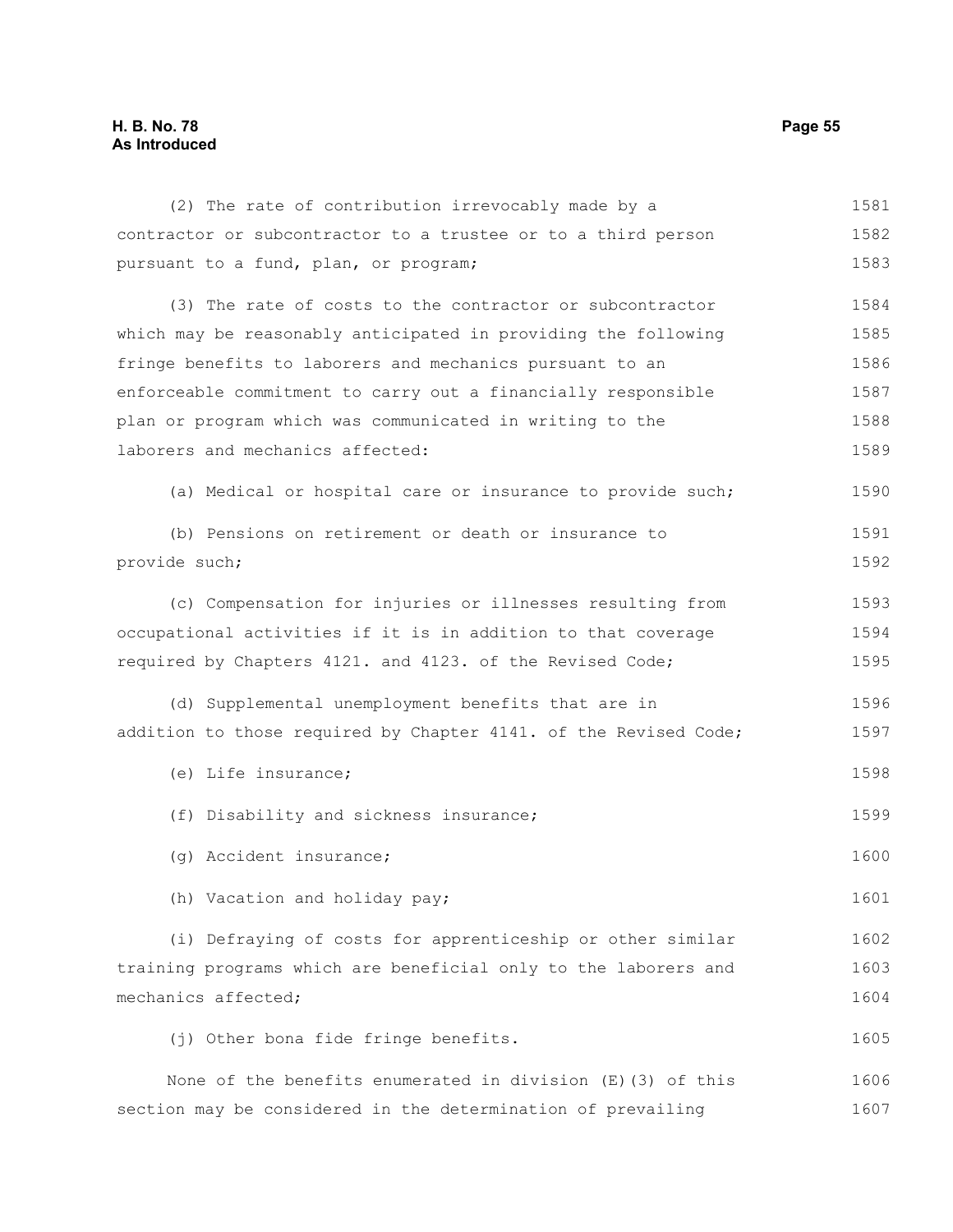| wages if federal, state, or local law requires contractors or    | 1608 |
|------------------------------------------------------------------|------|
| subcontractors to provide any of such benefits.                  | 1609 |
| (F) "Interested party," with respect to a particular             | 1610 |
| contract for construction of a public improvement, means:        | 1611 |
| (1) Any person who submits a bid for the purpose of              | 1612 |
| securing the award of the contract;                              | 1613 |
| (2) Any person acting as a subcontractor of a person             | 1614 |
| described in division (F) (1) of this section;                   | 1615 |
| (3) Any bona fide organization of labor which has as             | 1616 |
| members or is authorized to represent employees of a person      | 1617 |
| described in division $(F)$ (1) or (2) of this section and which | 1618 |
| exists, in whole or in part, for the purpose of negotiating with | 1619 |
| employers concerning the wages, hours, or terms and conditions   | 1620 |
| of employment of employees;                                      | 1621 |
| (4) Any association having as members any of the persons         | 1622 |
| described in division $(F)$ (1) or (2) of this section.          | 1623 |
| (G) Except as used in division (A) of this section,              | 1624 |
| "officer" means an individual who has an ownership interest or   | 1625 |
| holds an office of trust, command, or authority in a             | 1626 |
| corporation, business trust, partnership, or association.        | 1627 |
| (H) "Political subdivision" has the same meaning as in           | 1628 |
| section 9.23 of the Revised Code.                                | 1629 |
| (I) "State institution of higher education" has the same         | 1630 |
| meaning as in section 3345.011 of the Revised Code.              | 1631 |
| Sec. 4115.04. (A) (1) Every public authority authorized to       | 1632 |
| contract for or construct with its own forces a public           | 1633 |
| improvement, before advertising for bids or undertaking such     | 1634 |
| construction with its own forces, shall have the director of     | 1635 |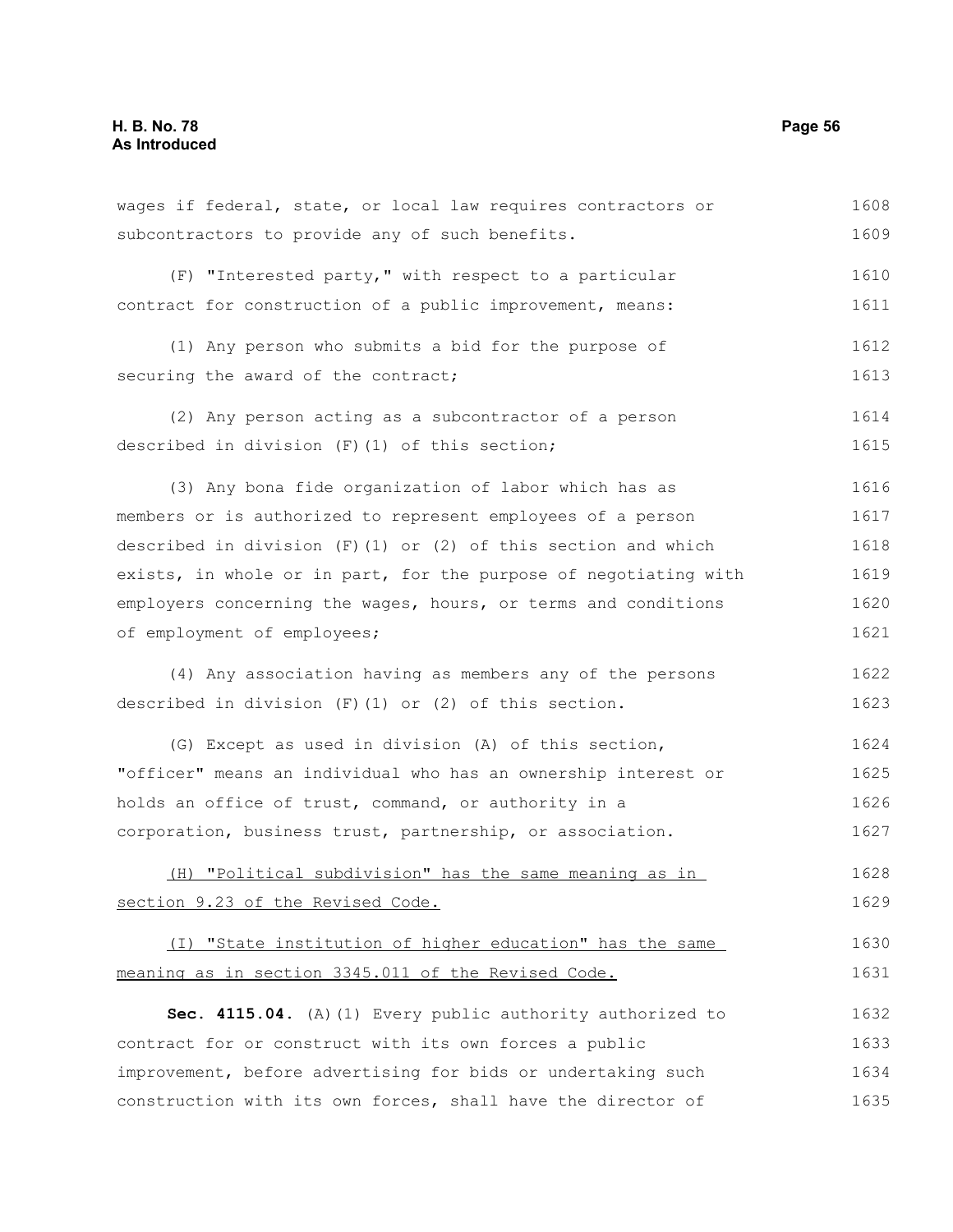#### **H. B. No. 78 Page 57 As Introduced**

commerce determine the prevailing rates of wages of mechanics and laborers in accordance with section 4115.05 of the Revised Code for the class of work called for by the public improvement, in the locality where the work is to be performed. Except as provided in division (A)(2) of this section, that schedule of wages shall be attached to and made part of the specifications for the work, and shall be printed on the bidding blanks where the work is done by contract. A copy of the bidding blank shall be filed with the director before the contract is awarded. A minimum rate of wages for common laborers, on work coming under the jurisdiction of the department of transportation, shall be fixed in each county of the state by the department of transportation, in accordance with section 4115.05 of the Revised Code. 1636 1637 1638 1639 1640 1641 1642 1643 1644 1645 1646 1647 1648 1649

(2) In the case of contracts that are administered by the department of natural resources, the director of natural resources or the director's designee shall include language in the contracts requiring wage rate determinations and updates to be obtained directly from the department of commerce through electronic or other means as appropriate. Contracts that include this requirement are exempt from the requirements established in division (A)(1) of this section that involve attaching the schedule of wages to the specifications for the work, making the schedule part of those specifications, and printing the schedule on the bidding blanks where the work is done by contract. 1650 1651 1652 1653 1654 1655 1656 1657 1658 1659 1660

(B) Sections 4115.03 to 4115.16 of the Revised Code do not apply to: 1661 1662

(1) Public improvements in any case where the federal government or any of its agencies furnishes by loan or grant all or any part of the funds used in constructing such improvements, 1663 1664 1665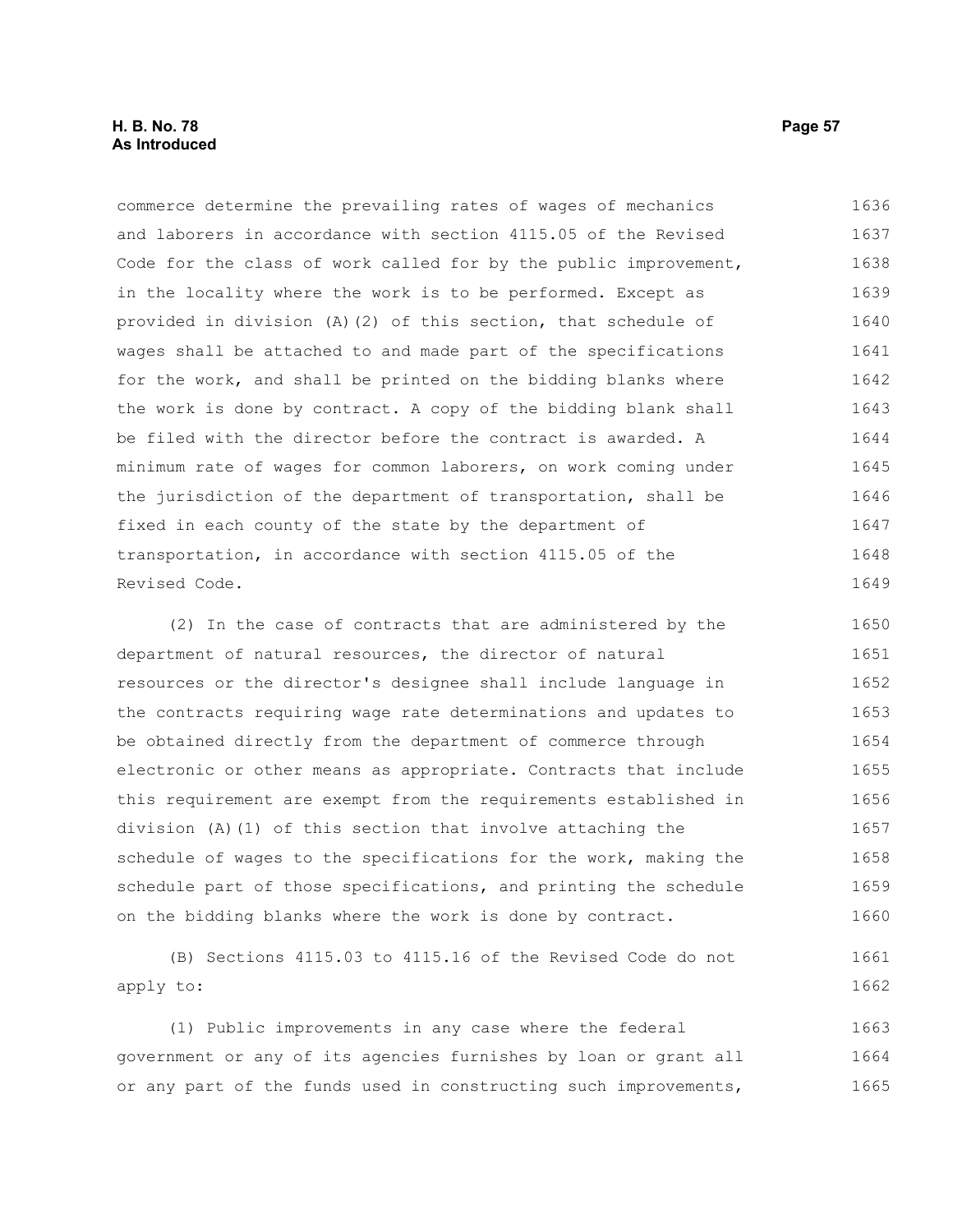provided that the federal government or any of its agencies prescribes predetermined minimum wages to be paid to mechanics and laborers employed in the construction of such improvements; 1666 1667 1668

(2) A participant in a work activity, developmental activity, or an alternative work activity under sections 5107.40 to 5107.69 of the Revised Code when a public authority directly uses the labor of the participant to construct a public improvement if the participant is not engaged in paid employment or subsidized employment pursuant to the activity; 1669 1670 1671 1672 1673 1674

(3) Public Except as provided in division (C) of this section, public improvements undertaken by, or under contract for, the board of education of any school district or the governing board of any educational service center; 1675 1676 1677 1678

(4) Public improvements undertaken by, or under contract for, a county hospital operated pursuant to Chapter 339. of the Revised Code or a municipal hospital operated pursuant to Chapter 749. of the Revised Code if none of the funds used in constructing the improvements are the proceeds of bonds or other obligations that are secured by the full faith and credit of the state, a county, a township, or a municipal corporation and noneof the funds used in constructing the improvements, including funds used to repay any amounts borrowed to construct the improvements, are funds that have been appropriated for that purpose by the state, a board of county commissioners, a township, or a municipal corporation from funds generated by the levy of a tax, provided that a county hospital or municipal hospital may elect to apply sections 4115.03 to 4115.16 of the Revised Code to a public improvement undertaken by, or under contract for, the hospital a political subdivision, special district, or state institution of higher education; 1679 1680 1681 1682 1683 1684 1685 1686 1687 1688 1689 1690 1691 1692 1693 1694 1695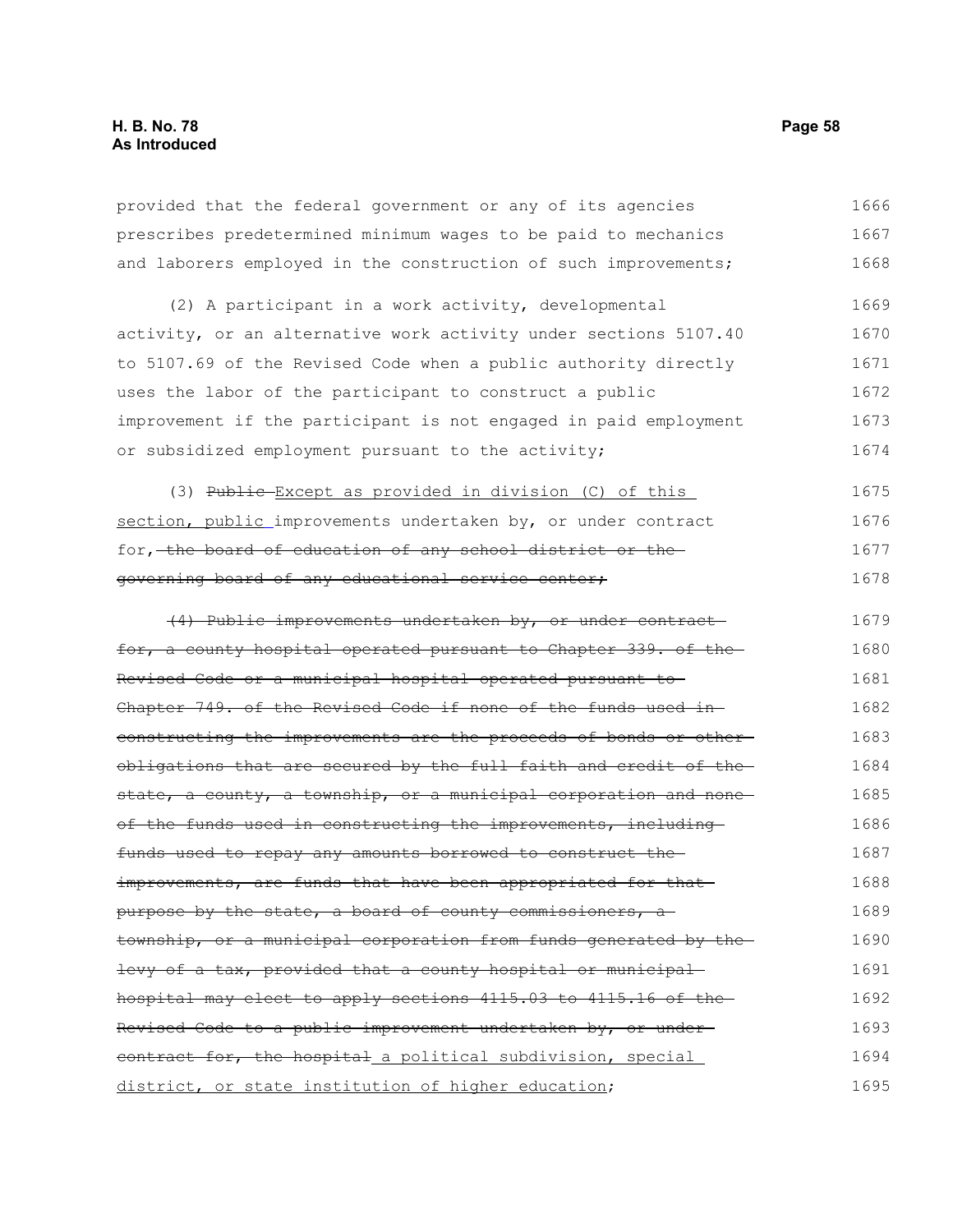$(5)$   $(4)$  Any project described in divisions (D)(1)(a) to (D)(1)(e) of section 176.05 of the Revised Code; (6) Public improvements undertaken by, or under contract for, a port authority as defined in section 4582.01 or 4582.21 of the Revised Code;  $(7)$  (5) Any portion of a public improvement undertaken and completed solely with labor donated by the individuals performing the labor, by a labor organization and its members, or by a contractor or subcontractor that donates all labor and materials for that portion of the public improvement project. (C) Subject to division (D) of this section, nothing in sections 4115.03 to 4115.21 of the Revised Code or any other provision of the Revised Code prohibits a political subdivision, special district, or state institution of higher education from electing to apply sections 4115.03 to 4115.21 of the Revised Code to any public improvement undertaken by, or under contract for, the political subdivision, special district, or state institution of higher education. (D) Under no circumstances shall a public authority, political subdivision, special district, or state institution of higher education apply the prevailing wage requirements of this chapter to  $a$ -any of the following: (1) A public improvement that is exempt under division (B) (3) of this section undertaken by, or under contract for, a board of education of any school district or the governing board of any educational service center; (2) An improvement authorized by section 940.06 of the Revised Code that is constructed pursuant to a contract with a soil and water conservation district, as defined in section 1696 1697 1698 1699 1700 1701 1702 1703 1704 1705 1706 1707 1708 1709 1710 1711 1712 1713 1714 1715 1716 1717 1718 1719 1720 1721 1722 1723 1724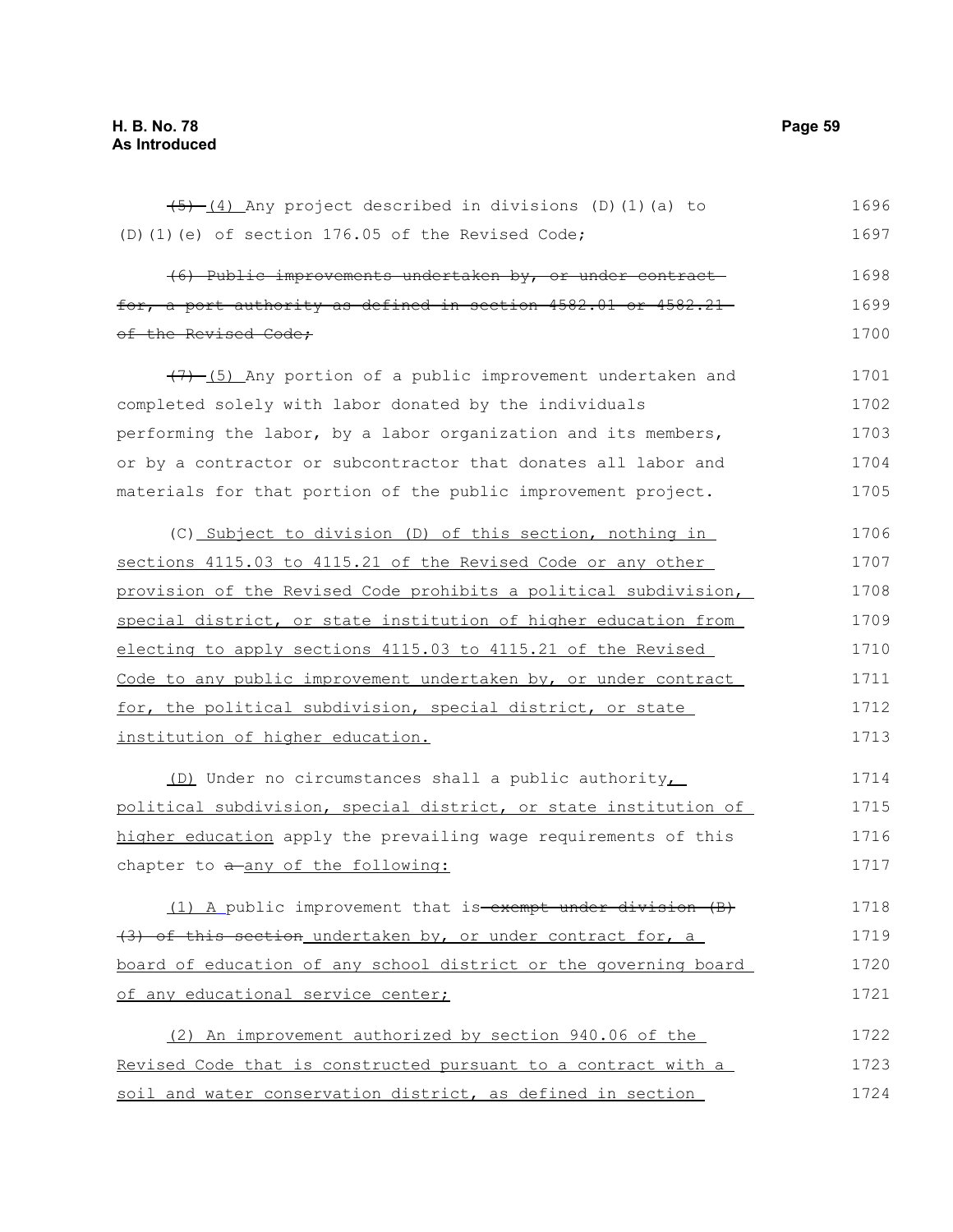| 940.01 of the Revised Code, or performed as a result of a        | 1725 |
|------------------------------------------------------------------|------|
| petition filed pursuant to Chapter 6131., 6133., or 6135. of the | 1726 |
| Revised Code, wherein not less than seventy-five per cent of the | 1727 |
| project is located on private land and not less than seventy-    | 1728 |
| five per cent of the cost of the improvement is paid for by      | 1729 |
| private property owners pursuant to Chapter 940., 6131., 6133.,  | 1730 |
| or 6135. of the Revised Code;                                    | 1731 |
| (3) The construction of an erosion control structure under       | 1732 |
| section 1506.44 of the Revised Code;                             | 1733 |
| (4) An improvement undertaken by, or under contract for, a       | 1734 |
| transportation improvement district created under Chapter 5540.  | 1735 |
| of the Revised Code.                                             | 1736 |
| Sec. 4115.06. In all cases where any public authority            | 1737 |
| fixes a prevailing rate of wages under section 4115.04 of the    | 1738 |
| Revised Code, and the work is done by contract, the contract     | 1739 |
| executed between the public authority and the successful bidder  | 1740 |
| shall contain a provision requiring the successful bidder and    | 1741 |
| all-his subcontractors to pay a rate of wages which shall not be | 1742 |
| less than the rate of wages so fixed. The successful bidder and  | 1743 |
| all-his subcontractors shall comply strictly with the wage       | 1744 |
| provisions of the contract.                                      | 1745 |
| Where a public authority constructs a public improvement         | 1746 |
| with its own forces, such public authority shall pay a rate of   | 1747 |
| wages which shall not be less than the rate of wages fixed as    | 1748 |
| provided in section 4115.04 of the Revised Code, except in those | 1749 |
| instances provided for in sections 723.52, section 5517.02,      | 1750 |
| 5575.01, and 5543.19 of the Revised Code.                        | 1751 |
| Sec. 5540.03. (A) A transportation improvement district          | 1752 |
| may:                                                             | 1753 |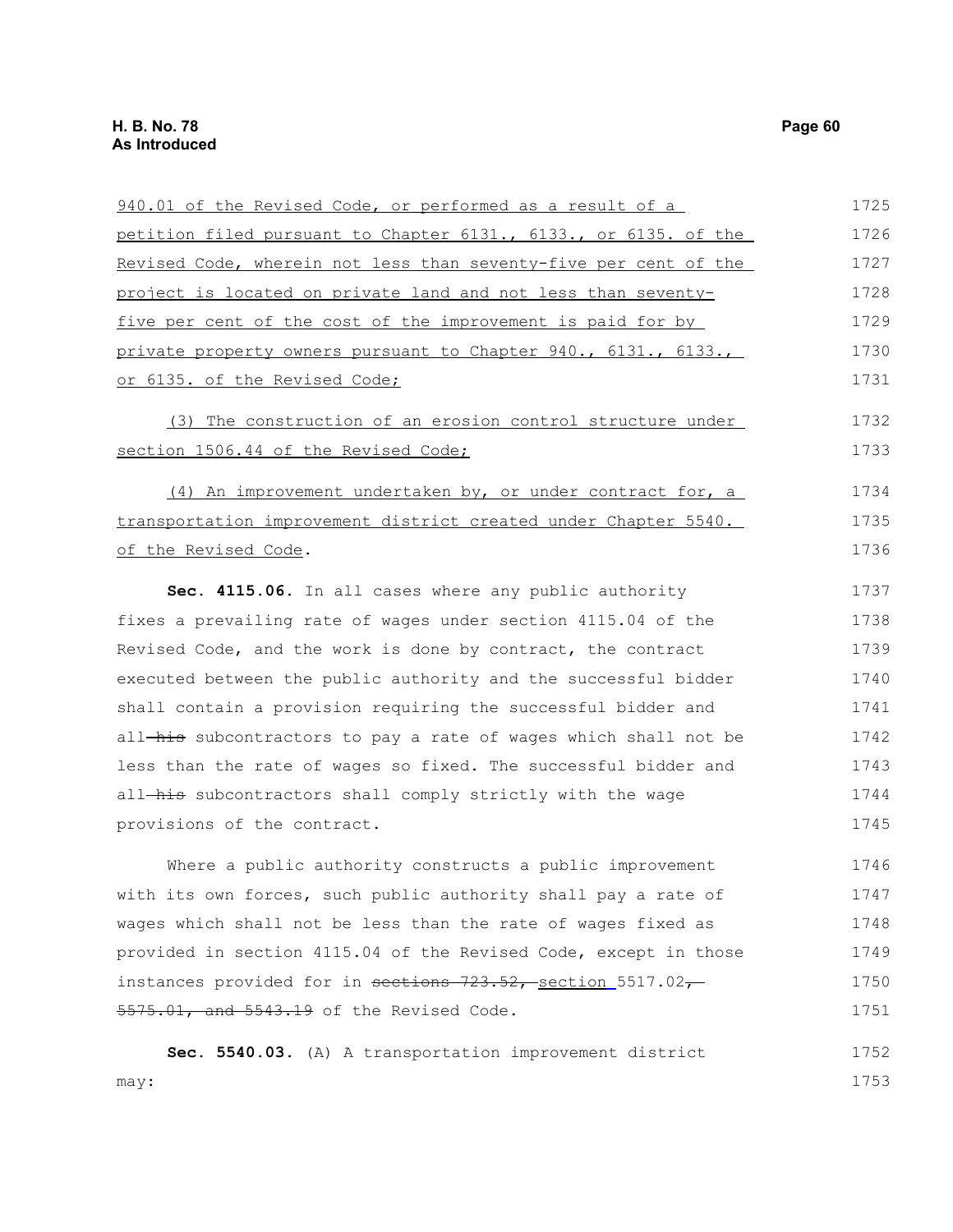### **H. B. No. 78 Page 61 As Introduced**

| (1) Adopt bylaws for the regulation of its affairs and the       | 1754 |
|------------------------------------------------------------------|------|
| conduct of its business;                                         | 1755 |
| (2) Adopt an official seal;                                      | 1756 |
| (3) Sue and be sued in its own name, plead and be                | 1757 |
| impleaded, provided any actions against the district shall be    | 1758 |
| brought in the court of common pleas of the county in which the  | 1759 |
| principal office of the district is located, or in the court of  | 1760 |
| common pleas of the county in which the cause of action arose,   | 1761 |
| and all summonses, exceptions, and notices of every kind shall   | 1762 |
| be served on the district by leaving a copy thereof at its       | 1763 |
| principal office with the secretary-treasurer;                   | 1764 |
| (4) Purchase, construct, maintain, repair, sell, exchange,       | 1765 |
| police, operate, or lease projects;                              | 1766 |
| (5) Issue either or both of the following for the purpose        | 1767 |
| of providing funds to pay the costs of any project or part       |      |
| thereof:                                                         | 1769 |
| (a) Transportation improvement district revenue bonds;           | 1770 |
| (b) Bonds pursuant to Section 13 of Article VIII, Ohio           | 1771 |
| Constitution+.                                                   | 1772 |
| (6) Maintain such funds as it considers necessary;               | 1773 |
| (7) Direct its agents or employees, when properly                | 1774 |
| identified in writing and after at least five days' written      | 1775 |
| notice, to enter upon lands within its jurisdiction to make      | 1776 |
| surveys and examinations preliminary to the location and         | 1777 |
| construction of projects for the district, without liability of  | 1778 |
| the district or its agents or employees except for actual damage | 1779 |
| done;                                                            | 1780 |
| (8) Make and enter into all contracts and agreements             | 1781 |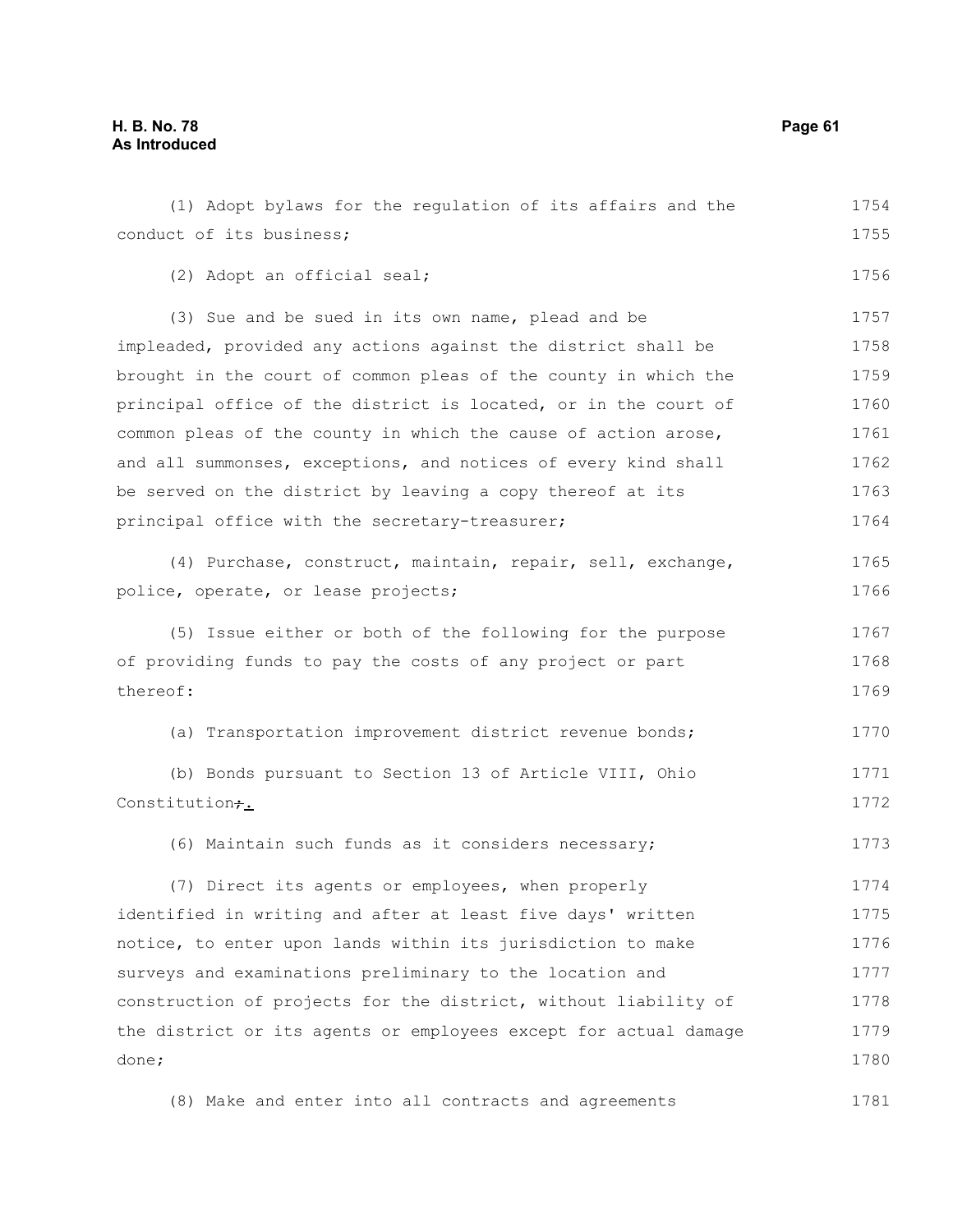necessary or incidental to the performance of its functions and the execution of its powers under this chapter; 1782 1783

(9) Employ or retain or contract for the services of consulting engineers, superintendents, managers, and such other engineers, construction and accounting experts, financial advisers, trustees, marketing, remarketing, and administrative agents, attorneys, and other employees, independent contractors, or agents as are necessary in its judgment and fix their compensation, provided all such expenses shall be payable solely from the proceeds of bonds or from revenues; 1784 1785 1786 1787 1788 1789 1790 1791

(10) Receive and accept from the federal or any state or local government, including, but not limited to, any agency, entity, or instrumentality of any of the foregoing, loans and grants for or in aid of the construction, maintenance, or repair of any project, and receive and accept aid or contributions from any source or person of money, property, labor, or other things of value, to be held, used, and applied only for the purposes for which such loans, grants, and contributions are made. Nothing in division (A)(10) of this section shall be construed as imposing any liability on this state for any loan received by a transportation improvement district from a third party unless this state has entered into an agreement to accept such liability. 1792 1793 1794 1795 1796 1797 1798 1799 1800 1801 1802 1803 1804

(11) Acquire, hold, and dispose of property in the exercise of its powers and the performance of its duties under this chapter; 1805 1806 1807

(12) Establish and collect tolls or user charges for its projects; 1808 1809

(13) Subject to section 5540.18 of the Revised Code, enter 1810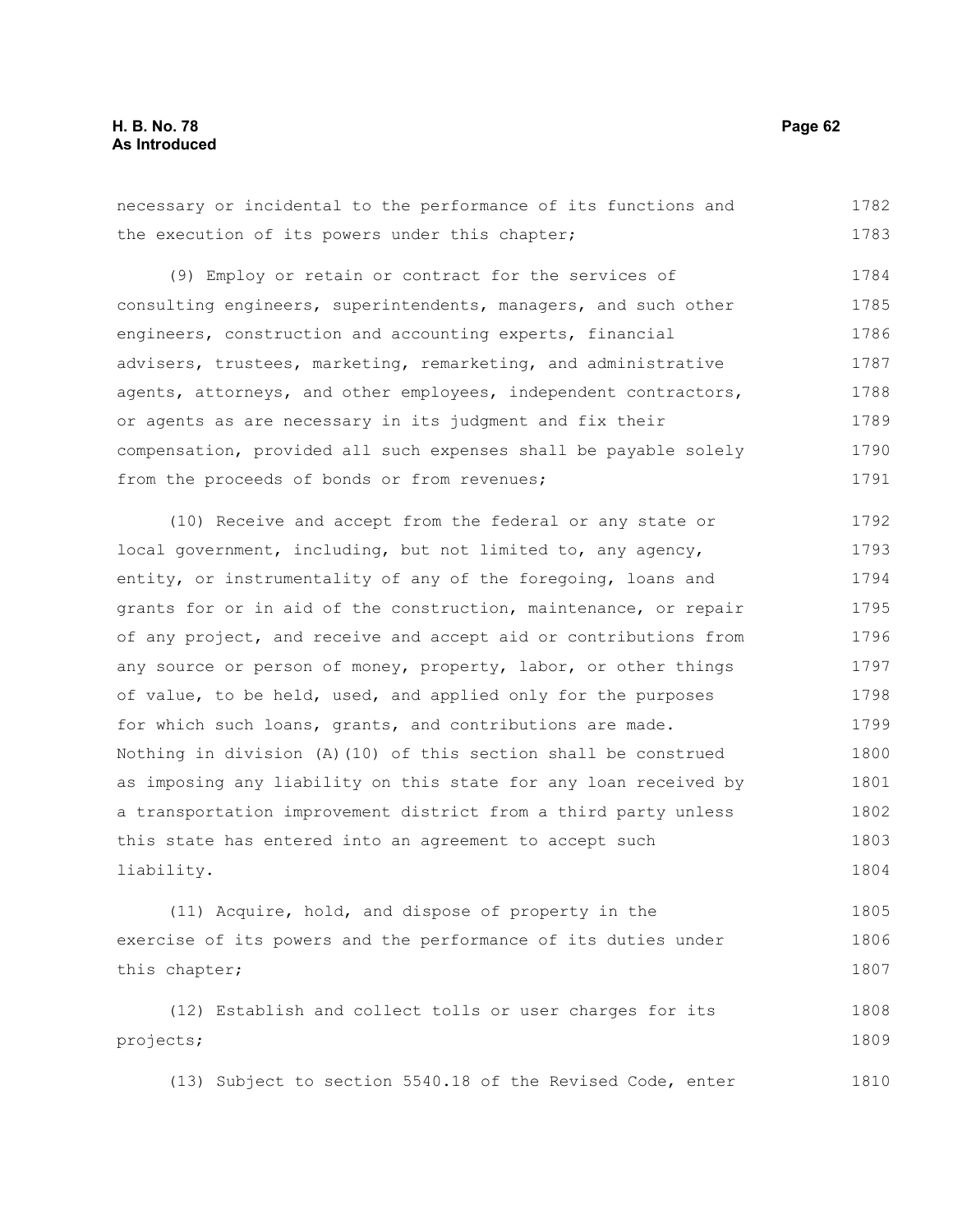#### **H. B. No. 78 Page 63 As Introduced**

sewers;

into an agreement with a contiguous board of county commissioners other than the board of county commissioners that created the transportation improvement district, for the district to exercise all or any portion of its powers with respect to a project that is located wholly or partially within the county that is party to the agreement; (14) Do all acts necessary and proper to carry out the powers expressly granted in this chapter. (B) Chapters 123., 124., 125., and 153., and 4115., and sections 9.331 to 9.335 and 307.86 of the Revised Code do not apply to contracts or projects of a transportation improvement district. **Sec. 6117.012.** (A) A board of county commissioners may adopt rules requiring owners of property within the district whose property is served by a connection to sewers maintained and operated by the board or to sewers that are connected to interceptor sewers maintained and operated by the board to do any of the following: (1) Disconnect storm water inflows to sanitary sewers maintained and operated by the board and not operated as a combined sewer, or to connections with those sewers; (2) Disconnect non-storm water inflows to storm water sewers maintained and operated by the board and not operated as a combined sewer, or to connections with those storm water 1811 1812 1813 1814 1815 1816 1817 1818 1819 1820 1821 1822 1823 1824 1825 1826 1827 1828 1829 1830 1831 1832 1833 1834

(3) Reconnect or relocate any such disconnected inflows in compliance with board rules and applicable building codes, health codes, or other relevant codes; 1836 1837 1838

(4) Prevent sewer back-ups into properties that have 1839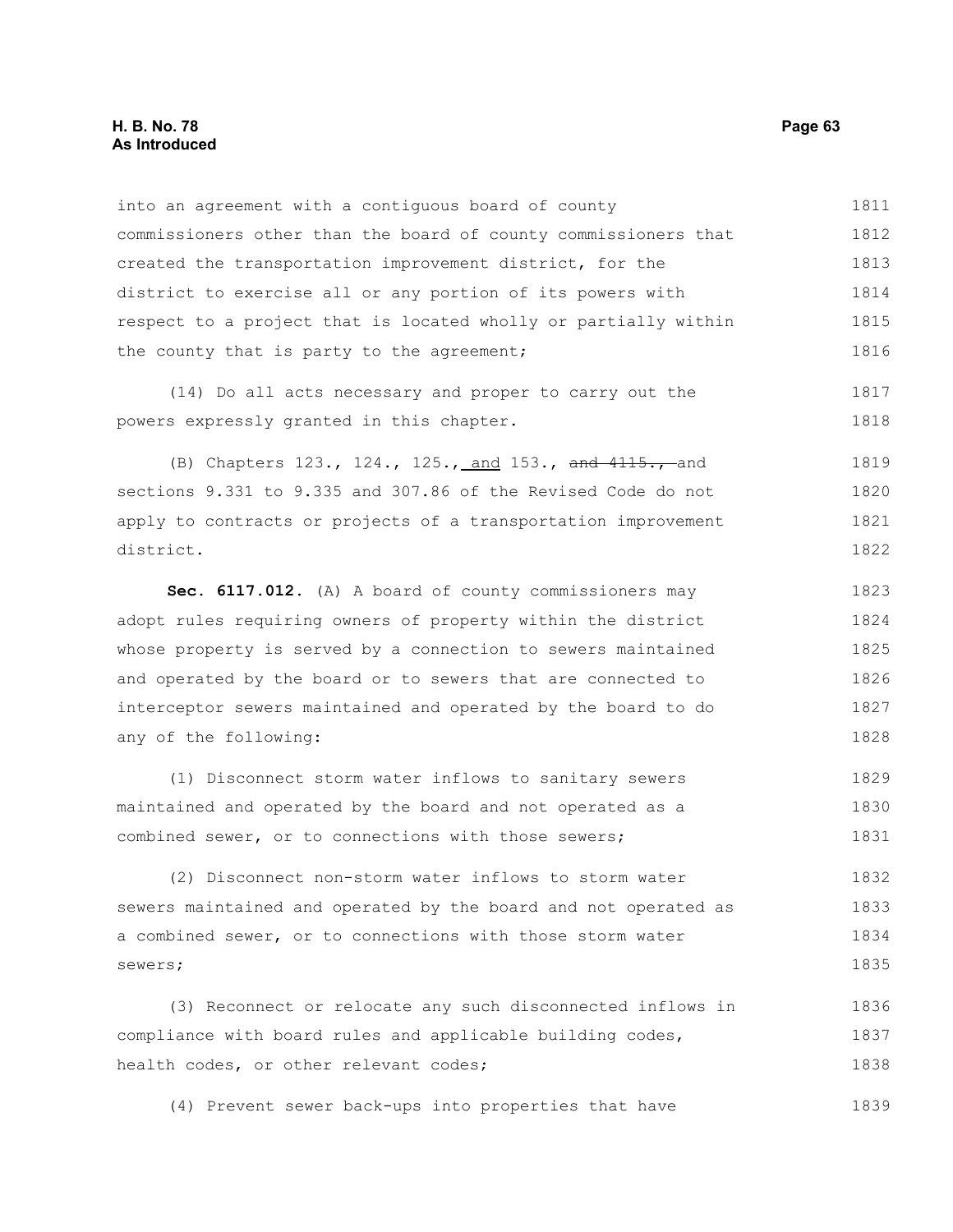experienced one or more back-ups of sanitary or combined sewers maintained and operated by the board; (5) Prevent storm water from entering a combined sewer and causing an overflow or an inflow to a sanitary sewer, which prevention may include projects or programs that separate the 1840 1841 1842 1843 1844

storm water from a combined sewer or that utilize a prevention or replacement facility to prevent or minimize storm water from entering a combined sewer or a sanitary sewer. 1845 1846 1847

(B) Any inflow required to be disconnected or any sewer back-up required to be prevented under a rule adopted pursuant to divisions (A)(1) to (4) of this section constitutes a nuisance subject to injunctive relief and abatement pursuant to Chapter 3767. of the Revised Code or as otherwise permitted by law. 1848 1849 1850 1851 1852 1853

(C) A board of county commissioners may use sewer district funds; county general fund moneys; the proceeds of bonds issued under Chapter 133. or 165. of the Revised Code; and, to the extent permitted by their terms, loans, grants, or other moneys from appropriate state or federal funds, for either of the following: 1854 1855 1856 1857 1858 1859

(1) The cost of disconnections, reconnections, relocations, combined sewer overflow prevention, or sewer backup prevention required by rules adopted pursuant to division (A) of this section, performed by the county or under contract with the county; 1860 1861 1862 1863 1864

(2) Payments to the property owner or a contractor hired by the property owner pursuant to a competitive process established by district rules, for the cost of disconnections, reconnections, relocations, combined sewer overflow prevention, 1865 1866 1867 1868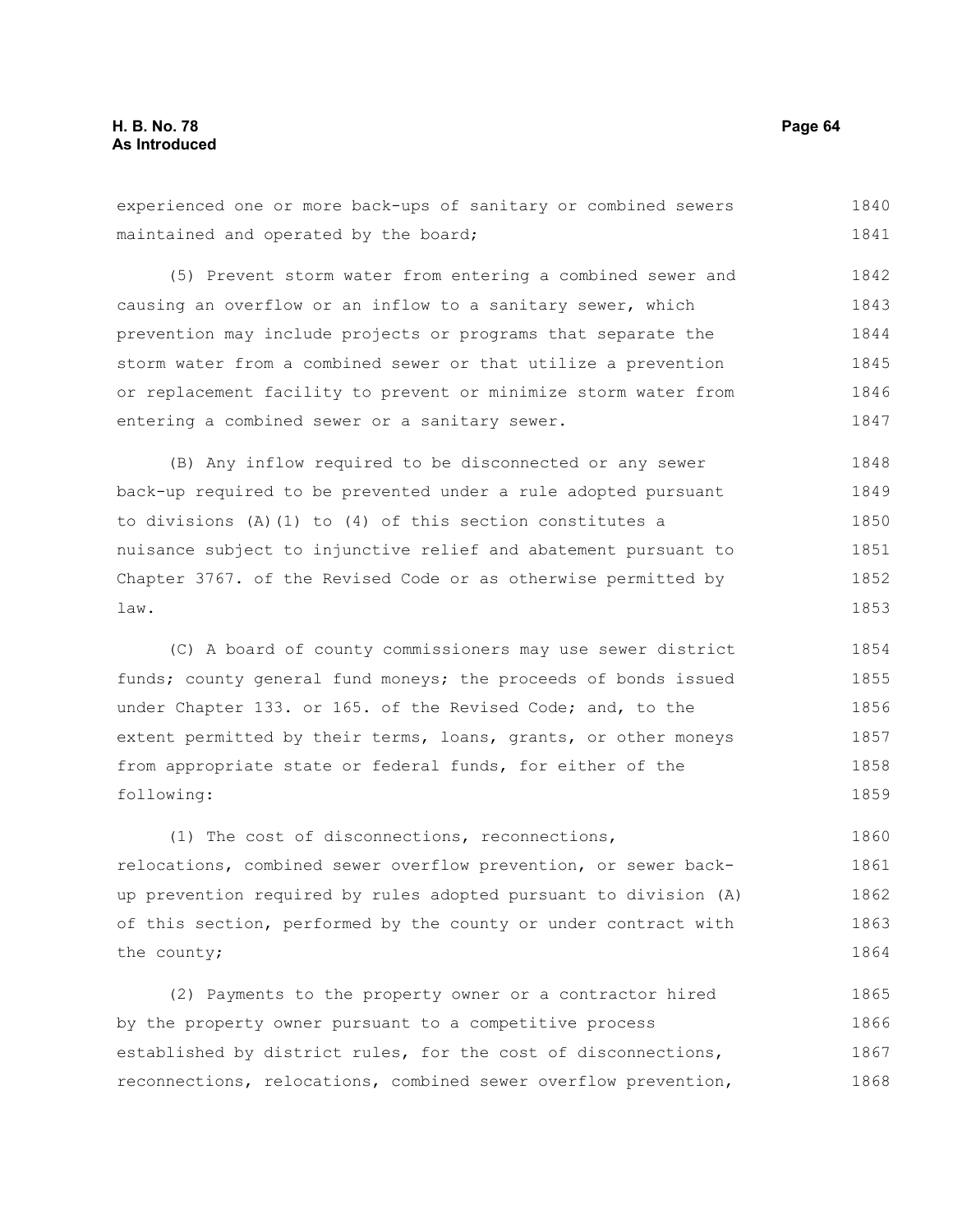#### **H. B. No. 78 Page 65 As Introduced**

or sewer back-up prevention required by rules adopted pursuant to division (A) of this section after the board, pursuant to its rules, has approved the work to be performed and after the county has received from the property owner a statement releasing the county from all liability in connection with the disconnections, reconnections, relocations, combined sewer overflow prevention, or sewer back-up prevention. 1869 1870 1871 1872 1873 1874 1875

(D) Except as provided in division (E) of this section, the board of county commissioners shall require in its rules regarding disconnections, reconnections, relocations of sewers, combined sewer overflow prevention, or sewer back-up prevention the reimbursement of moneys expended pursuant to division (C) of this section by either of the following methods: 1876 1877 1878 1879 1880 1881

(1) A charge to the property owner in the amount of the payment made pursuant to division (C) of this section for immediate payment or payment in installments with interest as determined by the board not to exceed ten per cent, which payments may be billed as a separate item with the rents charged to that owner for use of the sewers. The board may approve installment payments for a period of not more than fifteen years. If charges are to be paid in installments, the board shall certify to the county auditor information sufficient to identify each subject parcel of property, the total of the charges to be paid in installments, and the total number of installments to be paid. The auditor shall record the information in the sewer improvement record until these charges are paid in full. Charges not paid when due shall be certified to the county auditor, who shall place the charges upon the real property tax list and duplicate against that property. Those charges shall be a lien on the property from the date they are placed on the tax list and duplicate and shall be collected in 1882 1883 1884 1885 1886 1887 1888 1889 1890 1891 1892 1893 1894 1895 1896 1897 1898 1899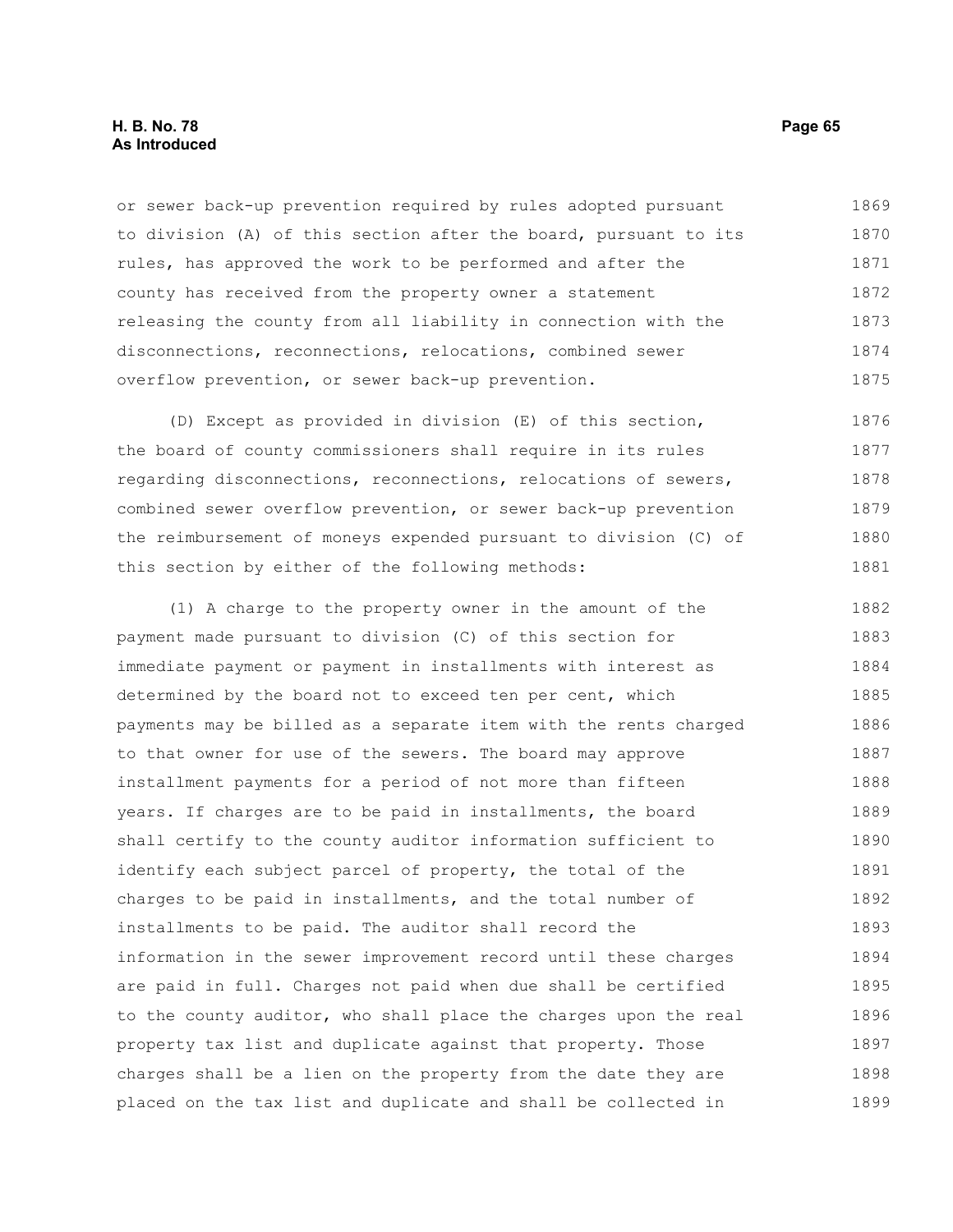#### **H. B. No. 78 Page 66 As Introduced**

the same manner as other taxes.

(2) A special assessment levied against the property, payable in the number of years the board determines, not to exceed fifteen years, with interest as determined by the board not to exceed ten per cent. The board shall certify the assessments to the county auditor, stating the amount and time of payment. The auditor shall record the information in the county sewer improvement record, showing separately the assessments to be collected, and shall place the assessments upon the real property tax list and duplicate for collection. The assessments shall be a lien on the property from the date they are placed on the tax list and duplicate and shall be collected in the same manner as other taxes. 1901 1902 1903 1904 1905 1906 1907 1908 1909 1910 1911 1912

(E) The county may adopt a resolution specifying a maximum amount of the cost of any disconnection, reconnection, relocation, combined sewer overflow prevention, or sewer back-up prevention required pursuant to division (A) of this section that may be paid by the county for each affected parcel of property without requiring reimbursement. That amount may be allowed only if there is a building code, health code, or other relevant code, or a federally imposed or state-imposed consent decree that is filed or otherwise recorded in a court of competent jurisdiction, applicable to the affected parcel that prohibits in the future any inflows, combined sewer overflows, or sewer back-ups not allowed under rules adopted pursuant to division  $(A)$   $(1)$ ,  $(4)$ , or  $(5)$  of this section. The board, by rule, shall establish criteria for determining how much of the maximum amount for each qualifying parcel need not be reimbursed. 1913 1914 1915 1916 1917 1918 1919 1920 1921 1922 1923 1924 1925 1926 1927 1928

(F) Disconnections, reconnections, relocations, combined 1929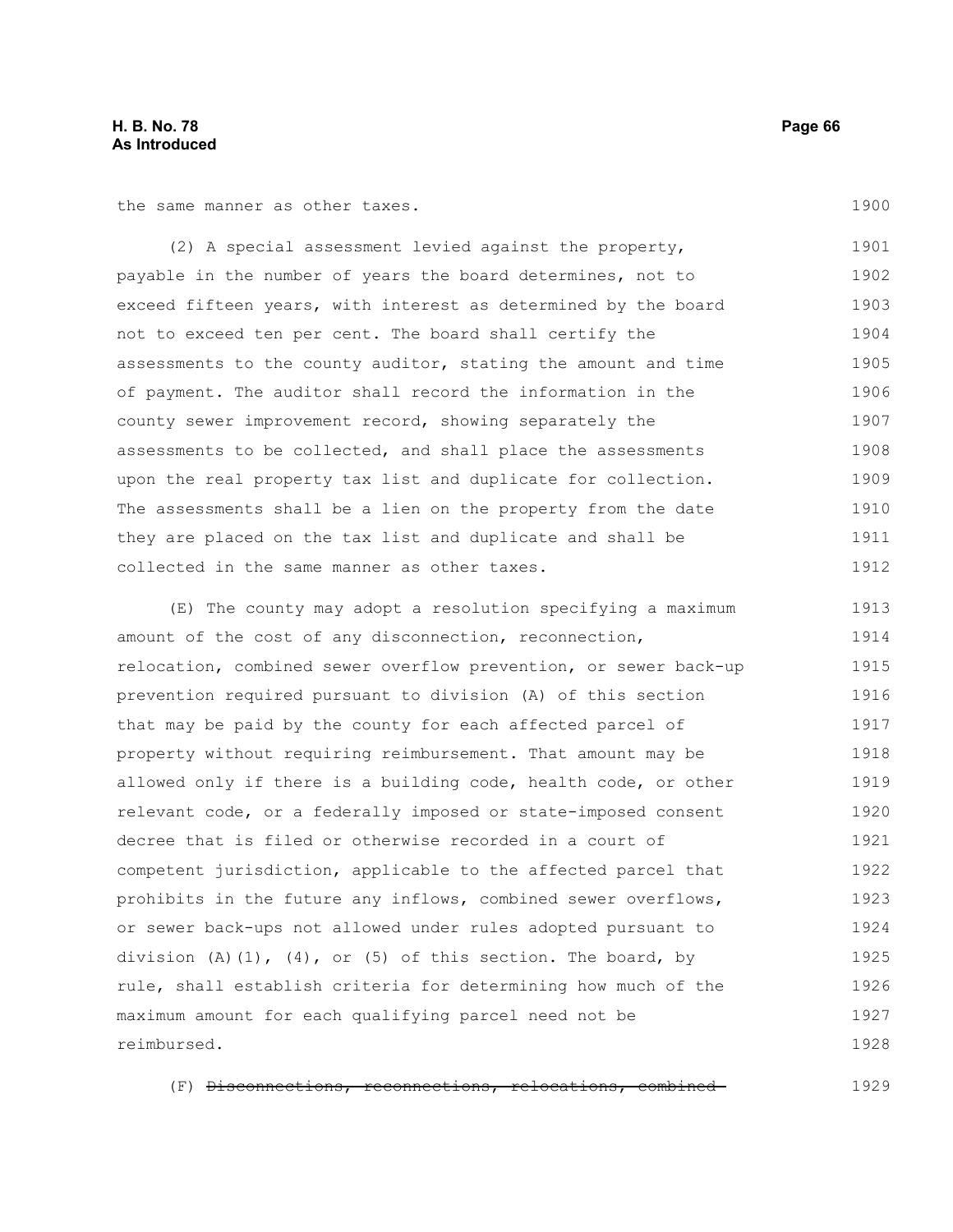sewer overflow prevention, or sewer back up prevention requiredunder this section and performed by a contractor under contractwith the property owner shall not be considered a publicimprovement, and those performed by the county shall beconsidered a public improvement as defined in section 4115.03 of the Revised Code. 1930 1931 1932 1933 1934 1935

Disconnections, reconnections, relocations, combined sewer overflow prevention, or sewer back-up prevention required under this section performed by a contractor under contract with the property owner shall not be subject to competitive bidding or public bond laws. 1936 1937 1938 1939 1940

(G) Property owners shall be responsible for maintaining any improvements made or facilities constructed on private property to reconnect or relocate disconnected inflows, for combined sewer overflow prevention, or for sewer back-up prevention pursuant to this section unless a public easement or other agreement exists for the county to maintain that improvement or facility. 1941 1942 1943 1944 1945 1946 1947

(H) A board of county commissioners may provide rate reductions of and credits against charges for the use of sewers to a property owner that implements a project or program that prevents storm water from entering a combined sewer and causing an overflow. Such a project or program may include the use of a prevention or replacement facility to handle storm water that has been separated from a combined sewer. The revised rates or charges shall be collected and paid to the county treasurer in accordance with section 6117.02 of the Revised Code. 1948 1949 1950 1951 1952 1953 1954 1955 1956

**Sec. 6121.061.** The Ohio water development authority shall not issue any bonds or otherwise participate in any project authorized by this chapter or Chapter 6123. of the Revised Code 1957 1958 1959